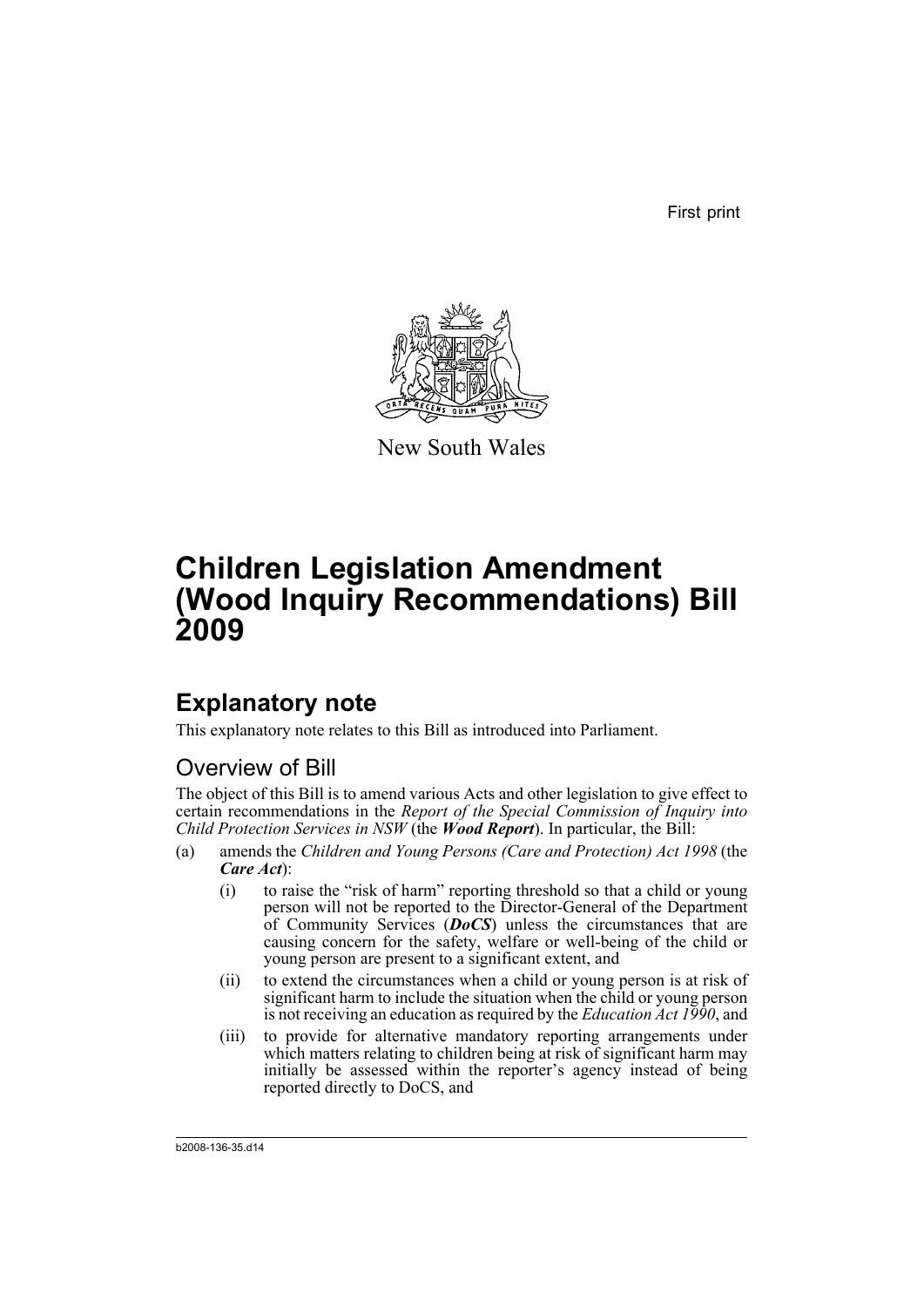Explanatory note

- (iv) to modify the legislative framework for the provision of out-of-home care, and
- (v) to authorise certain agencies to exchange information concerning the safety, welfare and well-being of children and young persons and to co-ordinate the services those agencies provide, and
- (vi) to make a number of changes in relation to care proceedings in or before the Children's Court and the making of care orders by the Court, and
- (b) amends the *Children's Court Act 1987* to provide for the appointment of a District Court Judge as the senior judicial officer of the Children's Court (to be known as the President of the Children's Court), and
- (c) amends the *Commission for Children and Young People Act 1998* to extend the child-related employment provisions under that Act (including the requirement for background checking) to a wider class of people, and
- (d) makes a number of other amendments in response to the recommendations of the Wood Report.

# Outline of provisions

**Clause 1** sets out the name (also called the short title) of the proposed Act.

**Clause 2** provides for the commencement of the proposed Act on a day or days to be appointed by proclamation.

**Clause 3** repeals the *Children (Care and Protection) Act 1987*.

# **Schedule 1 Amendment of Children and Young Persons (Care and Protection) Act 1998 No 157**

# **Schedule 1.1 Amendments relating to recommendations 6.2 and 10.1**

At present under section 23 of the Care Act, a child or young person is *at risk of harm* (which in turn leads to the making of a report to DoCS) if current concerns exist for the safety, welfare or well-being of the child or young person because of the presence of any of the circumstances currently listed in that section (eg neglect or abuse). **Schedule 1.1 [2]** amends the definition by requiring the circumstances concerned to be present to a significant extent. As a consequence, **Schedule 1.1 [1] and [5]** change references to the term "at risk of harm" (including the defined term itself) to "at risk of significant harm".

**Schedule 1.1 [3]** extends the circumstances in which a child or young person is at risk of significant harm to include, in the case of a child or young person who is subject to the compulsory education requirements under the *Education Act 1990*, the fact that the parents or caregivers have not arranged (or are unable or unwilling to arrange) for the child or young person to receive an education as required by that Act.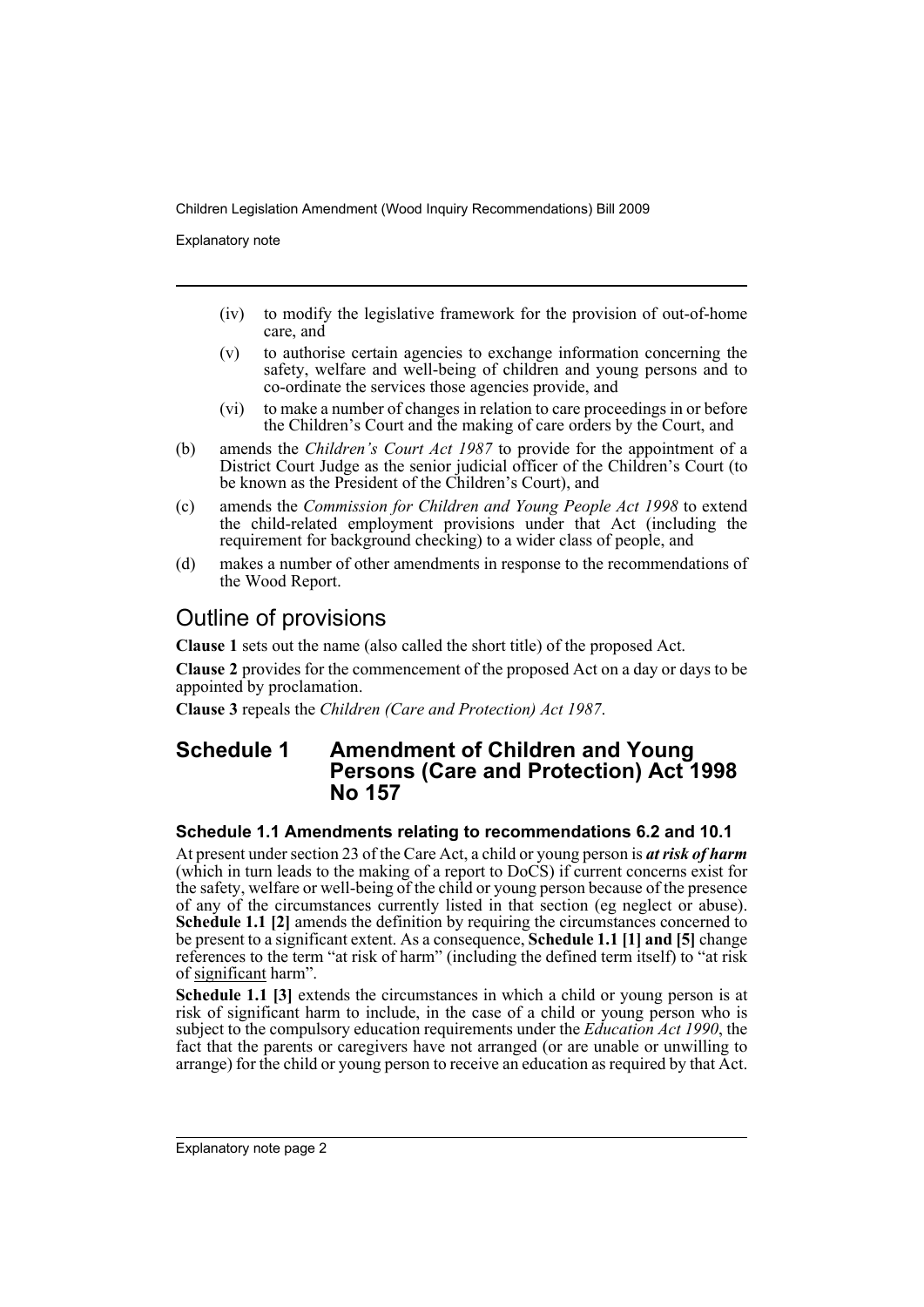Explanatory note

**Schedule 1.1 [4]** makes it clear that the circumstances that constitute a child or young person being at risk of significant harm may relate to a single act or omission or to a series of acts or omissions.

Section 27 of the Care Act currently makes it an offence for certain persons whose work involves (or relates to) the delivery of services to children (eg school teachers) not to make a report to DoCS if the person has grounds to suspect the child is at risk of harm. **Schedule 1.1 [6] and [7]** provide that it will no longer be an offence if the person does not report the matter to DoCS, but it will still be a duty to make the report.

**Schedule 1.1 [8]** provides for alternative reporting arrangements that will apply in relation to certain mandatory reporters who are required to report to DoCS their suspicion that a child is at risk of significant harm. Under such an arrangement, the mandatory reporter may, instead of reporting to DoCS, refer the matter to an assessment officer in the reporter's agency. The assessment of the matter in accordance with the guidelines of DoCS may result in a report being made to DoCS or other appropriate action being taken in respect of the child. Making such a referral discharges the mandatory reporter's obligation to report the matter to DoCS under section 27 and also attracts the same protections and safeguards as if the reporter had made a report to DoCS.

# **Schedule 1.2 Amendments relating to recommendations 11.1 and 11.3**

**Schedule 1.2 [2] and [3]** modify the objects of the Care Act and the principles to be applied in the administration of the Act, in particular so as to separate the overriding principle of the Care Act (namely, that the safety, welfare and well-being of a child or young person is paramount in all decisions) from the other principles. **Schedule 1.2 [16], [18] and [26]** are consequential amendments and **Schedule 1.2 [27] and [28]** make amendments for the purposes of consistency in terminology.

**Schedule 1.2 [4] and [5]** clarify the extent of a non-government agency's obligation to co-operate with requests from DoCS.

**Schedule 1.2 [6]** provides that a non-government agency in receipt of government funding may make a request for assistance from DoCS on behalf of the child or young person in respect of whom the agency is providing services.

**Schedule 1.2 [7]** makes it clear that the Director-General of DoCS must assess a request for assistance but is not required to take any further action in response to the request.

**Schedule 1.2 [8]** modifies the requirement for the Director-General to keep records in relation to reports made to DoCS and the action taken as a consequence of a report.

**Schedule 1.2 [9]** will permit the disclosure of the identity of a person who has made a report to DoCS if the disclosure is made for the purposes of the investigation of a serious offence against a child or young person and is necessary for the protection of a child or young person (whether or not the victim of the alleged offence). However, it will be necessary for a senior officer of a law enforcement agency, or for the person or body making the disclosure, to certify that it was not practical to obtain the consent of the reporter to having his or her identity disclosed or to certify that obtaining that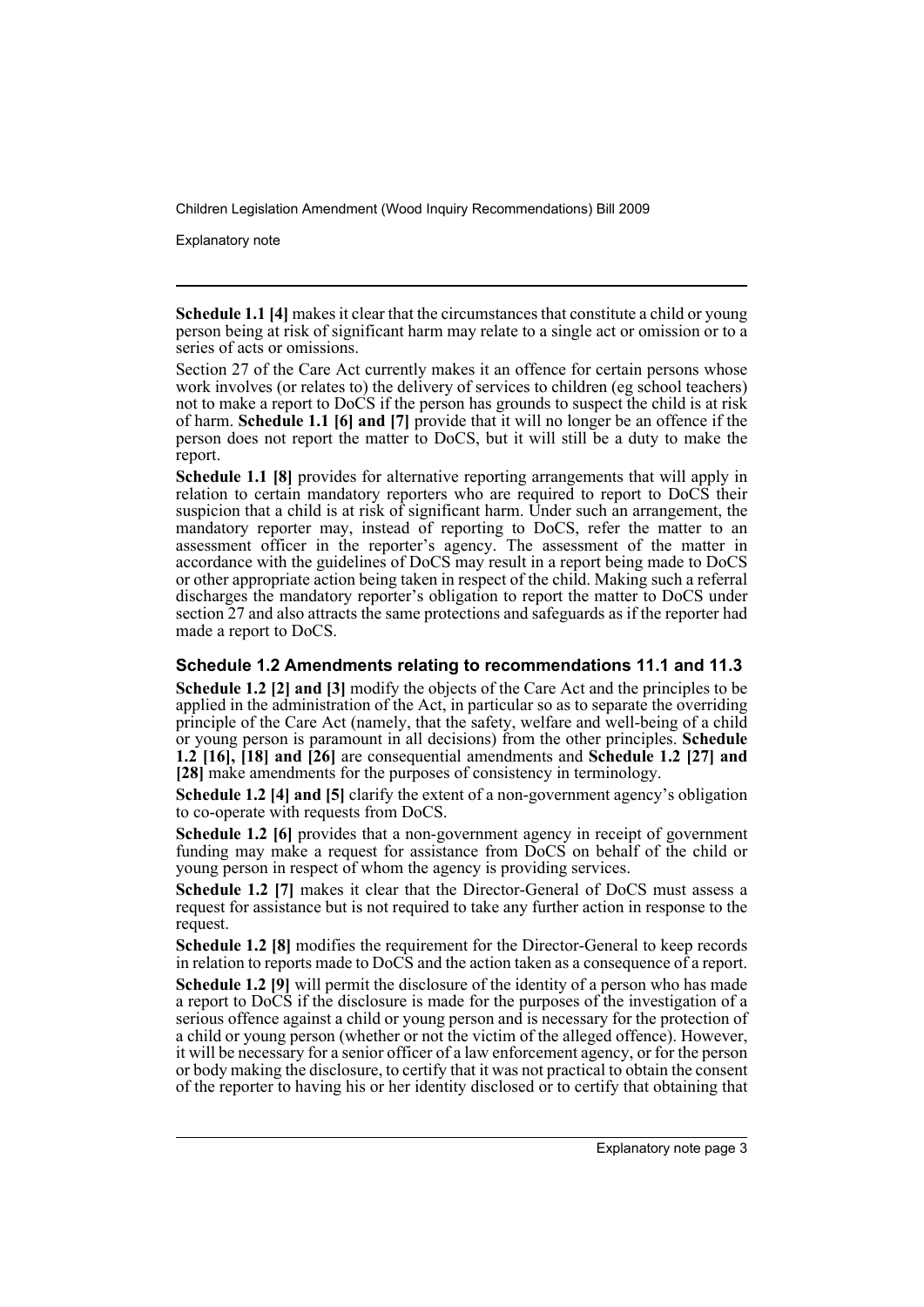Explanatory note

consent would prejudice the investigation of the offence. The person or body disclosing the identity of the reporter will also be required to notify the reporter about the disclosure. **Schedule 1.2 [10]** is a consequential amendment.

**Schedule 1.2 [11]** provides that the Children's Court Clinic will not have the option of informing the Children's Court that it is unwilling to prepare an assessment report for the Children's Court.

**Schedule 1.2 [12]** will enable the Children's Court to order the Children's Court Clinic or other person appointed to prepare an assessment report to provide to the Court such other information as may be within the expertise of the clinic or other person to provide.

**Schedule 1.2 [13] and [14]** make it clear that the reasons specified in section 71 of the Care Act for which the Children's Court may make a care order are not exhaustive.

**Schedule 1.2 [15], [17] and [21]** provide that permanency planning for children or young persons is not required to provide detail about the exact long-term placement of the child or young person concerned.

**Schedule 1.2 [19]** restricts the Children's Court's capacity to allocate parental responsibility for a child or young person to a designated agency.

**Schedule 1.2 [20]** provides that the Children's Court may order a party to proceedings in which it allocates parental responsibility of a child or young person to report to the Court at a later time on the suitability of the care and protection arrangements. The Court may invite the parties to apply to vary or rescind the arrangements, but it no longer has an on-going monitoring role in relation to orders allocating parental responsibility.

**Schedule 1.2 [22]** limits the circumstances in which the Children's Court may make a contact order in care proceedings.

**Schedule 1.2 [23]** enables regulations to be made in relation to the referral, to alternative dispute resolution services, of disputes involving contact between children and their parents or other family members, but only in relation to matters in respect of which the Children's Court does not have power to make a contact order.

**Schedule 1.2 [24]** provides that an application to the Children's Court for the rescission or variation of a care order may be made by the child or young person concerned.

**Schedule 1.2 [25]** repeals provisions relating to the making of compulsory assistance orders by the Children's Court. **Schedule 1.2 [1] and [30]** are consequential amendments.

**Schedule 1.2 [29]** enables the regulations to make provision with respect to the collection of information by the Director-General of DoCS and the Children's Court and requiring the Director-General and the Court to make certain information publicly available.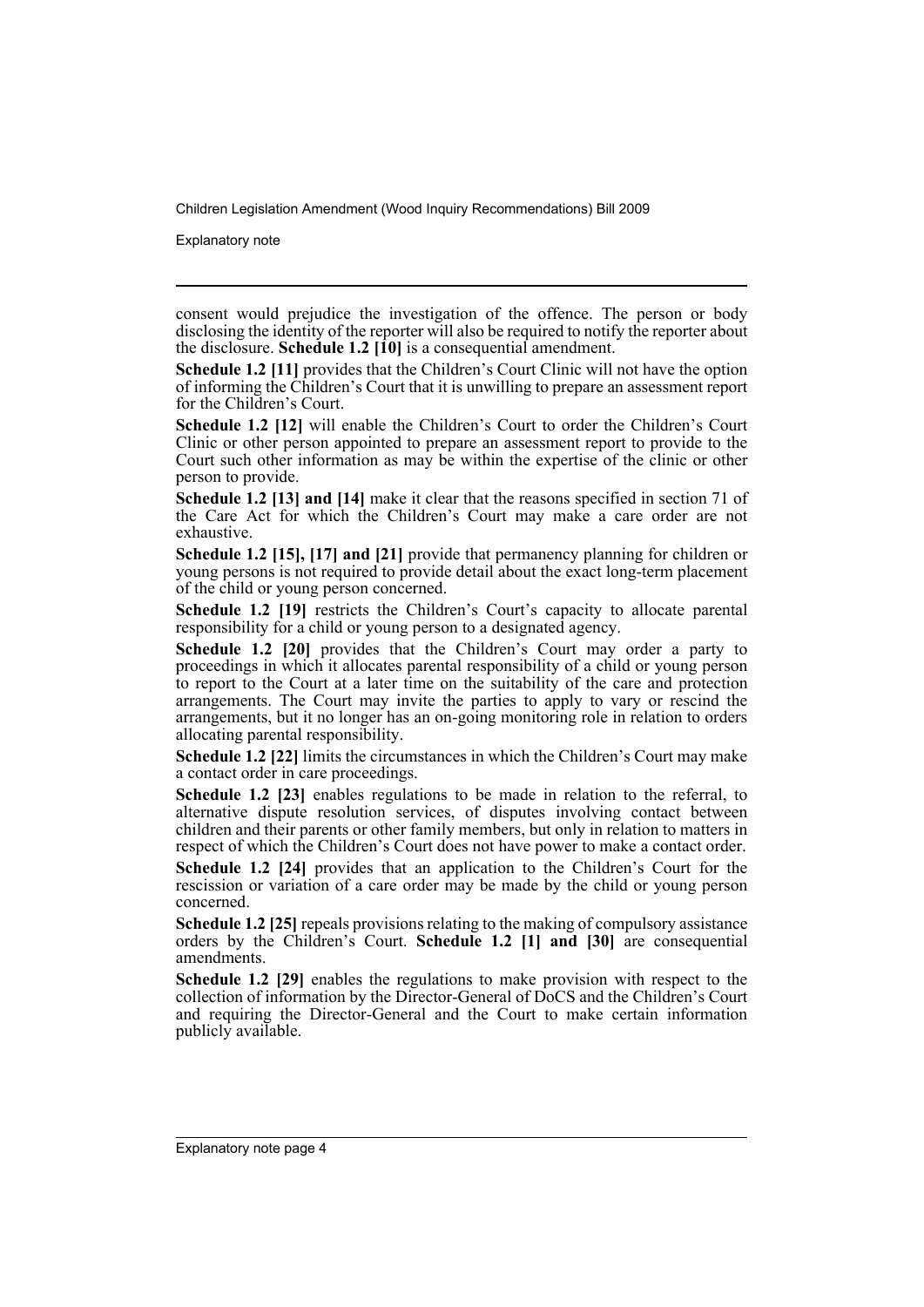Explanatory note

# **Schedule 1.3 Amendments relating to recommendations 11.1 (xvii) and 16.16 (i) and (viii)**

**Schedule 1.3 [4]** modifies the definition of *out-of-home care* by providing for 3 types of out-of-home care under the Care Act. *Statutory out-of-home care* is essentially foster care provided pursuant to an order of the Children's Court. *Supported out-of-home care* comprises temporary care arrangements made by the Director-General of DoCS and foster care that is supported by the Director-General. *Voluntary out-of-home care* comprises voluntary arrangements made by parents with organisations that provide out-of-home care. As a result of the reclassification of out-of-home care, various provisions of the Care Act are modified so that they only apply to a particular type of out-of-home care (see **Schedule 1.3 [1], [2], [7] and [9]–[14]**). **Schedule 1.3 [3]** is also consequential on the modification of the scheme for the provision of out-of-home care.

**Schedule 1.3 [5]** provides that statutory out-of-home care may, as is the case at present, only be provided by a carer who is authorised by a designated agency that is accredited by the Children's Guardian in accordance with the regulations. However, the prohibition on providing unauthorised statutory out-of-home care does not prevent the child or young person from returning to live with his or her parents during the last 6 months of the placement in out-of-home care if the arrangements concerned are in accordance with a care plan approved by the Children's Court.

**Schedule 1.3 [6]** prevents the parents of a child or young person from being given care responsibility of, or being authorised by a designated agency as the authorised carer of, the child or young person if the Children's Court has, in making a care order for the child or young person, accepted that there is no realistic possibility of the child or young person being restored to his or her parents.

**Schedule 1.3 [8]** inserts provisions relating to supported out-of-home care (which will always involve DoCS in some capacity) and voluntary out-of-home care which is arranged by the parents and does not necessarily involve DoCS. The provisions relating to temporary care arrangements made by the Director-General of DoCS are similar to the current provisions of the Care Act.

**Schedule 1.3 [15]** prohibits a parent from placing a child or young person in out-of-home care that is provided by an organisation unless the organisation is a designated agency or is registered by the Children's Guardian.

# **Schedule 1.4 Amendments relating to recommendation 16.16 (ii)–(vii)**

**Schedule 1.4 [1] and [2]** remove the Children's Guardian from the list of persons who may make an application to the Children's Court for the rescission or variation of a care order and provide that the Children's Guardian is no longer required to be notified about such an application.

**Schedule 1.4 [3]** provides that the Director-General of DoCS, rather than the Children's Guardian, will be able to consent to the publication of the name of a child or young person who is under the parental responsibility of the Minister if the publication is of benefit to the child or young person.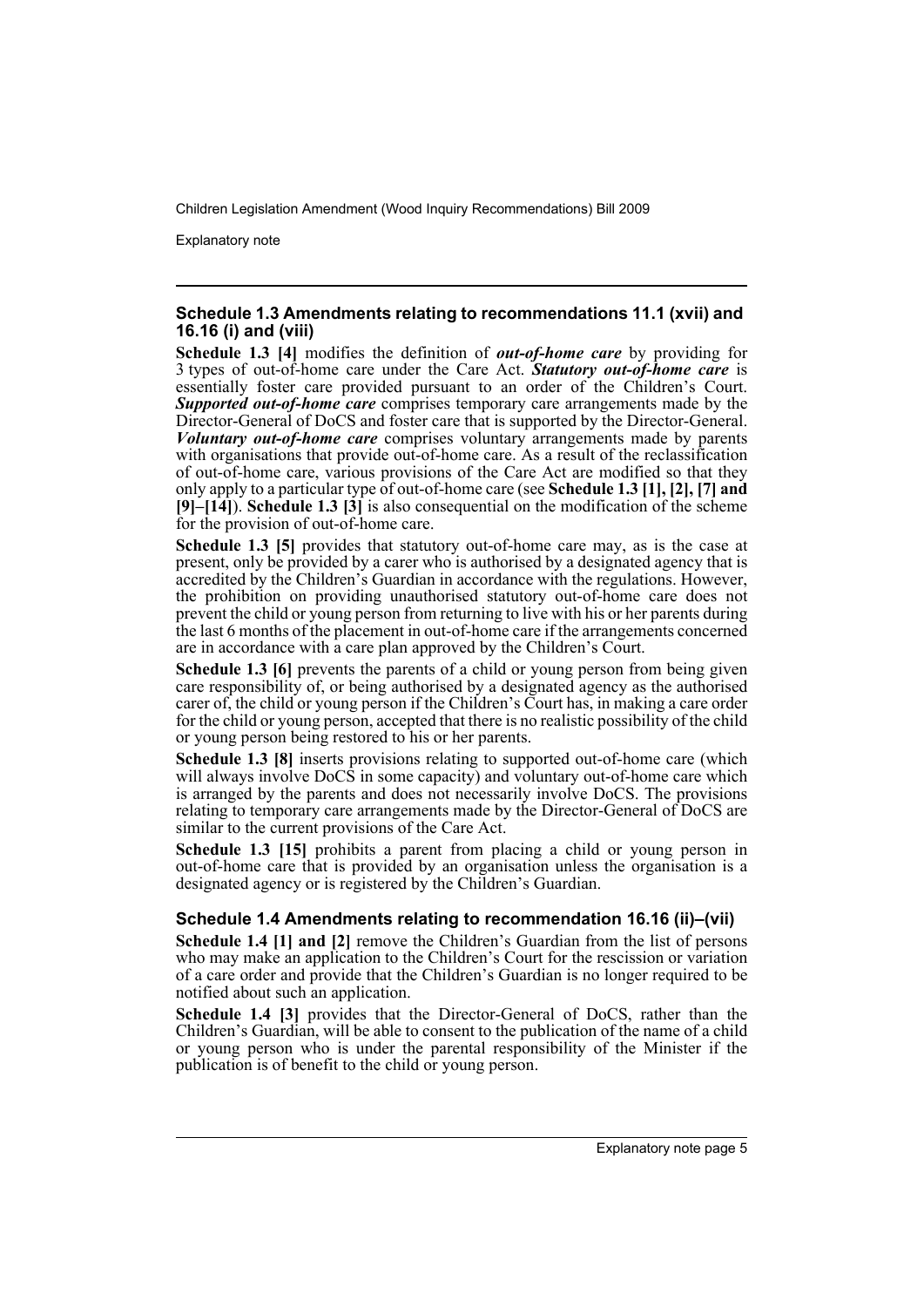Explanatory note

**Schedule 1.4 [4]** provides that the Children's Guardian will no longer have the function of exercising the Minister's parental responsibilities for a child or young person nor the function of examining care plans for children or young persons in out-of-home care.

**Schedule 1.4 [5]** removes the Children's Guardian's power to resolve disputes arising under the Care Act.

**Schedule 1.4 [6]** rationalises the delegation power of the Children's Guardian.

# **Schedule 1.5 Amendment relating to recommendations 24.1 and 24.6**

**Schedule 1.5** establishes a scheme for the sharing of information between certain agencies (primarily human services and justice or law enforcement agencies) relating to the safety, welfare or well-being of children and young persons. The scheme also requires these agencies to take reasonable steps to co-ordinate decision-making and delivery of services regarding children and young persons. Under the proposed scheme, agencies will be authorised to provide and receive information that would assist decision-making in relation to children's services or that would assist in the management of risks to children and young persons. The provision of information may also be requested by an agency and the agency that receives the request will be required to comply with it. Provision is made under the proposed scheme for the safeguarding of information that is shared and for the protection of persons from liability for providing information under the scheme.

# **Schedule 1.6 Other miscellaneous or consequential amendments**

**Schedule 1.6** contains some minor or miscellaneous amendments to the Care Act, including several amendments that are consequential on other amendments made elsewhere by the proposed Act. In particular, **Schedule 1.6 [6]** will enable regulations of a savings or transitional nature to be made as a consequence of the amendments made by the proposed Act to the Care Act.

# **Schedule 2 Amendments relating to recommendations 11.2, 13.1, 13.3, 13.4, 13.9 and 13.12**

# **Schedule 2.1 Amendment of Children and Young Persons (Care and Protection) Act 1998 No 157**

**Schedule 2.1 [1]** provides that the Director-General of DoCS is required to apply to the Children's Court for a care order no later than 72 hours after the child or young person concerned is removed under the Care Act or after care responsibility for the child or young person is assumed. At present, such an application is required no later than the next sitting day of the Court.

**Schedule 2.1 [2]** requires care applications to the Children's Court to be accompanied by a written report in accordance with the rules under the *Children's Court Act 1987*.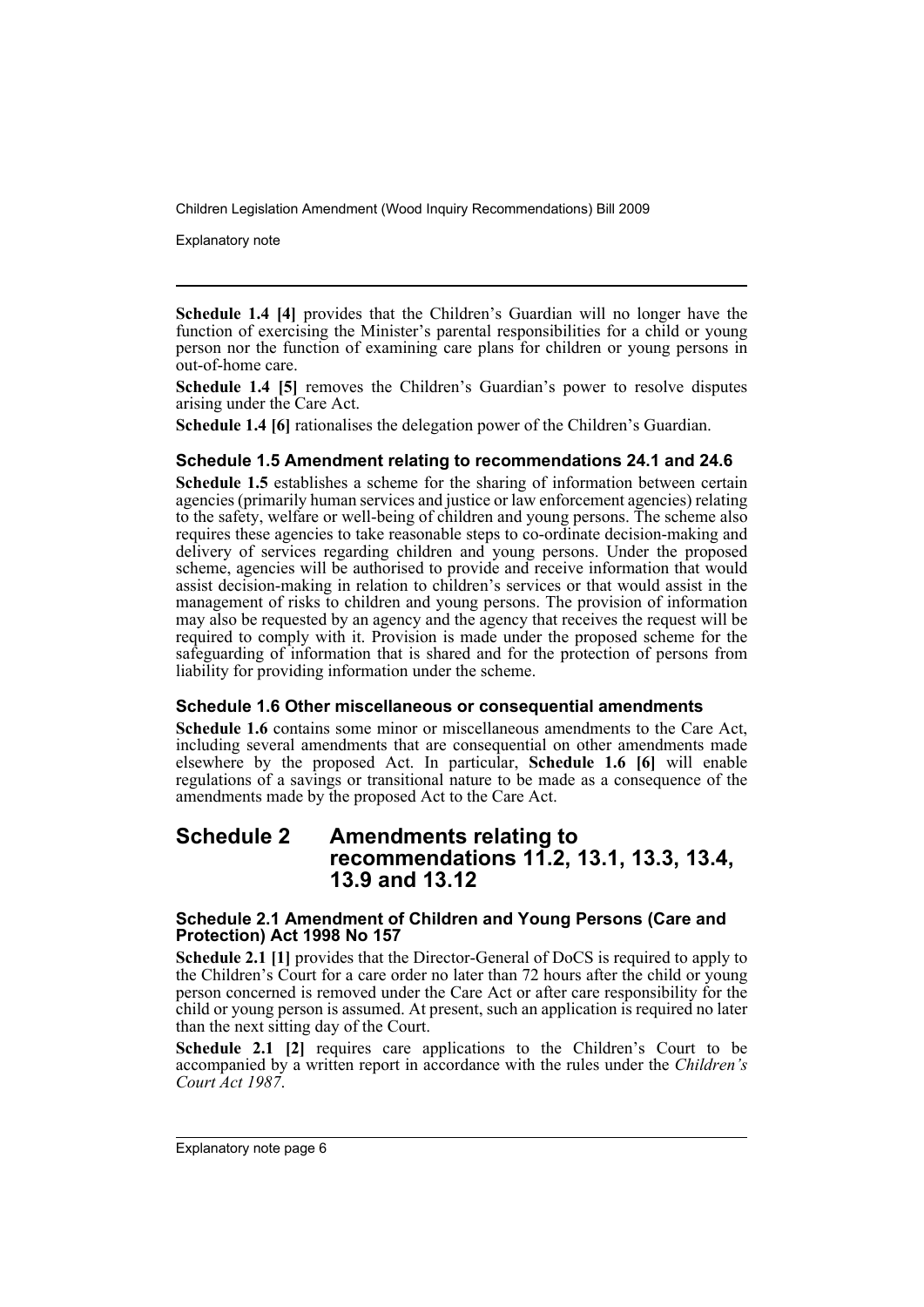Explanatory note

**Schedule 2.1 [3] and [4]** are consequential on the amendments made by Schedule 2.2 to the *Children's Court Act 1987*.

# **Schedule 2.2 Amendment of Children's Court Act 1987 No 53**

**Schedule 2.2 [1] and [2]** make provision for a new office of President of the Children's Court. The person appointed as the President must be a Judge of the District Court, and will remain a Judge for certain purposes, but will only perform duties as the President of the Children's Court while holding that office. Schedule 2.2 [2] also provides for the appointment of a Children's Magistrate to act as the President in certain circumstances.

**Schedule 2.2 [6], [9] and [11]** amend or repeal provisions relating to the appointment and functions of the Senior Children's Magistrate who will be replaced by the President as the senior judicial officer of the Children's Court. The functions of the President include exercising the functions of a Children's Magistrate under the *Children's Court Act 1987* or any other Act.

**Schedule 2.2 [3]–[5] and [14]** confer on the President a role in relation to the appointment of Children's Magistrates, the courses of training required to be undertaken by Children's Magistrates and the manner in which a Children's Magistrate resigns office.

**Schedule 2.2 [7]** provides that persons employed as Children's Registrars must be qualified lawyers.

**Schedule 2.2 [8]** makes it clear that the jurisdiction of the Children's Court may be exercised by the President.

**Schedule 2.2 [10]** provides for the Children's Court Clinic (which primarily has functions under the Care Act in relation to the preparation of assessment reports) to be established and maintained by the Minister for Health rather than the Attorney General.

**Schedule 2.2 [12]** enables the regulations to provide that an appeal under any Act or law in relation to a decision of the Children's Court when constituted by the President is taken to be an appeal to the Supreme Court instead of the District Court.

**Schedule 2.2 [13]** enables the President to issue practice notes in relation to the practice and procedure of the Children's Court. Schedule 2.2 [13] also enables the Court, when it is sitting, to give directions in relation to a particular matter for which the rules or practice notes do not make provision.

**Schedule 2.2 [15]** will enable regulations of a savings or transitional nature to be made as a consequence of the amendments made by the proposed Act to the *Children's Court Act 1987*.

**Schedule 2.2 [16]** confirms that the person holding office as the Senior Children's Magistrate immediately before the abolition of that office by the proposed Act is entitled to hold office, without any loss of remuneration, as a Magistrate or Children's Magistrate for the remainder of his or her term of appointment as Senior Children's Magistrate. Schedule 2.2 [16] also enables the regulations to make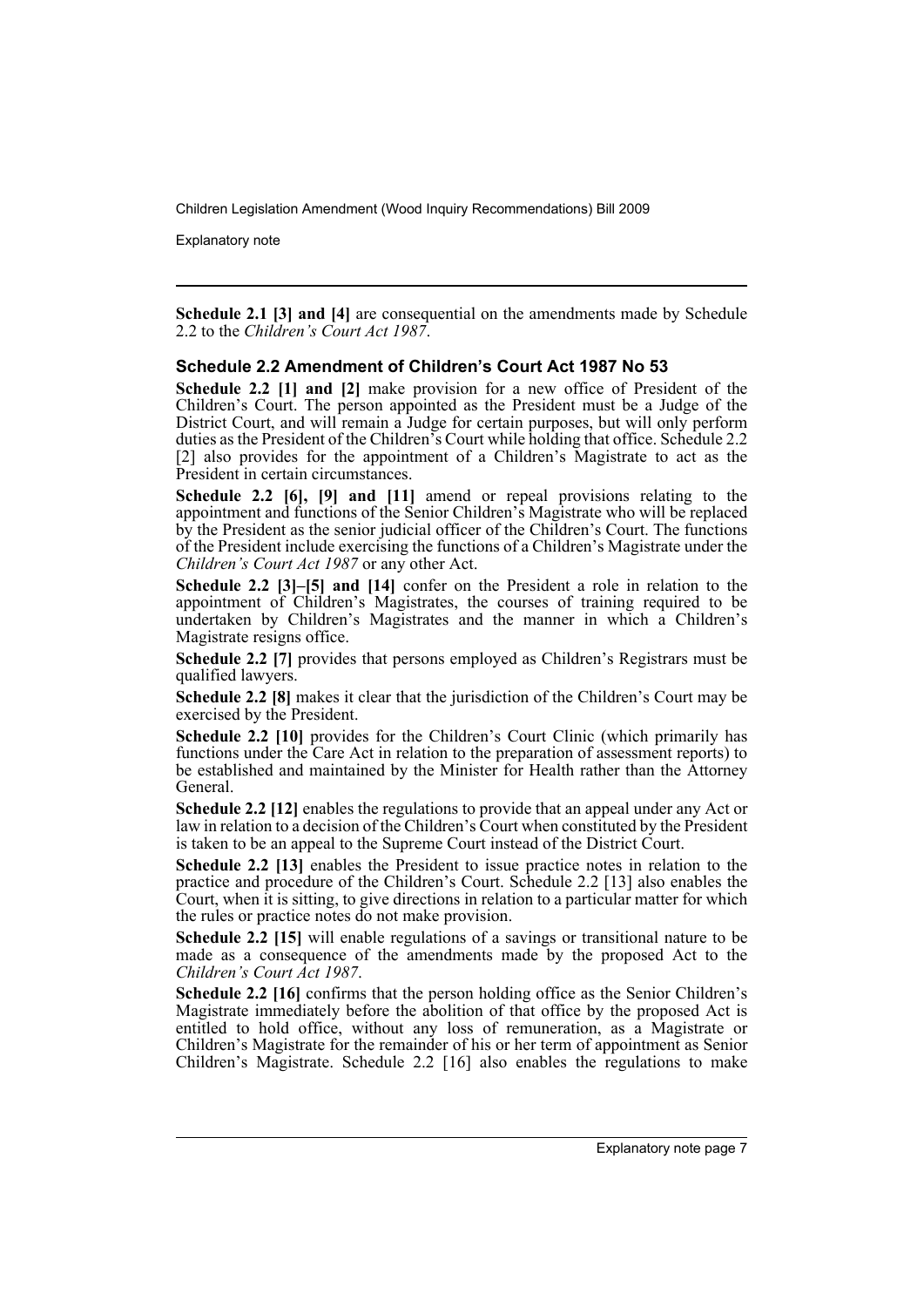Explanatory note

provision for the transfer of staff from the Children's Court Clinic and to make other changes in relation to the Clinic.

# **Schedule 2.3 Amendment of Constitution Act 1902 No 32**

**Schedule 2.3** provides that the office of President of the Children's Court, which has the same status as that of Judge of the District Court, is recognised as a judicial office for the purposes of Part 9 of the *Constitution Act 1902*.

# **Schedule 2.4 Amendment of Judicial Officers Act 1986 No 100**

**Schedule 2.4 [1]** also recognises the office of President of the Children's Court as a judicial officer for the purposes of the *Judicial Officers Act 1986*.

**Schedule 2.4 [2]** provides that the Governor is the appropriate authority in relation to the suspension or removal under Part 7 of the *Judicial Officers Act 1986* of a person from the office as President of the Children's Court.

# **Schedule 2.5 Amendment of Statutory and Other Offices Remuneration Act 1975 (1976 No 4)**

**Schedule 2.5** lists the President of the Children's Court as a public office for the purposes of the *Statutory and Other Offices Remuneration Act 1975* and makes amendments that are consequential on the abolition of the office of Senior Children's Magistrate.

# **Schedule 2.6 Amendment of Children's Court Rule 2000**

**Schedule 2.6 [1], [2], [4] and [5]** are consequential on the amendments made to the *Children's Court Act 1987* by Schedule 2.2.

**Schedule 2.6 [3]** prescribes the information to be included in the report that is required to accompany a care application under section 61 of the Care Act.

# **Schedule 3 Amendments relating to recommendations 23.3, 23.4 and 23.8**

# **Schedule 3.1 Amendment of Commission for Children and Young People Act 1998 No 146**

**Schedule 3.1 [3] and [5]** extend the definition of *child-related employment* in Part 7 of the *Commission for Children and Young People Act 1998* (that Part prohibits certain persons from being employed in child-related employment and requires background checking for certain kinds of child-related employment) to include employment of the following kind:

- (a) employment comprising the provision of a children's service that is licensed under Chapter 12 of the Care Act,
- (b) employment as a person involved in the control or management of a licensed children's service,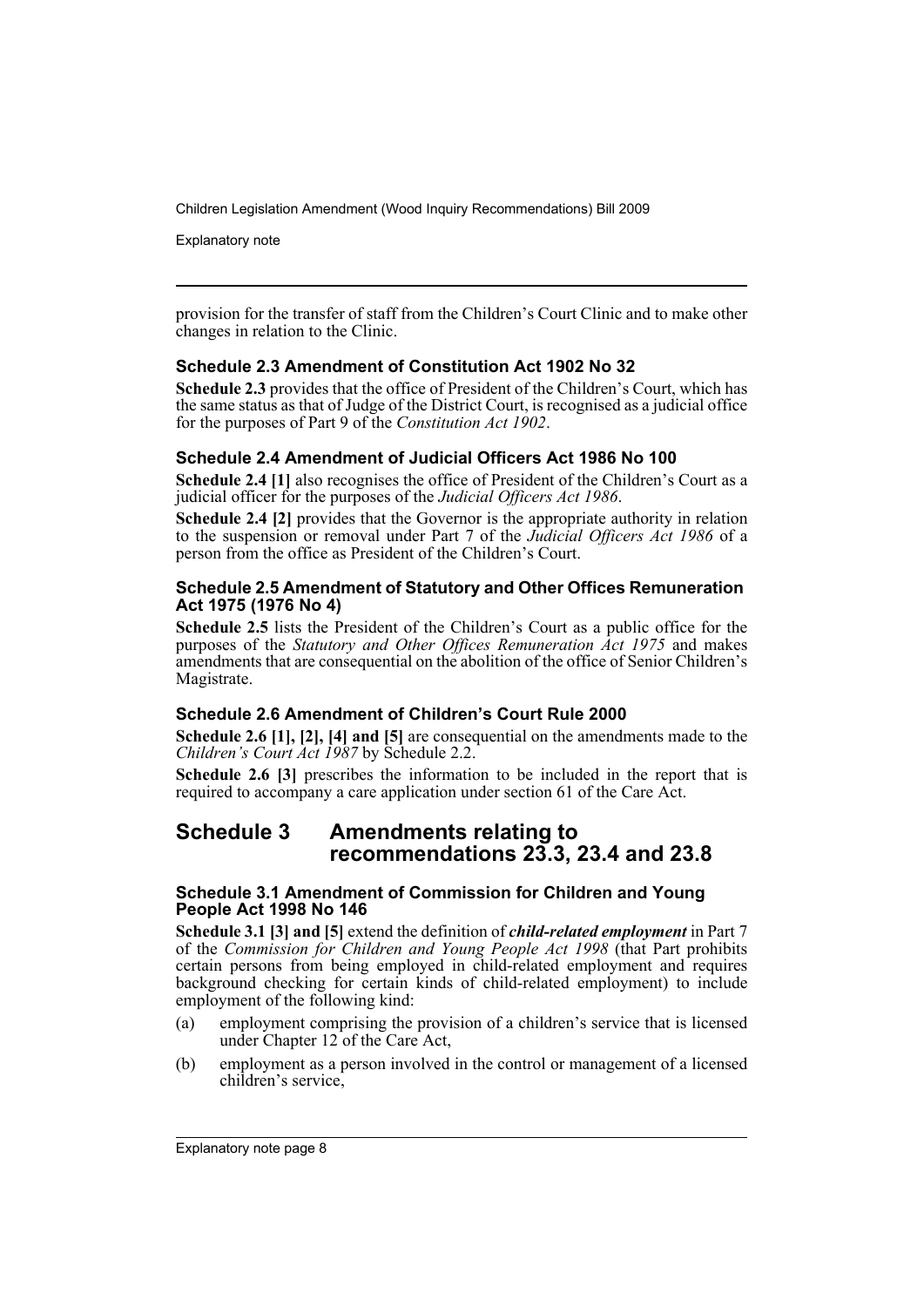Explanatory note

- (c) employment as an authorised supervisor in relation to a licensed children's service,
- (d) employment as an assessment officer (as referred to in proposed section 27A of the Care Act),
- (e) employment as the principal officer of a designated agency under the Care Act,
- (f) employment as the principal officer of an accredited adoption service provider under the *Adoption Act 2000*,
- (g) employment as a self-employed person or as a subcontractor (by, in or on behalf of a relevant agency, which includes DoCS) if it involves direct unsupervised contact with children.

**Schedule 3.1 [4]** makes it clear that the Director-General of DoCS is the *employer* for the purposes of employment referred to in paragraphs (a) and (b) above and **Schedule 3.1 [6]** inserts a definition for the purposes of that kind of employment. Schedule 3.1 [6] also defines *relevant agency* for the purposes of employment referred to in paragraph (g) above.

At present under Division 3 of Part 7 of the *Commission for Children and Young People Act 1998*, it is the duty of an employer to carry out background checking of the preferred applicant before employing the person in primary child-related employment (which includes paid child-related employment and fostering of children). A background check may involve a check for any relevant criminal record of the person. **Schedule 3.1 [7]** extends the definition of *primary child-related employment* to include working as a student in DoCS and working as a volunteer in providing mentoring services to disadvantaged children or as a volunteer providing personal care services to children with disabilities.

**Schedule 3.1 [8]** extends the background checking provisions so that they will also apply in relation to an adult person who resides in the home of an authorised carer or children's service provider (ie the provider of a family day care or home based children's service under the Care Act). In the case of an adult person residing in the home of an authorised carer the "employer" will be the designated agency that authorises the carer. In the case of an adult person residing at the home of a children's service provider, the licensee of the service will be the "employer". It will be the duty of the employer to carry out background checking of the adult person to determine whether it is appropriate for that person to reside at the home of the authorised carer or children's service provider.

**Schedule 3.1 [1] and [2]** reflect the extension of the background checking provisions in accordance with the amendment made by Schedule 3.1 [8].

**Schedule 3.1 [9]** will enable regulations of a savings or transitional nature to be made as a consequence of the amendments made by the proposed Act to the *Commission for Children and Young People Act 1998*.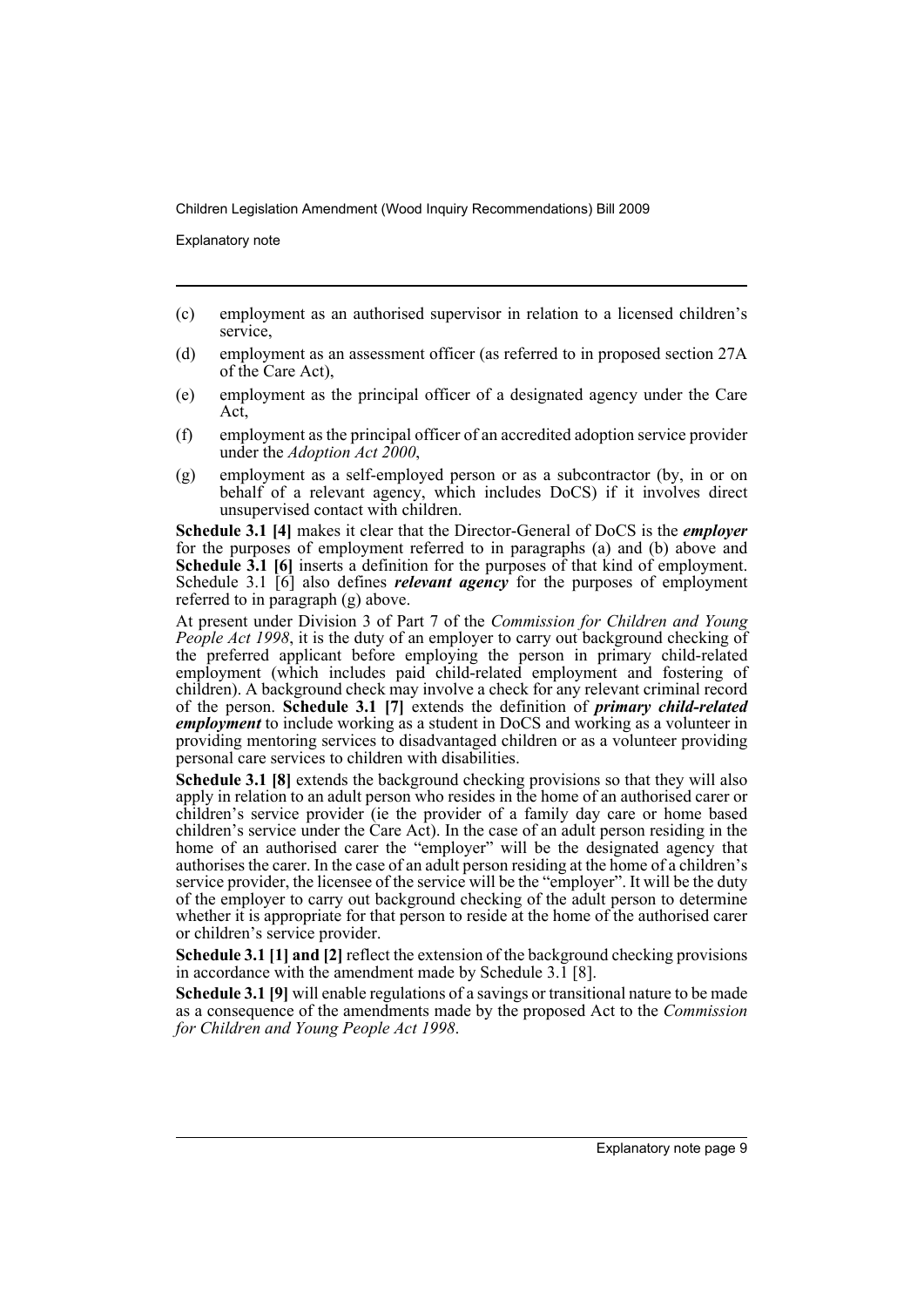Explanatory note

# **Schedule 3.2 Amendment of Community Services (Complaints, Reviews and Monitoring) Act 1993 No 2**

**Schedule 3.2 [1]** requires Official Community Visitors to provide the Children's Guardian with information obtained by the Visitor that the Children's Guardian specifies as being relevant to the Children's Guardian's functions in accrediting organisations as designated agencies under the Care Act.

**Schedule 3.2 [2]** provides that the death of a child (or a child who is a sibling of a child) who was the subject of a risk of harm report under the Care Act within the period of 3 years before the child's death will not be a death that is subject to review by the Ombudsman under Part 6 of the *Community Services (Complaints, Reviews and Monitoring) Act 1993*.

**Schedule 3.2 [3]–[5]** provide that the Ombudsman is to report to Parliament every 2 years, instead of annually, on the Ombudsman's work and activities in relation to reviewable deaths of children and other persons in care.

# **Schedule 3.3 Amendment of Children and Young Persons (Care and Protection) Act 1998 No 157**

**Schedule 3.3** provides that, in order to facilitate the background checking under the *Commission for Children and Young People Act 1998* of adult persons residing in the home of an authorised carer or licensed provider of a family day care or home based children's service, it will be a condition of the carer's authorisation or the service provider's licence under the Care Act to notify the Director-General of DoCS if an adult person has been residing in the carer's or licensee's home on a regular basis for a period of at least 3 months.

# **Schedule 3.4 Amendment of Children's Services Regulation 2004**

The amendments contained in **Schedule 3.4** are consequential on the amendments made to the *Commission for Children and Young People Act 1998* by Schedule 3.1 [3].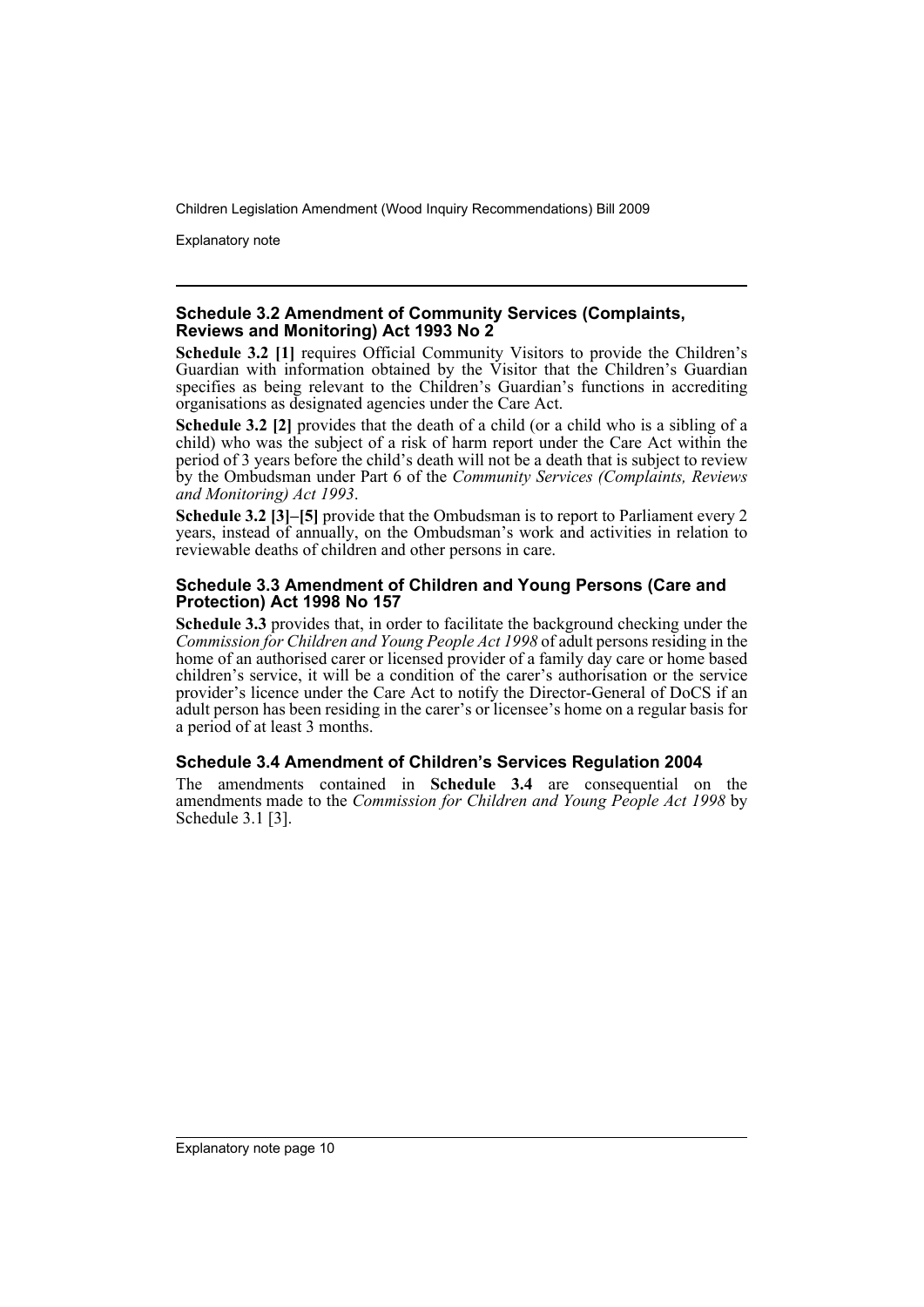First print



New South Wales

# **Children Legislation Amendment (Wood Inquiry Recommendations) Bill 2009**

# **Contents**

|               |                                                                                  | Page |
|---------------|----------------------------------------------------------------------------------|------|
| 1             | Name of Act                                                                      | 2    |
| 2             | Commencement                                                                     | 2    |
| 3             | Repeal of Children (Care and Protection) Act 1987 No 54                          | 2    |
| Schedule 1    | Amendment of Children and Young Persons (Care and<br>Protection) Act 1998 No 157 | 3    |
| 1.1           | Amendments relating to recommendations 6.2 and 10.1                              | 3    |
| $1.2^{\circ}$ | Amendments relating to recommendations 11.1 and 11.3                             | 6    |
| 1.3           | Amendments relating to recommendations 11.1 (xvii) and                           |      |
|               | 16.16 (i) and (viii)                                                             | 14   |
| 1.4           | Amendments relating to recommendation 16.16 (ii)–(vii)                           | 24   |
| 1.5           | Amendment relating to recommendations 24.1 and 24.6                              | 25   |
| 1.6           | Other miscellaneous or consequential amendments                                  | 29   |
| Schedule 2    | Amendments relating to recommendations 11.2, 13.1,                               |      |
|               | 13.3, 13.4, 13.9 and 13.12                                                       | 30   |
| 2.1           | Amendment of Children and Young Persons (Care and<br>Protection) Act 1998 No 157 | 30   |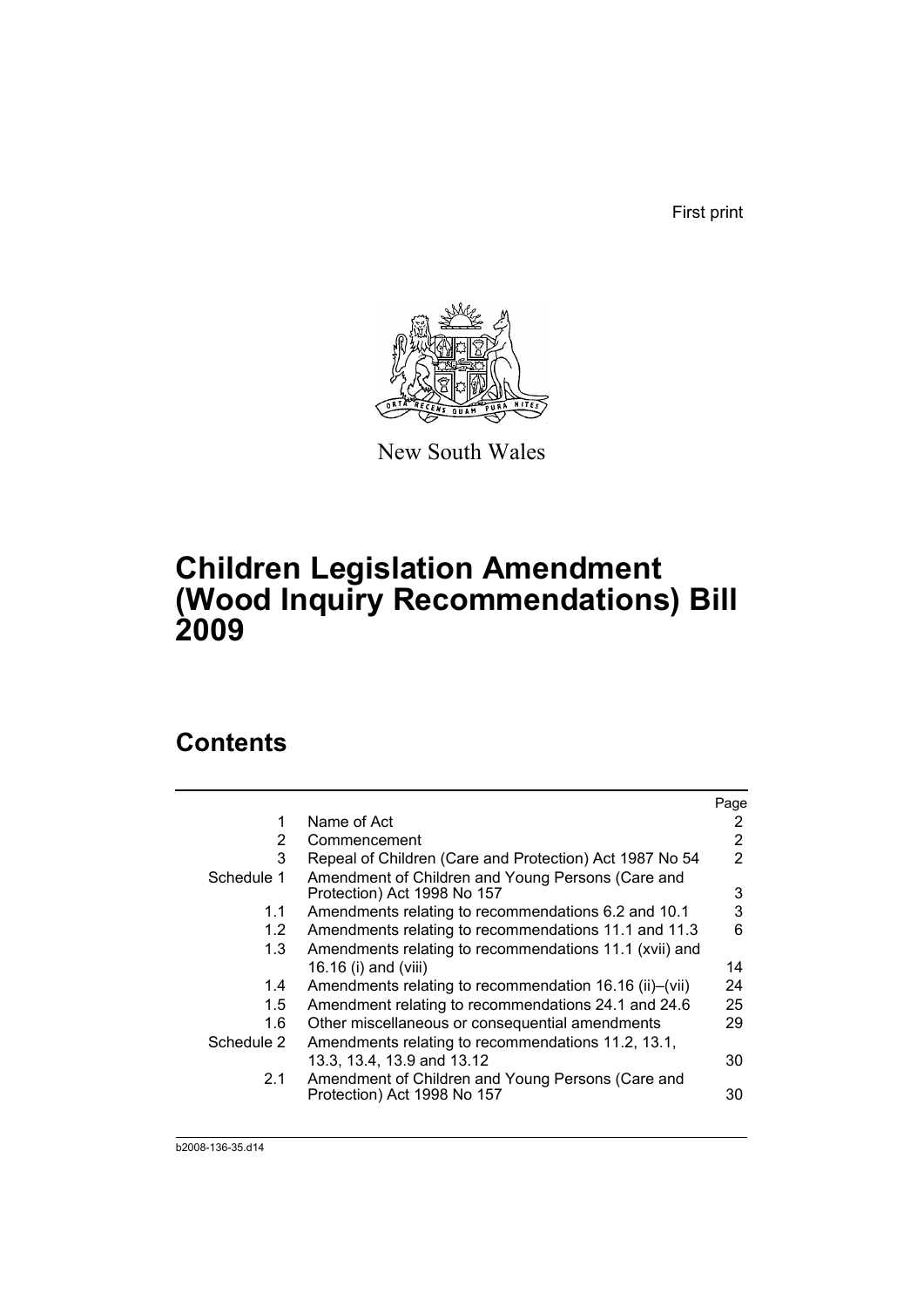**Contents** 

|                  |                                                   | Page |
|------------------|---------------------------------------------------|------|
| $2.2^{\circ}$    | Amendment of Children's Court Act 1987 No 53      | 31   |
| 2.3              | Amendment of Constitution Act 1902 No 32          | 37   |
| 2.4              | Amendment of Judicial Officers Act 1986 No 100    | 37   |
| 2.5              | Amendment of Statutory and Other Offices          |      |
|                  | Remuneration Act 1975 (1976 No 4)                 | 37   |
| 2.6              | Amendment of Children's Court Rule 2000           | 38   |
| Schedule 3       | Amendments relating to recommendations 23.3, 23.4 |      |
|                  | and 23.8                                          | 39   |
| 3.1              | Amendment of Commission for Children and Young    |      |
|                  | People Act 1998 No 146                            | 39   |
| 3.2 <sub>1</sub> | Amendment of Community Services (Complaints,      |      |
|                  | Reviews and Monitoring) Act 1993 No 2             | 43   |
| 3.3 <sub>2</sub> | Amendment of Children and Young Persons (Care and |      |
|                  | Protection) Act 1998 No 157                       | 44   |
| 3.4              | Amendment of Children's Services Regulation 2004  | 45   |

**Note.** A reference to a recommendation in a heading to a Schedule or subschedule to this Act is a reference to a recommendation as set out in the *Report of the Special Commission of Inquiry into Child Protection Services in NSW* (November 2008).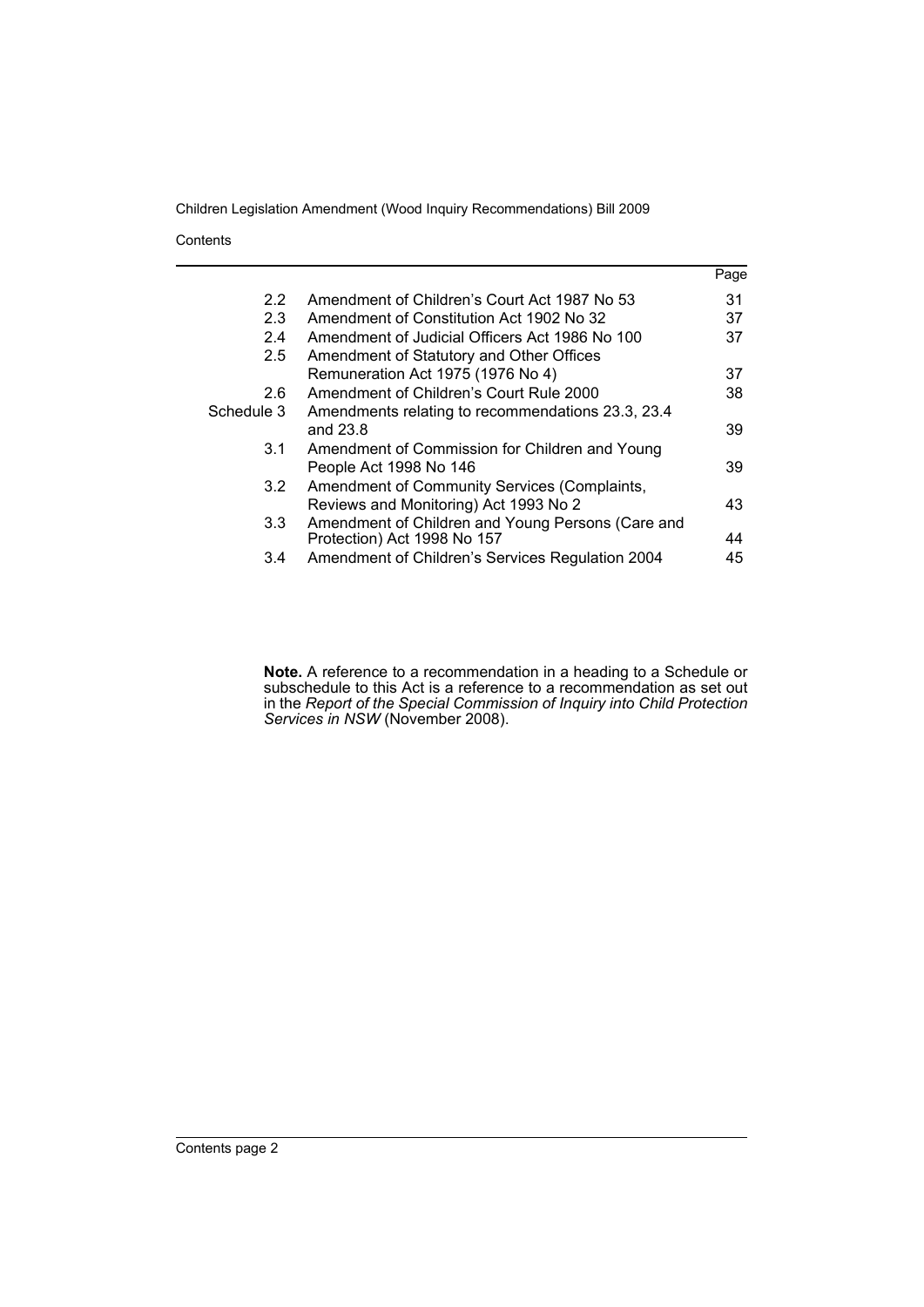

New South Wales

# **Children Legislation Amendment (Wood Inquiry Recommendations) Bill 2009**

No , 2009

# **A Bill for**

An Act to amend the *Children and Young Persons (Care and Protection) Act 1998* and other legislation to give effect to recommendations of the Special Commission of Inquiry into Child Protection Services in NSW; and for other purposes.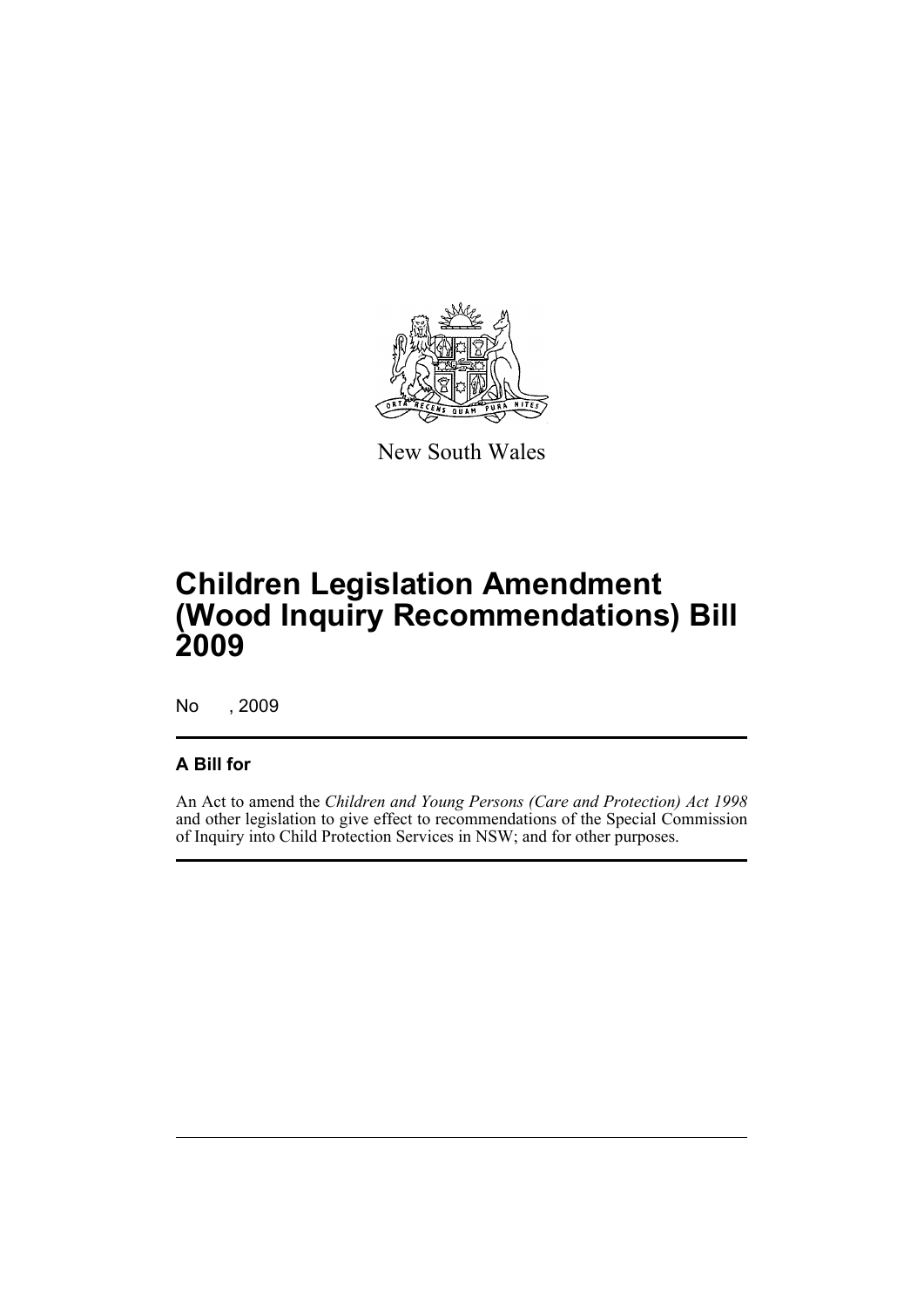<span id="page-13-1"></span><span id="page-13-0"></span>

|              | The Legislature of New South Wales enacts:                                                 |                     |
|--------------|--------------------------------------------------------------------------------------------|---------------------|
| 1            | Name of Act                                                                                | $\overline{2}$      |
|              | This Act is the Children Legislation Amendment (Wood Inquiry<br>Recommendations) Act 2009. | 3<br>$\overline{4}$ |
| $\mathbf{2}$ | <b>Commencement</b>                                                                        | 5                   |
|              | This Act commences on a day or days to be appointed by proclamation.                       | 6                   |
| 3            | Repeal of Children (Care and Protection) Act 1987 No 54                                    | 7                   |
|              | The Children (Care and Protection) Act 1987 is repealed.                                   | 8                   |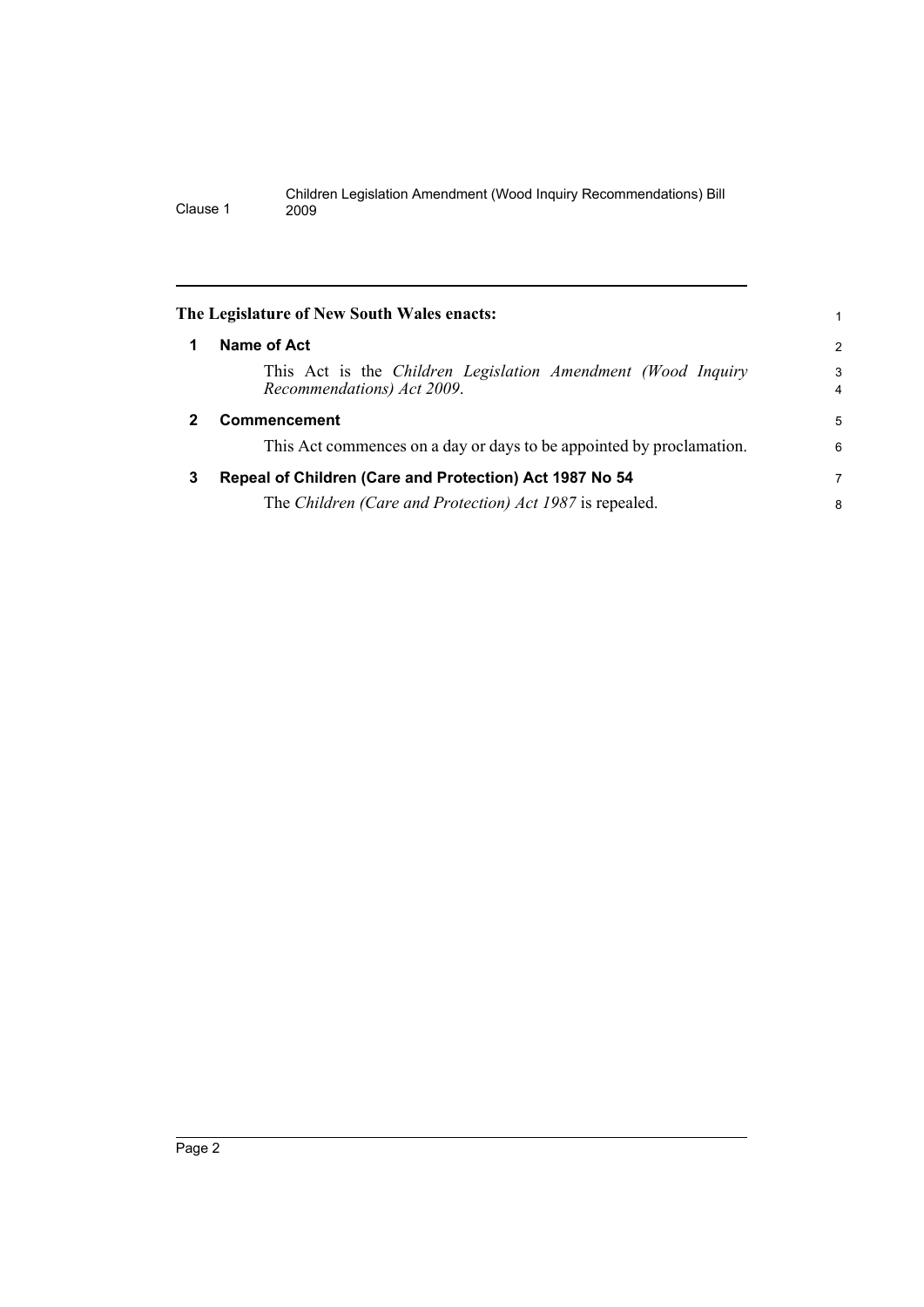Amendment of Children and Young Persons (Care and Protection) Act 1998 No 157 Schedule 1

# <span id="page-14-0"></span>**Schedule 1 Amendment of Children and Young Persons (Care and Protection) Act 1998 No 157**

|       |                              |      | NO 157                                                                                                                                                                                                                                                                                                              | 3                                |
|-------|------------------------------|------|---------------------------------------------------------------------------------------------------------------------------------------------------------------------------------------------------------------------------------------------------------------------------------------------------------------------|----------------------------------|
| 1.1   |                              |      | Amendments relating to recommendations 6.2 and 10.1                                                                                                                                                                                                                                                                 | $\overline{4}$                   |
| [1]   |                              |      | Section 23 Child or young person at risk of significant harm                                                                                                                                                                                                                                                        | 5                                |
|       |                              |      | Omit "at risk of harm". Insert instead "at risk of significant harm".                                                                                                                                                                                                                                               | 6                                |
| [2]   | <b>Section 23</b>            |      |                                                                                                                                                                                                                                                                                                                     | $\overline{7}$                   |
|       |                              |      | Insert ", to a significant extent," after "because of the presence".                                                                                                                                                                                                                                                | 8                                |
| $[3]$ | Section 23 (b1)              |      |                                                                                                                                                                                                                                                                                                                     | 9                                |
|       | Insert after section 23 (b): |      |                                                                                                                                                                                                                                                                                                                     | 10                               |
|       |                              | (b1) | in the case of a child or young person who is required to<br>attend school in accordance with the <i>Education Act</i><br>1990—the parents or other caregivers have not arranged<br>and are unable or unwilling to arrange for the child or<br>young person to receive an education in accordance with<br>that Act, | 11<br>12<br>13<br>14<br>15<br>16 |
| [4]   | <b>Section 23 (2)</b>        |      |                                                                                                                                                                                                                                                                                                                     | 17                               |
|       |                              |      | Insert at the end of section 23:                                                                                                                                                                                                                                                                                    | 18                               |
|       | (2)                          |      | Any such circumstances may relate to a single act or omission or<br>to a series of acts or omissions.<br>Note. See also sections 154 (2) (a) and 156A (3) for other circumstances                                                                                                                                   | 19<br>20<br>21                   |
|       |                              |      | in which a child or young person is taken to be at risk of significant harm.                                                                                                                                                                                                                                        | 22                               |
| [5]   |                              |      | Sections 24, 25 (including the note), 27 (2) and (3) (b), 30 and 31                                                                                                                                                                                                                                                 | 23                               |
|       |                              |      | Omit "at risk of harm" wherever occurring.                                                                                                                                                                                                                                                                          | 24                               |
|       |                              |      | Insert instead "at risk of significant harm".                                                                                                                                                                                                                                                                       | 25                               |
| [6]   |                              |      | <b>Section 27 Mandatory reporting</b>                                                                                                                                                                                                                                                                               | 26                               |
|       |                              |      | Omit "the person must, as soon as practicable, report to" from section 27 (2).                                                                                                                                                                                                                                      | 27                               |
|       |                              |      | Insert instead "it is the duty of the person to report, as soon as practicable, to".                                                                                                                                                                                                                                | 28                               |
| [7]   | <b>Section 27 (2)</b>        |      |                                                                                                                                                                                                                                                                                                                     | 29                               |
|       |                              |      | Omit the penalty at the end of the subsection.                                                                                                                                                                                                                                                                      | 30                               |

1 2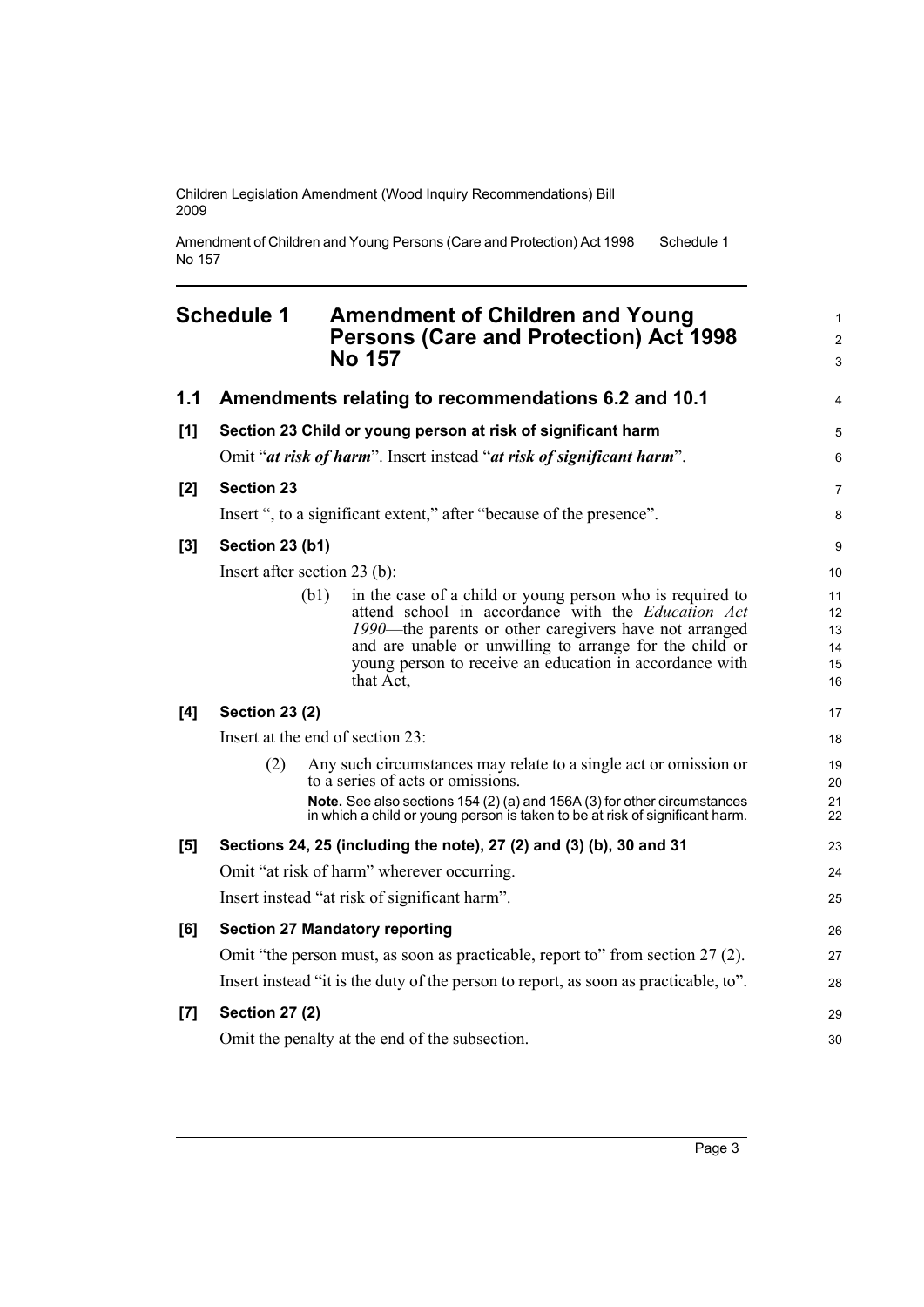Schedule 1 Amendment of Children and Young Persons (Care and Protection) Act 1998 No 157

| [8] |     | <b>Section 27A</b> |                                                                                                                                    | $\mathbf{1}$        |
|-----|-----|--------------------|------------------------------------------------------------------------------------------------------------------------------------|---------------------|
|     |     |                    | Insert after section 27:                                                                                                           | 2                   |
|     | 27A |                    | <b>Alternative reporting arrangements</b>                                                                                          | 3                   |
|     |     | (1)                | In this section:                                                                                                                   | 4                   |
|     |     |                    | assessment officer, in relation to a relevant agency, means a                                                                      | 5                   |
|     |     |                    | person appointed or designated by the head of the agency as an                                                                     | 6                   |
|     |     |                    | assessment officer of the agency for the purposes of an<br>arrangement under this section.                                         | $\overline{7}$<br>8 |
|     |     |                    | <i>head</i> of a relevant agency means:                                                                                            | 9                   |
|     |     |                    | (subject to paragraph (b)) the person who is the chief<br>(a)                                                                      | 10                  |
|     |     |                    | executive officer, or who exercises the functions of chief                                                                         | 11                  |
|     |     |                    | executive officer, of the agency, or                                                                                               | 12                  |
|     |     |                    | the person prescribed by the regulations.<br>(b)                                                                                   | 13                  |
|     |     |                    | <i>relevant agency</i> means any of the following:                                                                                 | 14                  |
|     |     |                    | the NSW Health Service (including the Health Executive<br>(a)<br>Service referred to in section 121B of the <i>Health Services</i> | 15<br>16            |
|     |     |                    | Act 1997),                                                                                                                         | 17                  |
|     |     |                    | the NSW Police Force,<br>(b)                                                                                                       | 18                  |
|     |     |                    | the Teaching Service,<br>(c)                                                                                                       | 19                  |
|     |     |                    | (d)<br>the Department of Health,                                                                                                   | 20                  |
|     |     |                    | the Department of Education and Training,<br>(e)                                                                                   | 21                  |
|     |     |                    | (f)<br>the TAFE Commission Division (including the TAFE<br>Commission),                                                            | 22<br>23            |
|     |     |                    | the Department of Juvenile Justice,<br>(g)                                                                                         | 24                  |
|     |     |                    | (h)<br>the Department of Ageing, Disability and Home Care,                                                                         | 25                  |
|     |     |                    | Housing NSW,<br>(i)                                                                                                                | 26                  |
|     |     |                    | any other agency or organisation prescribed by the<br>(i)                                                                          | 27                  |
|     |     |                    | regulations for the purposes of this section.                                                                                      | 28                  |
|     |     | (2)                | The Director-General and the head of a relevant agency may                                                                         | 29                  |
|     |     |                    | enter into an arrangement under which a person (the staff<br><i>member</i> ) who:                                                  | 30<br>31            |
|     |     |                    | is employed in or engaged by the relevant agency, and<br>(a)                                                                       | 32                  |
|     |     |                    | is a person to whom section 27 applies,<br>(b)                                                                                     | 33                  |
|     |     |                    | may, in accordance with the terms of the arrangement, refer to an                                                                  | 34                  |
|     |     |                    | assessment officer of the agency any matter that the staff member                                                                  | 35                  |
|     |     |                    | would otherwise be required to report to the Director-General                                                                      | 36                  |
|     |     |                    | under that section.                                                                                                                | 37                  |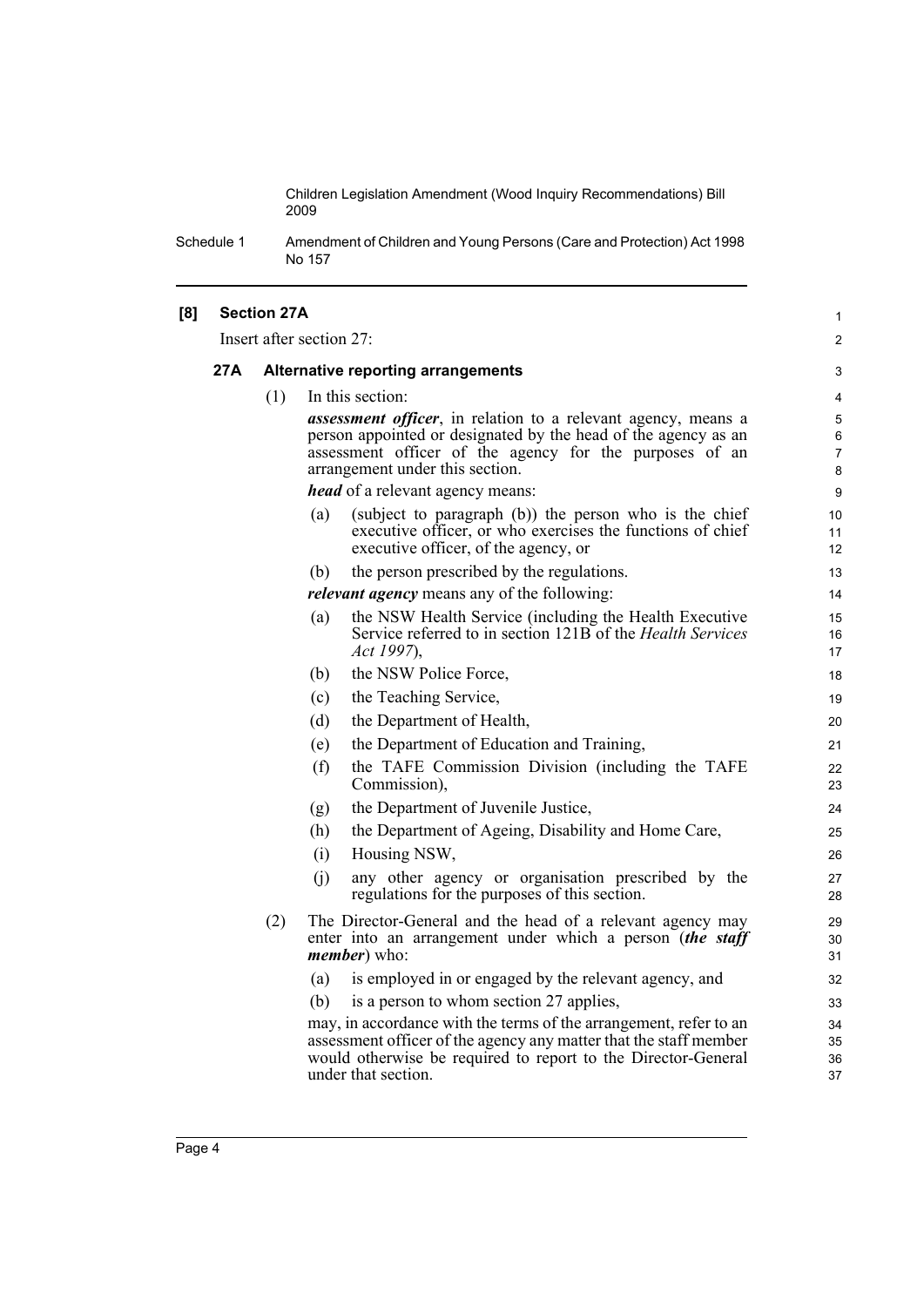Amendment of Children and Young Persons (Care and Protection) Act 1998 No 157 Schedule 1

- (3) If the staff member refers such a matter to an assessment officer under any such arrangement, the assessment officer is, in accordance with the assessment guidelines issued by the Director-General for the purposes of this section, to assess whether the matter should be reported to the Director-General under section 27.
- (4) If, in accordance with the assessment guidelines, the matter is assessed as a matter that should be reported to the Director-General under section 27, the assessment officer or the staff member is, as soon as practicable after the assessment, to report the matter to the Director-General under that section. Any such requirement applies in relation to the assessment officer as though the officer was a person to whom section 27 applies.
- (5) If, in accordance with the assessment guidelines, the matter is assessed as a matter that should not be reported to the Director-General under section 27, the assessment officer or the staff member may, if the officer or staff member has concerns for the well-being of the child to whom the matter relates, make such referral or take such action as the officer or staff member considers necessary or appropriate (or as is reasonably available) to safeguard or promote the safety, welfare and well-being of the child.
- (6) If a matter is referred to an assessment officer in accordance with an arrangement under this section, the staff member making the referral is taken to have satisfied his or her obligations under section 27 in relation to the matter concerned.
- (7) Section 29 applies in relation to a referral that is made to an assessment officer under this section in the same way as it applies to a report within the meaning of section 29. For that purpose, a reference in section 29 to the making of a report includes a reference to the referral of a matter to an assessment officer in accordance with an arrangement under this section.
- (8) A certificate purporting to be signed by an assessment officer that a document relating to a child is a referral that has been made to the assessment officer under this section is admissible in any proceedings and, in the absence of evidence to the contrary, is proof that the document is such a referral.
- (9) The following provisions apply in relation to the appointment or designation of assessment officers for the purposes of this section:
	- (a) more than one person may be appointed or designated as an assessment officer in relation to a relevant agency,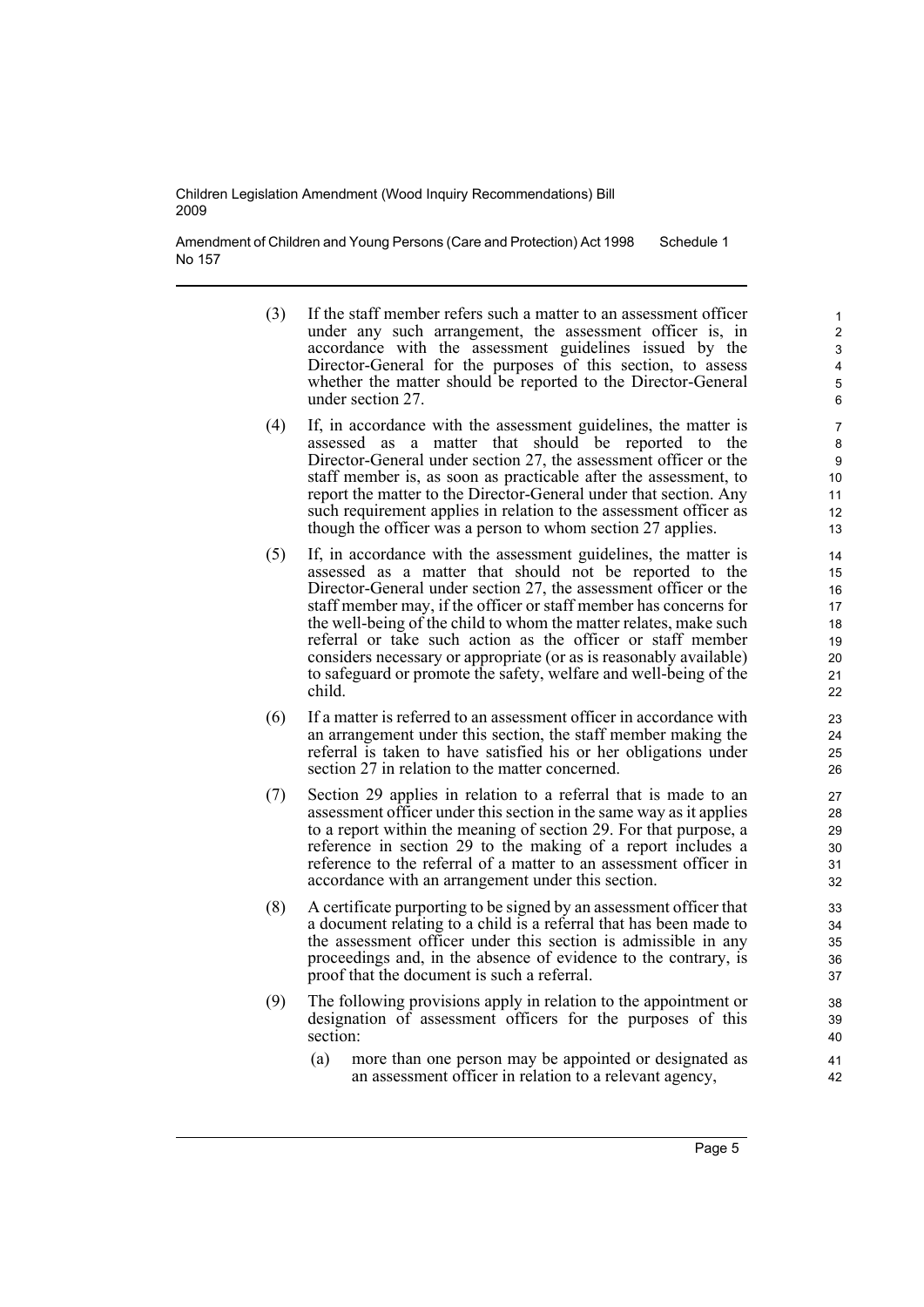Schedule 1 Amendment of Children and Young Persons (Care and Protection) Act 1998 No 157

|     |                                             |      | (b)<br>any such appointment or designation may (without<br>limitation) be made by reference to the holder of a<br>specified position or to a specified class of persons,                                                                                                                                                                                                           | $\mathbf{1}$<br>$\overline{2}$<br>3    |  |
|-----|---------------------------------------------|------|------------------------------------------------------------------------------------------------------------------------------------------------------------------------------------------------------------------------------------------------------------------------------------------------------------------------------------------------------------------------------------|----------------------------------------|--|
|     |                                             |      | a person may be appointed or designated as an assessment<br>(c)<br>officer in relation to a relevant agency even though the<br>person is employed in or engaged by another agency.                                                                                                                                                                                                 | $\overline{4}$<br>$\mathbf 5$<br>6     |  |
|     |                                             | (10) | The regulations may extend the operation of this section, with<br>such exclusions and modifications as may be prescribed by the<br>regulations, to any person (or a class of persons) who is a person<br>(or class of persons) to whom section 27 applies but who is or are<br>not employed in or engaged by a relevant agency.                                                    | $\overline{7}$<br>8<br>9<br>10<br>11   |  |
|     |                                             | (11) | For avoidance of doubt, the head of the NSW Health Service or<br>the Health Executive Service is, for the purposes of this section,<br>the Director-General of the Department of Health.                                                                                                                                                                                           | 12<br>13<br>14                         |  |
| 1.2 |                                             |      | Amendments relating to recommendations 11.1 and 11.3                                                                                                                                                                                                                                                                                                                               | 15                                     |  |
| [1] |                                             |      | <b>Section 3 Definitions</b>                                                                                                                                                                                                                                                                                                                                                       | 16                                     |  |
|     |                                             |      | Omit the definition of <i>compulsory</i> assistance.                                                                                                                                                                                                                                                                                                                               | 17                                     |  |
| [2] | Section 8 What are the objects of this Act? |      |                                                                                                                                                                                                                                                                                                                                                                                    |                                        |  |
|     |                                             |      | Omit "taking into account the rights, powers and duties" from section 8 (a).                                                                                                                                                                                                                                                                                                       | 19                                     |  |
|     |                                             |      | Insert instead "having regard to the capacity".                                                                                                                                                                                                                                                                                                                                    | 20                                     |  |
| [3] | <b>Section 9</b>                            |      |                                                                                                                                                                                                                                                                                                                                                                                    | 21                                     |  |
|     |                                             |      | Omit the section. Insert instead:                                                                                                                                                                                                                                                                                                                                                  | 22                                     |  |
|     | 9                                           |      | <b>Principles for administration of Act</b>                                                                                                                                                                                                                                                                                                                                        | 23                                     |  |
|     |                                             | (1)  | This Act is to be administered under the principle that, in any<br>action or decision concerning a particular child or young person,<br>the safety, welfare and well-being of the child or young person<br>are paramount.                                                                                                                                                          | 24<br>25<br>26<br>27                   |  |
|     |                                             | (2)  | Subject to subsection $(1)$ , the other principles to be applied in the<br>administration of this Act are as follows:                                                                                                                                                                                                                                                              | 28<br>29                               |  |
|     |                                             |      | Wherever a child or young person is able to form his or her<br>(a)<br>own views on a matter concerning his or her safety,<br>welfare and well-being, he or she must be given an<br>opportunity to express those views freely and those views<br>are to be given due weight in accordance with the<br>developmental capacity of the child or young person and<br>the circumstances. | 30<br>31<br>32<br>33<br>34<br>35<br>36 |  |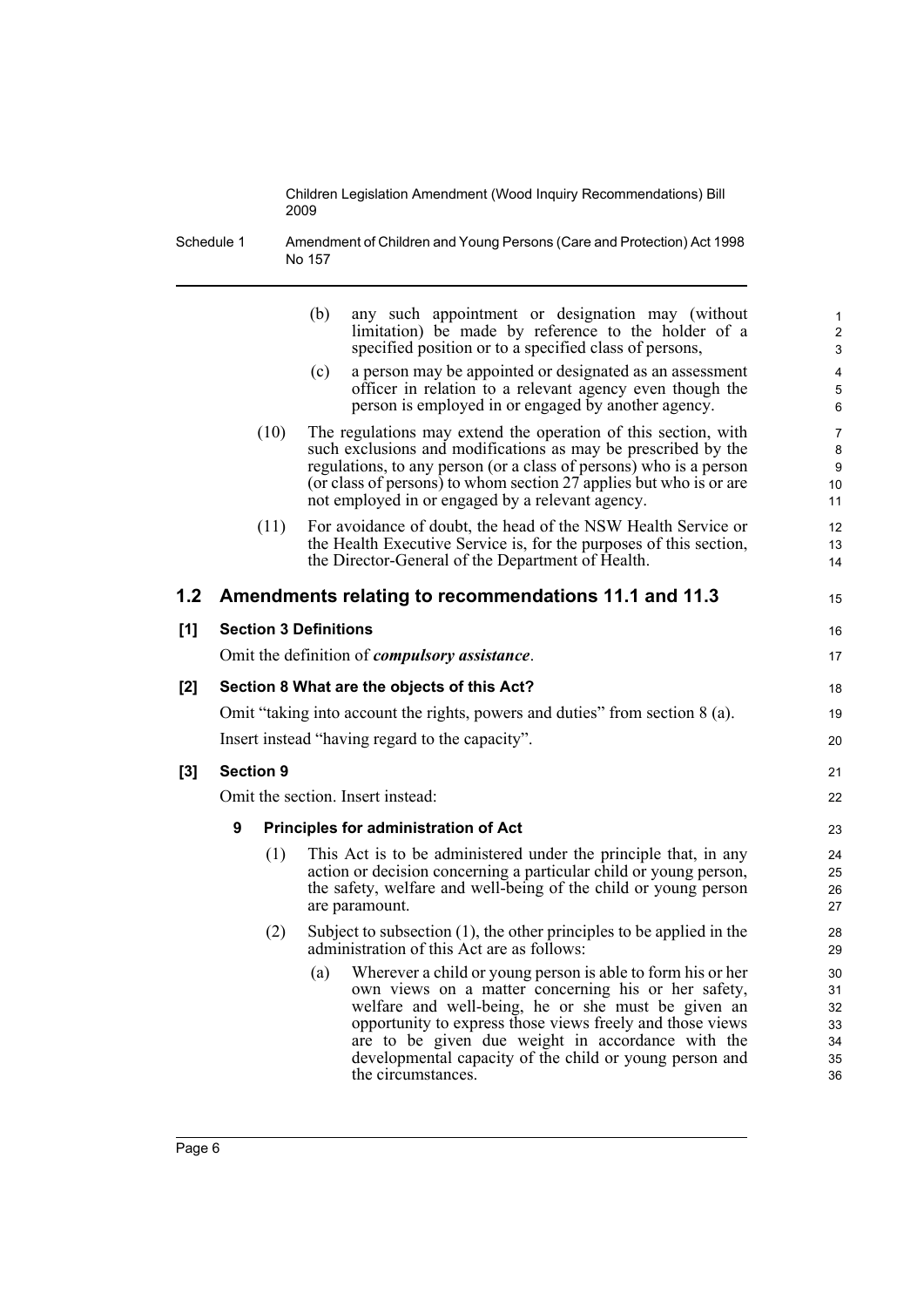Amendment of Children and Young Persons (Care and Protection) Act 1998 No 157 Schedule 1

- (b) In all actions and decisions made under this Act (whether by legal or administrative process) that significantly affect a child or young person, account must be taken of the culture, disability, language, religion and sexuality of the child or young person and, if relevant, those with parental responsibility for the child or young person.
- (c) In deciding what action it is necessary to take (whether by legal or administrative process) in order to protect a child or young person from harm, the course to be followed must be the least intrusive intervention in the life of the child or young person and his or her family that is consistent with the paramount concern to protect the child or young person from harm and promote the child's or young person's development.
- (d) If a child or young person is temporarily or permanently deprived of his or her family environment, or cannot be allowed to remain in that environment in his or her own best interests, the child or young person is entitled to special protection and assistance from the State, and his or her name, identity, language, cultural and religious ties should, as far as possible, be preserved.
- (e) If a child or young person is placed in out-of-home care, arrangements should be made, in a timely manner, to ensure the provision of a safe, nurturing, stable and secure environment, recognising the child's or young person's circumstances and that, the younger the age of the child, the greater the need for early decisions to be made in relation to a permanent placement.
- (f) If a child or young person is placed in out-of-home care, the child or young person is entitled to a safe, nurturing, stable and secure environment. Unless it is contrary to his or her best interests, and taking into account the wishes of the child or young person, this will include the retention by the child or young person of relationships with people significant to the child or young person, including birth or adoptive parents, siblings, extended family, peers, family friends and community.

# **[4] Section 18 Obligation to co-operate**

Insert ", or the non-government agency," after "agency".

38 39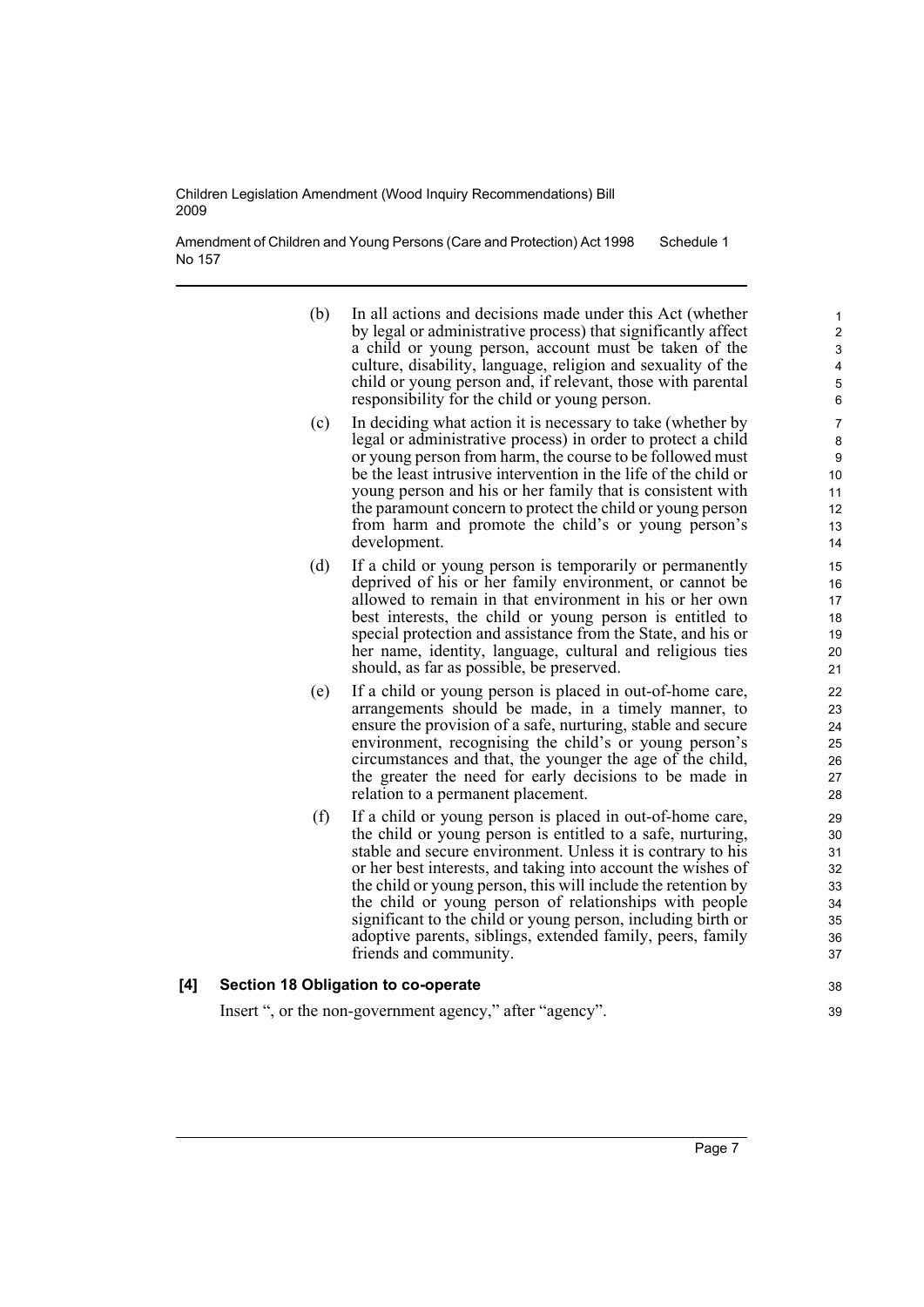Schedule 1 Amendment of Children and Young Persons (Care and Protection) Act 1998 No 157

### **[5] Section 18 (2)**

Insert at the end of section 18:

Subsection  $(1)$  does not, in the case of a non-government agency in receipt of government funding, limit any obligation imposed on the agency in accordance with the agreement under which it receives that funding.

16 17

#### **[6] Section 21 Request for assistance by parent of child or young person or by funded non-government agency**

Insert at the end of the section (before the note):

(2) Without limiting subsection (1), a non-government agency in receipt of government funding may, on behalf of a child or young person in respect of whom the agency provides services in accordance with the agreement under which it receives that funding, seek assistance from the Director-General in order to obtain other services for the child or young person.

#### **[7] Section 22**

Omit the section. Insert instead:

#### **22 Director-General's response to requests for assistance**

- (1) If a person or non-government agency seeks assistance from the Director-General under this Part (whether or not a child or young person is suspected of being in need of care and protection), the Director-General must:
	- (a) provide whatever advice or material assistance, or make such referral, as the Director-General considers necessary, or
	- (b) take whatever other action the Director-General considers necessary,

to safeguard or promote the safety, welfare and well-being of the child or young person.

(2) Subsection (1) does not, however, require the Director-General to take any action other than assessing the request for assistance.

**Note.** The Director-General, in responding to a request for assistance, can provide services or arrange for other government departments and agencies, or community organisations, to provide services to assist children, young persons and their families.

The Department may also play a role in referring people to services provided under Commonwealth legislation, such as Family Court counselling and access to maintenance entitlements or other benefits.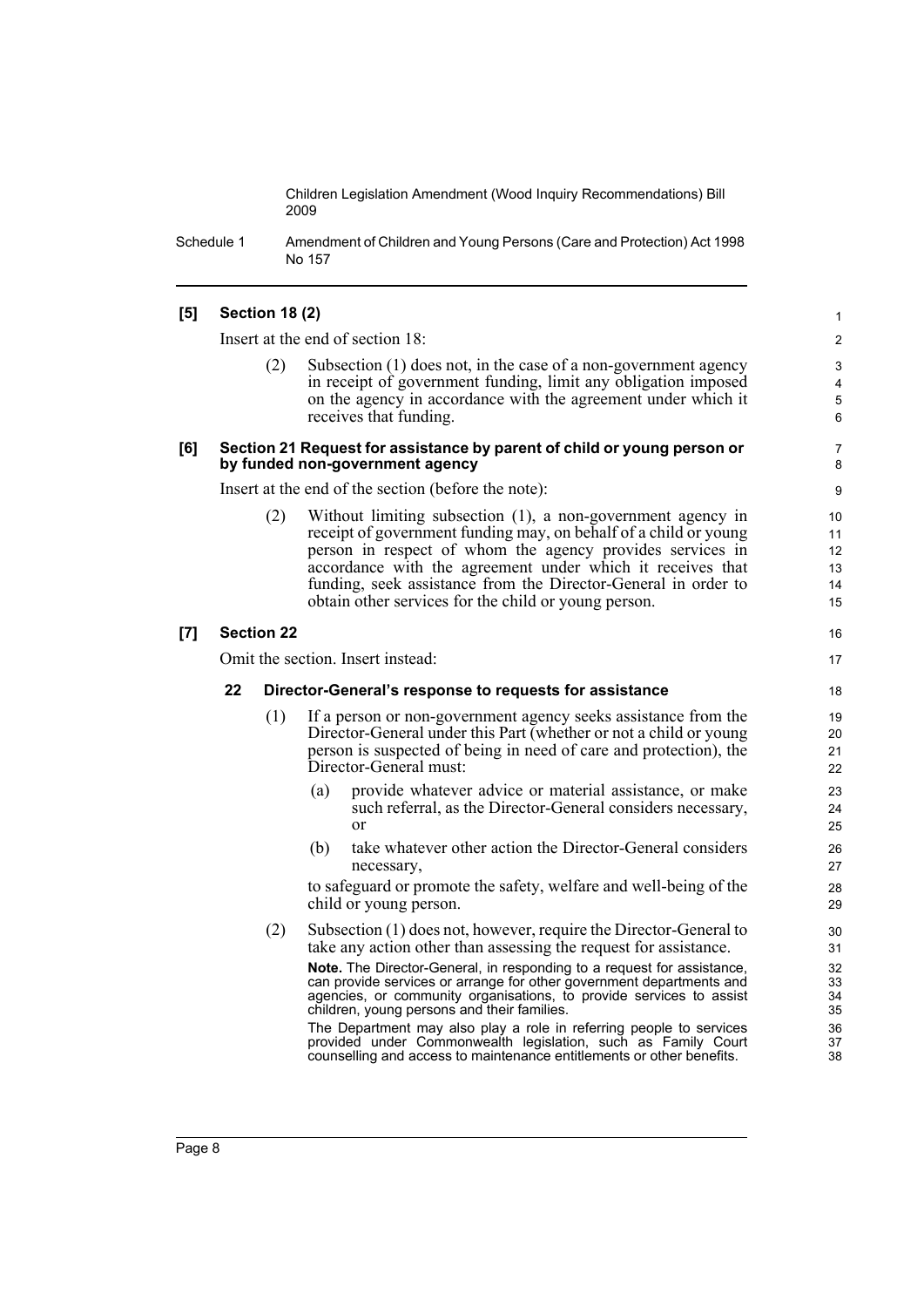Amendment of Children and Young Persons (Care and Protection) Act 1998 No 157 Schedule 1

| [8] | <b>Section 28</b> |      |     |                                                                                                                                                                                                                                                                  | 1                          |
|-----|-------------------|------|-----|------------------------------------------------------------------------------------------------------------------------------------------------------------------------------------------------------------------------------------------------------------------|----------------------------|
|     |                   |      |     | Omit the section. Insert instead:                                                                                                                                                                                                                                | $\overline{2}$             |
|     | 28                |      |     | Record of reports and subsequent action                                                                                                                                                                                                                          | 3                          |
|     |                   |      |     | The Director-General must keep a record of:                                                                                                                                                                                                                      | 4                          |
|     |                   |      | (a) | any report made to the Director-General, and                                                                                                                                                                                                                     | 5                          |
|     |                   |      | (b) | any action taken as a direct consequence of the report that<br>has a significant effect on the child or young person to<br>whom the report relates.                                                                                                              | 6<br>7<br>8                |
| [9] | information       |      |     | Section 29 Protection of persons who make reports or provide certain                                                                                                                                                                                             | 9<br>10                    |
|     |                   |      |     | Insert after section 29 $(4)$ :                                                                                                                                                                                                                                  | 11                         |
|     |                   | (4A) |     | Subsection (1) (f) also does not prevent the disclosure to a law<br>enforcement agency of the identity of the person who made the<br>report <i>(the reporter)</i> , or information from which the identity of<br>the reporter could be deduced, if:              | 12<br>13<br>14<br>15       |
|     |                   |      | (a) | the identity of the reporter, or the information, is disclosed<br>in connection with the investigation of a serious offence<br>alleged to have been committed against a child or young<br>person, and                                                            | 16<br>17<br>18<br>19       |
|     |                   |      | (b) | the disclosure is necessary for the<br>purposes<br>0t<br>safeguarding or promoting the safety, welfare and<br>well-being of any child or young person (whether or not<br>the victim of the alleged offence).                                                     | 20<br>21<br>22<br>23       |
|     |                   | (4B) |     | However, subsection (4A) does not apply unless:                                                                                                                                                                                                                  | 24                         |
|     |                   |      | (a) | a senior officer of the law enforcement agency to which the<br>disclosure is made has, before the disclosure is made,<br>certified in writing that obtaining the reporter's consent<br>would prejudice the investigation of the serious offence<br>concerned, or | 25<br>26<br>27<br>28<br>29 |
|     |                   |      | (b) | the person or body that makes the disclosure has, before<br>making the disclosure, certified in writing that it is<br>impractical to obtain the consent of the reporter.                                                                                         | 30<br>31<br>32             |
|     |                   | (4C) |     | The person or body that discloses to a law enforcement agency<br>the identity of the reporter, or the information from which the<br>identity of the reporter could be deduced, is required to notify the<br>reporter of the disclosure unless:                   | 33<br>34<br>35<br>36       |
|     |                   |      | (a) | it is not reasonably practicable in the circumstances to do<br>so, or                                                                                                                                                                                            | 37<br>38                   |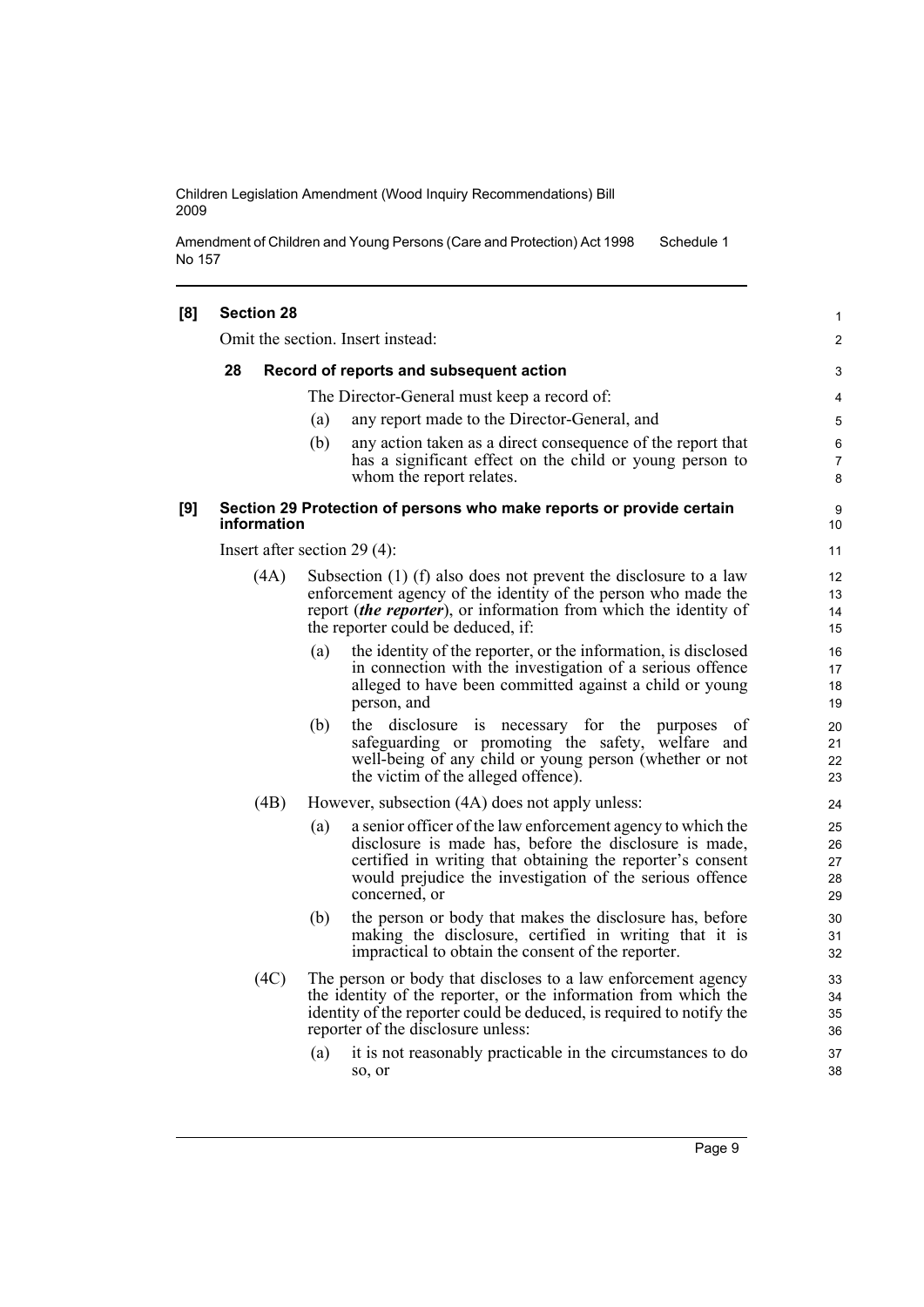Schedule 1 Amendment of Children and Young Persons (Care and Protection) Act 1998 No 157

|        |                                 | (b) | the law enforcement agency to which the disclosure is<br>made has advised the person or body that notifying the<br>reporter would prejudice the investigation of the serious<br>offence concerned.              | 1<br>$\overline{c}$<br>3<br>4 |
|--------|---------------------------------|-----|-----------------------------------------------------------------------------------------------------------------------------------------------------------------------------------------------------------------|-------------------------------|
| $[10]$ | <b>Section 29 (6)</b>           |     |                                                                                                                                                                                                                 | 5                             |
|        | Insert in alphabetical order:   |     |                                                                                                                                                                                                                 | 6                             |
|        |                                 |     | <i>law enforcement agency</i> means any of the following:                                                                                                                                                       | $\overline{7}$                |
|        |                                 | (a) | the NSW Police Force,                                                                                                                                                                                           | 8                             |
|        |                                 | (b) | the Australian Federal Police,                                                                                                                                                                                  | 9                             |
|        |                                 | (c) | the police force of another State or Territory,                                                                                                                                                                 | 10 <sup>°</sup>               |
|        |                                 | (d) | a person or body prescribed by the regulations for the<br>purposes of this definition.                                                                                                                          | 11<br>12                      |
|        |                                 |     | senior officer means:                                                                                                                                                                                           | 13                            |
|        |                                 | (a) | in relation to the NSW Police Force—a commissioned<br>police officer within the meaning of the <i>Police Act 1990</i> ,<br>or                                                                                   | 14<br>15<br>16                |
|        |                                 | (b) | in relation to any other law enforcement agency—a person<br>(or class of persons) prescribed by the regulations as a<br>senior officer of the agency.                                                           | 17<br>18<br>19                |
| $[11]$ |                                 |     | Section 58 Provision of assessment reports and other information                                                                                                                                                | 20                            |
|        |                                 |     | Omit "or unwilling" wherever occurring.                                                                                                                                                                         | 21                            |
| $[12]$ | Section 58 (3)-(5)              |     |                                                                                                                                                                                                                 | 22                            |
|        | Insert after section 58 $(2)$ : |     |                                                                                                                                                                                                                 | 23                            |
|        | (3)                             |     | The Children's Court may, of its own motion, order:                                                                                                                                                             | 24                            |
|        |                                 | (a) | the Children's Court Clinic, or                                                                                                                                                                                 | 25                            |
|        |                                 | (b) | a person appointed under subsection (2),                                                                                                                                                                        | 26                            |
|        |                                 |     | to provide the Court with such other information as may be<br>within the expertise of the Children's Court Clinic or the<br>appointed person (as the case requires) to provide.                                 | 27<br>28<br>29                |
|        | (4)                             |     | The Children's Court may order the Children's Court Clinic to<br>provide any such information regardless of whether an<br>assessment order has been made in relation to the child or young<br>person concerned. | 30<br>31<br>32<br>33          |
|        | (5)                             |     | Any information provided to the Children's Court pursuant to an<br>order under subsection (3) is taken to be a report to the Children's<br>Court rather than evidence tendered by a party.                      | 34<br>35<br>36                |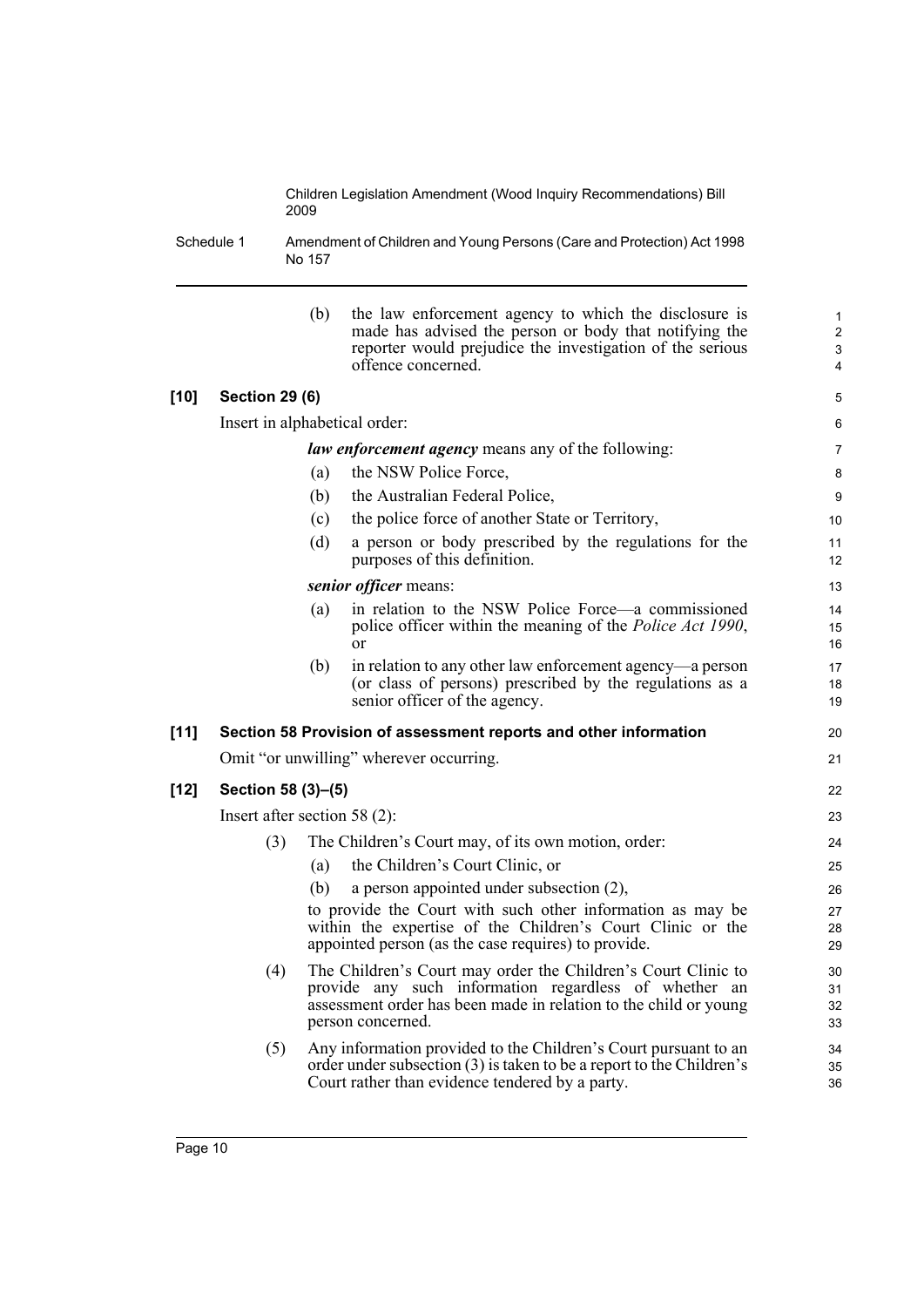Amendment of Children and Young Persons (Care and Protection) Act 1998 No 157 Schedule 1

| $[13]$ |    |                       | <b>Section 71 Grounds for care orders</b>                                                                                                                                                                                                                                                                                                                                                     | 1                                |
|--------|----|-----------------------|-----------------------------------------------------------------------------------------------------------------------------------------------------------------------------------------------------------------------------------------------------------------------------------------------------------------------------------------------------------------------------------------------|----------------------------------|
|        |    |                       | Omit "any of the following reasons" from section 71 (1).                                                                                                                                                                                                                                                                                                                                      | $\overline{2}$                   |
|        |    |                       | Insert instead "any reason including, without limitation, any of the following".                                                                                                                                                                                                                                                                                                              | 3                                |
| $[14]$ |    |                       | Section 71A Effect of conduct outside New South Wales                                                                                                                                                                                                                                                                                                                                         | 4                                |
|        |    |                       | Omit "referred to in". Insert instead "for the purposes of".                                                                                                                                                                                                                                                                                                                                  | 5                                |
| $[15]$ |    |                       | <b>Section 78 Care plans</b>                                                                                                                                                                                                                                                                                                                                                                  | 6                                |
|        |    |                       | Insert "in general terms" after "relates" in section 78 (2) (b) (i).                                                                                                                                                                                                                                                                                                                          | 7                                |
| $[16]$ |    |                       | <b>Section 78A Permanency planning</b>                                                                                                                                                                                                                                                                                                                                                        | 8                                |
|        |    |                       | Omit "section 9 (f)" from section 78A (1)(a). Insert instead "section 9 (2)(e)".                                                                                                                                                                                                                                                                                                              | 9                                |
| $[17]$ |    |                       | Section 78A (2A)                                                                                                                                                                                                                                                                                                                                                                              | 10                               |
|        |    |                       | Insert after section $78A(2)$ :                                                                                                                                                                                                                                                                                                                                                               | 11                               |
|        |    | (2A)                  | A permanency plan need not provide details as to the exact<br>placement in the long-term of the child or young person<br>concerned but must be sufficiently clear and particularised so as<br>to provide the Children's Court with a reasonably clear picture as<br>to the way in which the child's or young person's needs, welfare<br>and well-being will be met in the foreseeable future. | 12<br>13<br>14<br>15<br>16<br>17 |
| $[18]$ |    |                       | Section 79 Order allocating parental responsibility                                                                                                                                                                                                                                                                                                                                           | 18                               |
|        |    |                       | Omit "section 9 (d)" from section 79 (3). Insert instead "section 9 (2) (c)".                                                                                                                                                                                                                                                                                                                 | 19                               |
| $[19]$ |    | <b>Section 79 (5)</b> |                                                                                                                                                                                                                                                                                                                                                                                               | 20                               |
|        |    |                       | Insert after section $79(4)$ :                                                                                                                                                                                                                                                                                                                                                                | 21                               |
|        |    | (5)                   | The Children's Court may only make an order that allocates<br>parental responsibility for a child or young person to a designated<br>agency if the designated agency (or principal officer of the<br>agency) is the person specified in an emergency care and<br>protection order made under section 46 in respect of the child or<br>young person.                                           | 22<br>23<br>24<br>25<br>26<br>27 |
| $[20]$ |    | <b>Section 82</b>     |                                                                                                                                                                                                                                                                                                                                                                                               | 28                               |
|        |    |                       | Omit the section. Insert instead:                                                                                                                                                                                                                                                                                                                                                             | 29                               |
|        | 82 |                       | Report on suitability of arrangements concerning parental<br>responsibility                                                                                                                                                                                                                                                                                                                   | 30<br>31                         |
|        |    | (1)                   | The Children's Court may, when making an order in any care<br>proceedings (the <i>relevant proceedings</i> ) allocating parental                                                                                                                                                                                                                                                              | 32<br>33                         |
|        |    |                       |                                                                                                                                                                                                                                                                                                                                                                                               |                                  |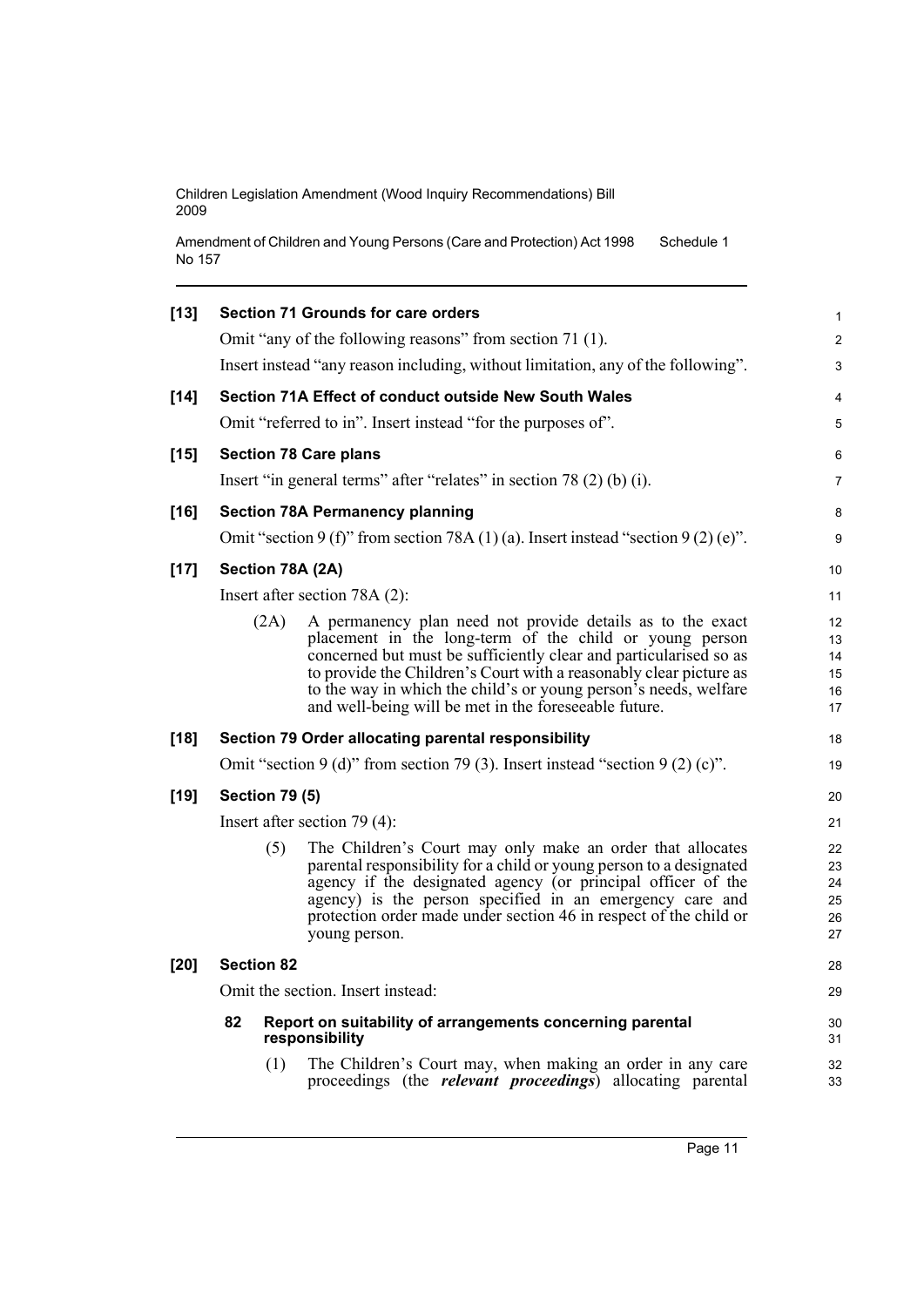Schedule 1 Amendment of Children and Young Persons (Care and Protection) Act 1998 No 157

> responsibility of a child or young person to a person (including the Minister) other than a parent, order a party to the relevant proceedings to prepare a written report concerning the suitability of the arrangements for the care and protection of the child or young person.

- (2) The report must:
	- (a) be provided to the Children's Court within 12 months or such earlier period as the Court may specify, and
	- (b) include an assessment of progress in implementing the care plan, including progress towards the achievement of a permanent placement, and
	- (c) unless the Court orders otherwise, be given to each of the other parties to the relevant proceedings.
- (3) If, after considering the report, the Children's Court is not satisfied that proper arrangements have been made for the care and protection of the child or young person concerned, the Court is, within 30 days of receiving the report, to notify each party to the relevant proceedings inviting the party to make an application under section 90 in relation to the order. Any such application must be made within 30 days of the party being notified by the Court.
- (4) The Children's Court cannot, however, rescind or vary the order, or make a new order allocating parental responsibility, on its own motion.
- (5) Subsection (3) does not limit the circumstances in which a party to the relevant proceedings may make an application under section 90.

#### **[21] Section 83 Preparation of permanency plan**

Insert after section 83 (7):

(7A) For the purposes of subsection (7) (a), the permanency plan need not provide details as to the exact placement in the long-term of the child or young person to whom the plan relates but must be sufficiently clear and particularised so as to provide the Children's Court with a reasonably clear picture as to the way in which the child's or young person's needs, welfare and well-being will be met in the foreseeable future.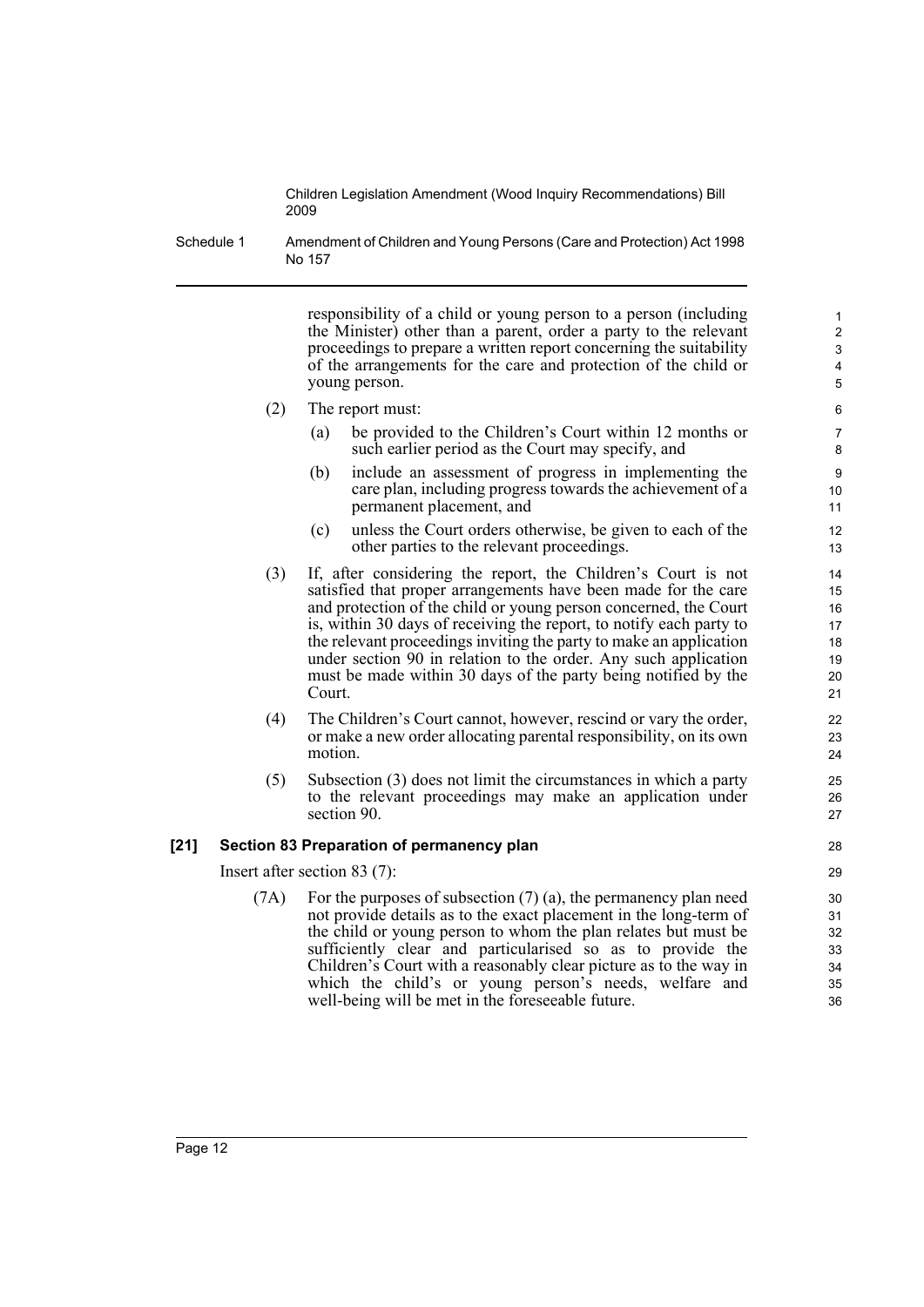Amendment of Children and Young Persons (Care and Protection) Act 1998 No 157 Schedule 1

### **[22] Section 86 Contact orders**

|        | Insert after section $86(1)$ :  |      |                                                                                                                                                                                                                                                                            | $\overline{\mathbf{c}}$ |
|--------|---------------------------------|------|----------------------------------------------------------------------------------------------------------------------------------------------------------------------------------------------------------------------------------------------------------------------------|-------------------------|
|        | (1A)                            |      | The Children's Court may make an order of the kind referred to<br>in subsection $(1)$ (a) only if:                                                                                                                                                                         | 3<br>4                  |
|        |                                 | (a)  | it is made as an interim order pending the conclusion of the<br>proceedings, or                                                                                                                                                                                            | 5<br>6                  |
|        |                                 | (b)  | the Court has, under section 83, approved a permanency<br>plan involving restoration in relation to that child or young<br>person.                                                                                                                                         | 7<br>8<br>9             |
| $[23]$ | Section 86 (5) and (6)          |      |                                                                                                                                                                                                                                                                            | 10                      |
|        | Insert after section 86 $(4)$ : |      |                                                                                                                                                                                                                                                                            | 11                      |
|        | (5)                             |      | The regulations may make provision for or with respect to the<br>referral, to alternative dispute resolution services, of disputes<br>arising out of contact between a child or young person who is in<br>out-of-home care and his or her parents or other family members. | 12<br>13<br>14<br>15    |
|        | (6)                             |      | Any such regulation is to apply only in relation to matters in<br>respect of which the Children's Court does not have power to<br>make a contact order under this section.                                                                                                 | 16<br>17<br>18          |
| [24]   |                                 |      | Section 90 Rescission and variation of care orders                                                                                                                                                                                                                         | 19                      |
|        |                                 |      | Insert before section 90 $(3)$ $(c)$ :                                                                                                                                                                                                                                     | 20                      |
|        |                                 | (b1) | the child or young person, or                                                                                                                                                                                                                                              | 21                      |
| $[25]$ |                                 |      | <b>Chapter 7, Part 3 Compulsory assistance</b>                                                                                                                                                                                                                             | 22                      |
|        | Omit the Part.                  |      |                                                                                                                                                                                                                                                                            | 23                      |
| [26]   |                                 |      | Sections 149B (2) and 231M (d)                                                                                                                                                                                                                                             | 24                      |
|        |                                 |      | Omit "section $9(g)$ " wherever occurring. Insert instead "section $9(2)(f)$ ".                                                                                                                                                                                            | 25                      |
| $[27]$ |                                 |      | Section 231E Director-General to have regard to certain matters                                                                                                                                                                                                            | 26                      |
|        |                                 |      | Omit section 231E (a). Insert instead:                                                                                                                                                                                                                                     | 27                      |
|        |                                 | (a)  | the principles in section 9, and                                                                                                                                                                                                                                           | 28                      |
| [28]   |                                 |      | Sections 231J (2) (a) and 231M (a)                                                                                                                                                                                                                                         | 29                      |
|        |                                 |      | Omit "matters referred to" wherever occurring. Insert instead "principles".                                                                                                                                                                                                | 30                      |

1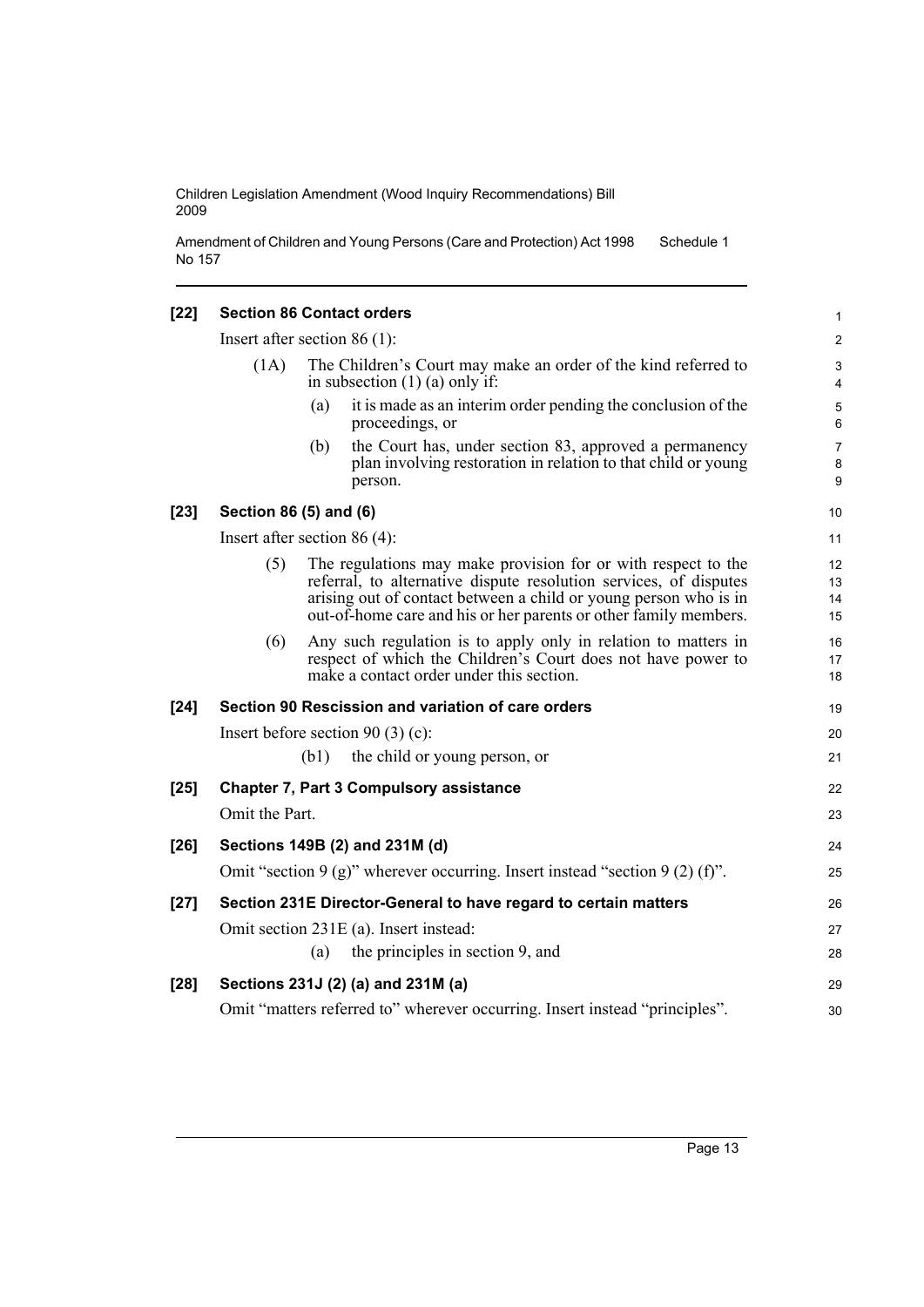Schedule 1 Amendment of Children and Young Persons (Care and Protection) Act 1998 No 157

#### **[29] Section 248A** Insert after section 248: **248A Collection of information by Director-General and Children's Court** (1) The regulations may make provision for or with respect to the collection by the Director-General or the Children's Court of such information (or such classes of information) as may be prescribed by the regulations. (2) Without limiting subsection (1), the regulations may require the Director-General or the Children's Court: (a) to collect any such information, and (b) to keep any such information that is collected by, or that is provided to, the Director-General or the Children's Court, and (c) to make any such information publicly available, and (d) to provide any such information to the Minister. (3) Nothing in this or any other Act prevents the Director-General or the Children's Court from doing anything in accordance with the regulations made under this section. **[30] Section 250 Delegation by Director-General** Omit section 250 (1) (b). **1.3 Amendments relating to recommendations 11.1 (xvii) and 16.16 (i) and (viii) [1] Sections 13 (1) and 16 (3) (b)** Insert "statutory" before "out-of-home care" wherever occurring. **[2] Section 14 Records relating to Aboriginals and Torres Strait Islanders** Insert "statutory or supported" before "out-of-home care" wherever occurring in section 14 (1) and  $(2)$ . **[3] Section 134 Objects of this Chapter** Omit section 134 (c) and the note at the end of the section. Insert instead: (c) to clarify the roles and responsibilities of those involved in the provision of out-of-home care. 1 2 3 4 5 6 7 8 9 10 11 12 13 14 15 16 17 18 19  $20$ 21 22 23 24 25 26 27 28  $29$ 30 31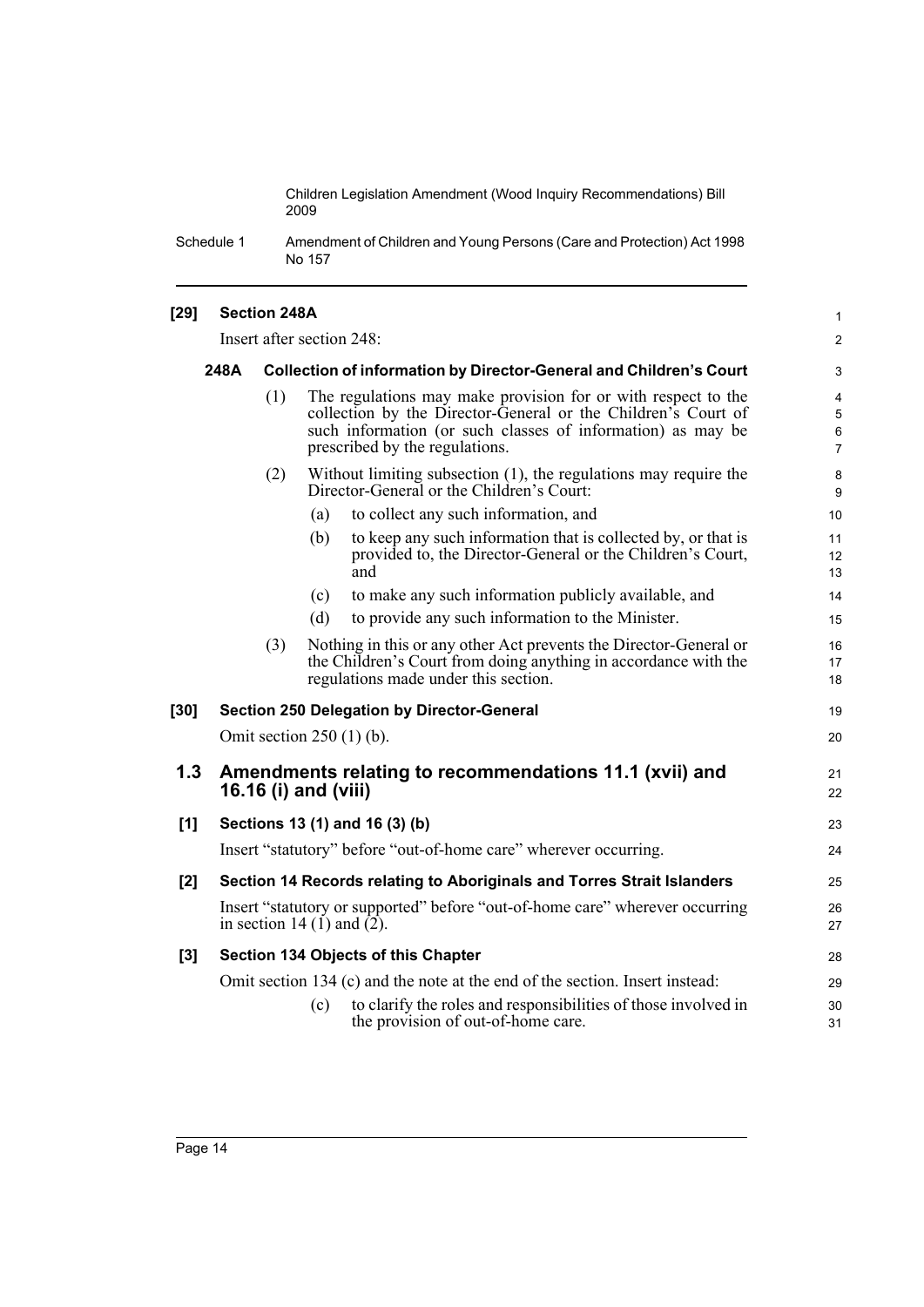Amendment of Children and Young Persons (Care and Protection) Act 1998 No 157 Schedule 1

# **[4] Sections 135–135C**

Omit section 135. Insert instead:

| 135 |     | Definition and types of "out-of-home care"                                                                                                                                                                               |                      |  |  |  |  |
|-----|-----|--------------------------------------------------------------------------------------------------------------------------------------------------------------------------------------------------------------------------|----------------------|--|--|--|--|
|     | (1) | For the purposes of this Act, <i>out-of-home care</i> means residential<br>care and control of a child or young person that is provided:                                                                                 | 4<br>5               |  |  |  |  |
|     |     | by a person other than a parent of the child or young<br>(a)<br>person, and                                                                                                                                              | 6<br>$\overline{7}$  |  |  |  |  |
|     |     | at a place other than the usual home of the child or young<br>(b)<br>person,                                                                                                                                             | 8<br>9               |  |  |  |  |
|     |     | whether or not for fee, gain or reward.                                                                                                                                                                                  | 10                   |  |  |  |  |
|     | (2) | There are 3 types of out-of-home care for the purposes of this<br>Act, as follows:                                                                                                                                       | 11<br>12             |  |  |  |  |
|     |     | statutory out-of-home care—see section 135A,<br>(a)                                                                                                                                                                      | 13                   |  |  |  |  |
|     |     | supported out-of-home care—see section 135B,<br>(b)                                                                                                                                                                      | 14                   |  |  |  |  |
|     |     | <i>voluntary out-of-home care</i> —see section 135C.<br>(c)                                                                                                                                                              | 15                   |  |  |  |  |
|     | (3) | For the purposes of this Act, <i>out-of-home care</i> does not include:                                                                                                                                                  | 16                   |  |  |  |  |
|     |     | daily care and control of a child given by a person in the<br>(a)<br>person's capacity as a licensed provider of children's<br>services, or                                                                              | 17<br>18<br>19       |  |  |  |  |
|     |     | any care provided by a relative of a child or young person<br>(b)<br>unless:                                                                                                                                             | 20<br>21             |  |  |  |  |
|     |     | (i)<br>the Minister has parental responsibility for the child<br>or young person by virtue of an order of the<br>Children's Court, or                                                                                    | 22<br>23<br>24       |  |  |  |  |
|     |     | the child or young person is in the care of the<br>(ii)<br>Director-General, or                                                                                                                                          | 25<br>26             |  |  |  |  |
|     |     | it is provided pursuant to a supported out-of-home<br>(iii)<br>care arrangement as referred to in section 153, or                                                                                                        | 27<br>28             |  |  |  |  |
|     |     | anything prescribed by the regulations not to be<br>(c)<br>out-of-home care.                                                                                                                                             | 29<br>30             |  |  |  |  |
|     | (4) | However, a child or young person who is in out-of-home care<br>does not cease to be in that care merely because the child or<br>young person becomes subject to any care or control referred to<br>in subsection $(3)$ . | 31<br>32<br>33<br>34 |  |  |  |  |

1 2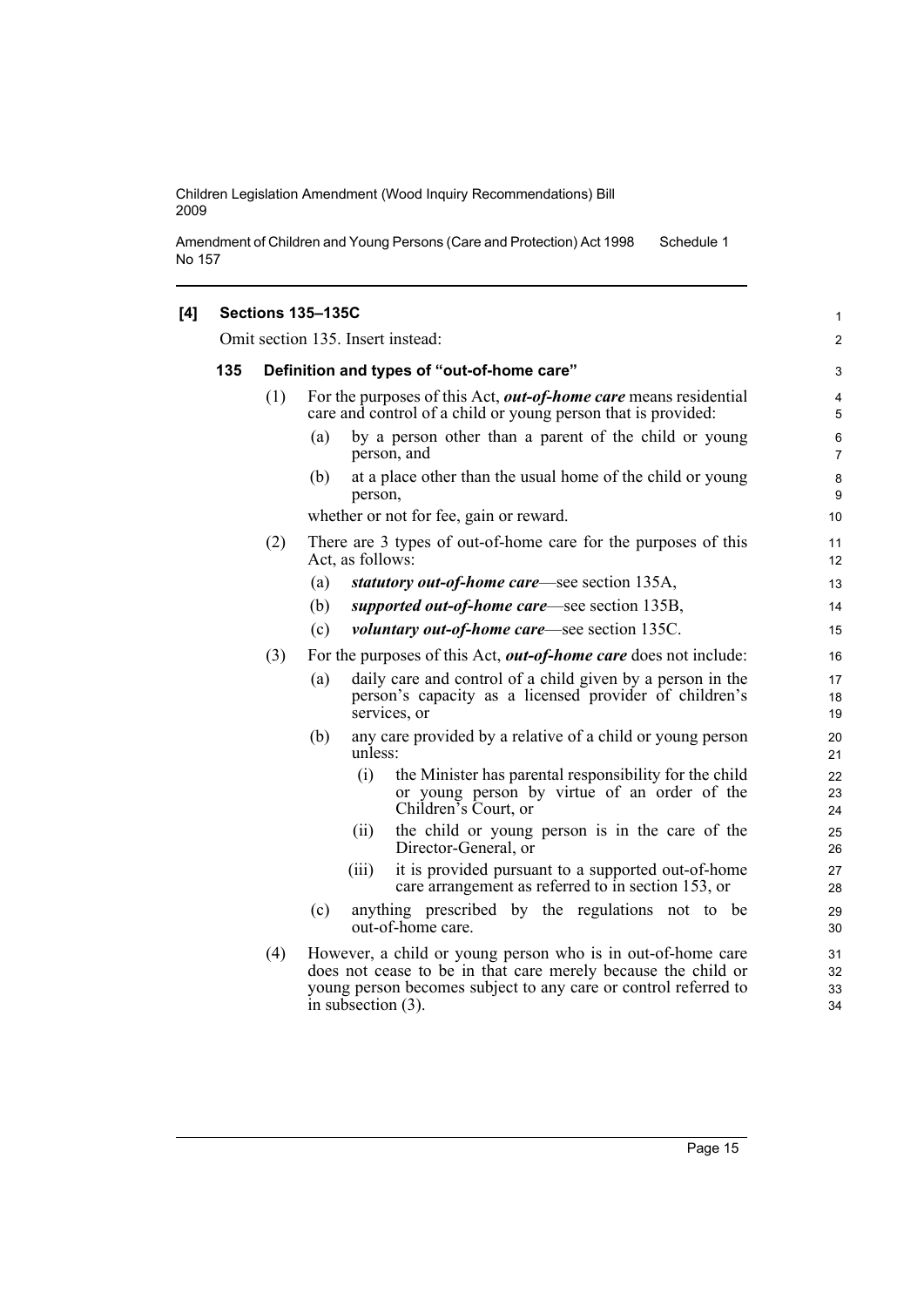Schedule 1 Amendment of Children and Young Persons (Care and Protection) Act 1998 No 157

#### **135A Statutory out-of-home care**

- (1) *Statutory out-of-home care* is out-of-home care that is provided in respect of a child or young person for a period of more than 14 days:
	- (a) pursuant to a care order of the Children's Court, or
	- (b) by virtue of the child or young person being a protected person.

- (2) Any statutory out-of-home care provided in respect of a child or young person is taken to commence:
	- (a) immediately on the making of a care order for a period of more than 14 days in respect of the child or young person, or
	- (b) in any other case—immediately the child or young person is placed with an authorised carer.
- (3) In this section, *protected person* means:
	- (a) a person who is a ward of the Supreme Court, or subject to an order of the Supreme Court in its parens patriae jurisdiction, and of whom the Minister or the Director-General has the custody or care pursuant to an order of the Supreme Court, or
	- (b) a person who is under the parental responsibility of the Director-General pursuant to Part 6 (Parental responsibility for children awaiting adoption) of Chapter 4 of the *Adoption Act 2000*, or
	- (c) a person in respect of whom the Minister or the Director-General has parental responsibility, either wholly or partially, pursuant to an order in force under the *Family Law Act 1975* of the Commonwealth, or
	- (d) a person who, having been a person referred to in paragraph (a), (b) or (c), was in the custody of a person referred to in section 91 (1) (d) (i) or (ii) of the *Children (Care and Protection) Act 1987* immediately before its repeal.

#### **135B Supported out-of-home care**

*Supported out-of-home care* is out-of-home care in respect of a child or young person that is, as a result of the Director-General forming the opinion that the child or young person is in need of care and protection, arranged, provided or otherwise supported by the Director-General under Part 3 of this Chapter.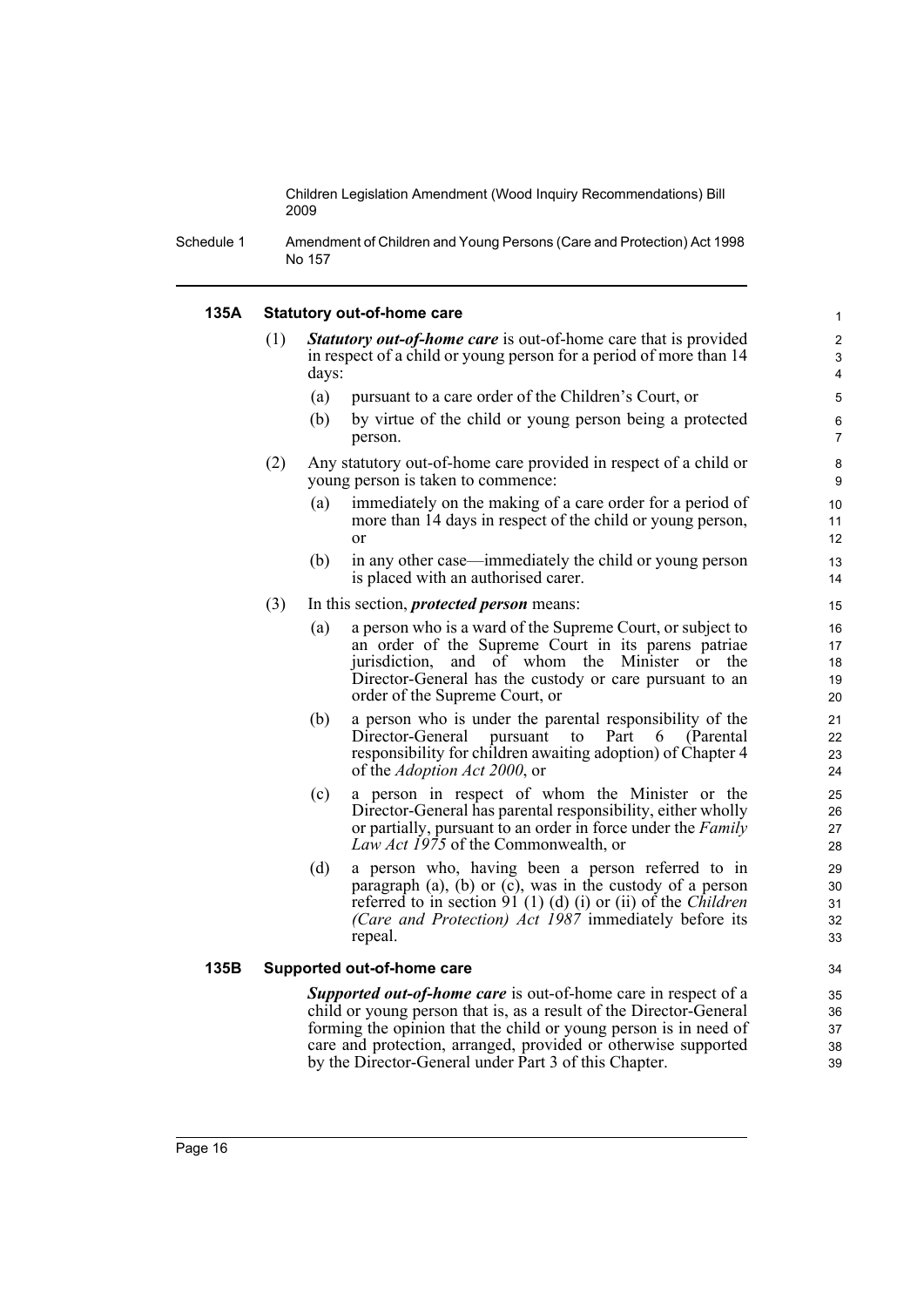Amendment of Children and Young Persons (Care and Protection) Act 1998 No 157 Schedule 1

|     | 135C |                    | <b>Voluntary out-of-home care</b>                                                                                                                                                                                                                                                                                     | 1                          |
|-----|------|--------------------|-----------------------------------------------------------------------------------------------------------------------------------------------------------------------------------------------------------------------------------------------------------------------------------------------------------------------|----------------------------|
|     |      |                    | <i>Voluntary out-of-home care</i> is out-of-home care in respect of a<br>child or young person that is arranged by a parent of the child or<br>young person in the manner referred to in section 156A.                                                                                                                | $\overline{2}$<br>3<br>4   |
| [5] |      | <b>Section 136</b> |                                                                                                                                                                                                                                                                                                                       | 5                          |
|     |      |                    | Omit the section. Insert instead:                                                                                                                                                                                                                                                                                     | 6                          |
|     | 136  |                    | Restriction on who may provide statutory out-of-home care                                                                                                                                                                                                                                                             | $\overline{7}$             |
|     |      | (1)                | Statutory out-of-home care may be provided in respect of a child<br>or young person only by an authorised carer.                                                                                                                                                                                                      | 8<br>9                     |
|     |      | (2)                | A person, other than an authorised carer, who provides statutory<br>out-of-home care in respect of a child or young person is guilty<br>of an offence.                                                                                                                                                                | 10<br>11<br>12             |
|     |      |                    | Maximum penalty (subsection $(2)$ ): 200 penalty units.<br>Note. The provision of supported or voluntary out-of-home care is<br>regulated by Parts 3 and 3A of this Chapter.                                                                                                                                          | 13<br>14<br>15             |
|     |      | (3)                | This section does not prevent a child or young person who:                                                                                                                                                                                                                                                            | 16                         |
|     |      |                    | has been placed in statutory out-of-home care, and<br>(a)                                                                                                                                                                                                                                                             | 17                         |
|     |      |                    | is the subject of a permanency plan involving restoration,<br>(b)                                                                                                                                                                                                                                                     | 18                         |
|     |      |                    | from living with his or her parents, in accordance with the<br>arrangements under a care plan approved by the Children's<br>Court, at any time during the period of 6 months before the date<br>on which the child or young person is to be restored to his or her<br>parents in accordance with the permanency plan. | 19<br>20<br>21<br>22<br>23 |
| [6] |      |                    | <b>Section 137 Authorised carers</b>                                                                                                                                                                                                                                                                                  | 24                         |
|     |      |                    | Insert after section $137(1)$ :                                                                                                                                                                                                                                                                                       | 25                         |
|     |      | (1A)               | If, in relation to a child or young person who is the subject of a<br>care order, the Children's Court has accepted that there is no<br>realistic possibility of the child or young person being restored to<br>his or her parents, a parent of the child or young person cannot:                                     | 26<br>27<br>28<br>29       |
|     |      |                    | be given care responsibility for the child or young person,<br>(a)<br><sub>or</sub>                                                                                                                                                                                                                                   | 30<br>31                   |
|     |      |                    | be authorised by a designated agency as an authorised<br>(b)<br>carer in respect of the child or young person,                                                                                                                                                                                                        | 32<br>33                   |
|     |      |                    | unless the decision of the Court that there is no possibility of<br>restoration is rescinded under section 90.                                                                                                                                                                                                        | 34<br>35                   |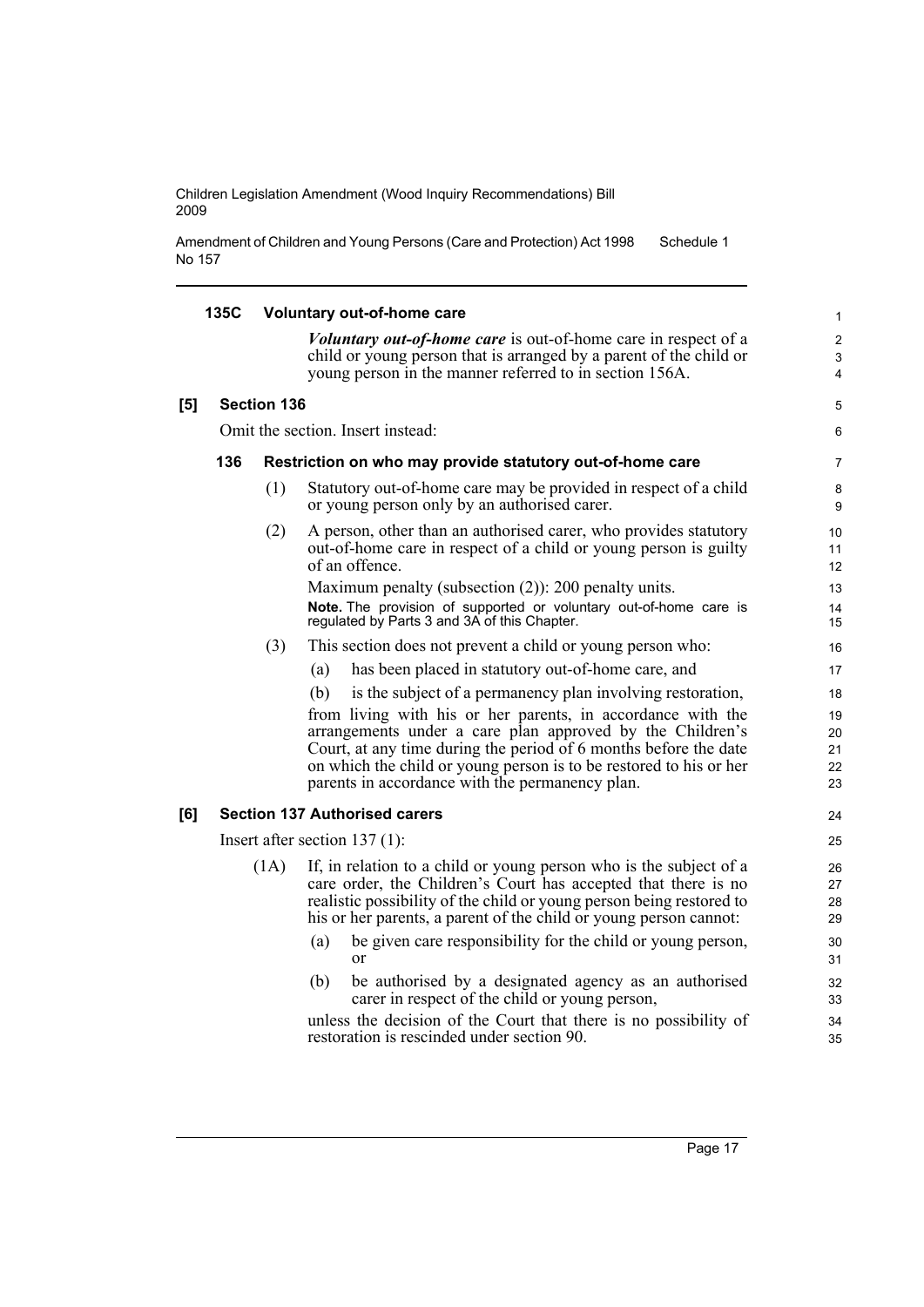Schedule 1 Amendment of Children and Young Persons (Care and Protection) Act 1998 No 157

| [7] |        |                   | Section 138 Persons who may arrange for provision of statutory or<br>supported out-of-home care                                                                                                                    | 1<br>2               |
|-----|--------|-------------------|--------------------------------------------------------------------------------------------------------------------------------------------------------------------------------------------------------------------|----------------------|
|     |        |                   | Insert "statutory or supported" before "out-of-home care" wherever occurring.                                                                                                                                      | 3                    |
| [8] |        |                   | Chapter 8, Parts 3 and 3A                                                                                                                                                                                          | 4                    |
|     |        |                   | Omit Part 3. Insert instead:                                                                                                                                                                                       | 5                    |
|     | Part 3 |                   | Supported out-of-home care                                                                                                                                                                                         | 6                    |
|     |        | <b>Division 1</b> | Temporary care arrangements                                                                                                                                                                                        | $\overline{7}$       |
|     | 151    |                   | Making of temporary care arrangements                                                                                                                                                                              | 8                    |
|     |        | (1)               | The Director-General may make a temporary care arrangement in<br>respect of a child or young person if the child or young person is,<br>in the opinion of the Director-General, in need of care and<br>protection. | 9<br>10<br>11<br>12  |
|     |        | (2)               | The Director-General:                                                                                                                                                                                              | 13                   |
|     |        |                   | has the care responsibility of a child or young person who<br>(a)<br>is the subject of a temporary care arrangement, and                                                                                           | 14<br>15             |
|     |        |                   | may delegate that care responsibility only to an authorised<br>(b)<br>carer.                                                                                                                                       | 16<br>17             |
|     |        | (3)               | The Director-General must not, in the case of a child, make a<br>temporary care arrangement in respect of the child unless:                                                                                        | 18<br>19             |
|     |        |                   | (a)<br>a parent of the child consents to the arrangement and a<br>permanency plan involving restoration is in place in<br>relation to the child, or                                                                | 20<br>21<br>22       |
|     |        |                   | the parents of the child are, in the opinion of the<br>(b)<br>Director-General, incapable of consenting<br>the<br>to<br>arrangement.                                                                               | 23<br>24<br>25       |
|     |        | (4)               | The regulations may make provision for or with respect to<br>temporary care arrangements under this Division.                                                                                                      | 26<br>27             |
|     | 152    |                   | Duration, renewal and review of temporary care arrangements                                                                                                                                                        | 28                   |
|     |        | (1)               | A temporary care arrangement ceases to be in force:                                                                                                                                                                | 29                   |
|     |        |                   | on the receipt by the Director-General of a request for the<br>(a)<br>termination of the arrangement made by the person by<br>whom the application for the making of the arrangement<br>was made, or               | 30<br>31<br>32<br>33 |
|     |        |                   | on the child or young person the subject of the arrangement<br>(b)<br>attaining the age of $18$ years, or                                                                                                          | 34<br>35             |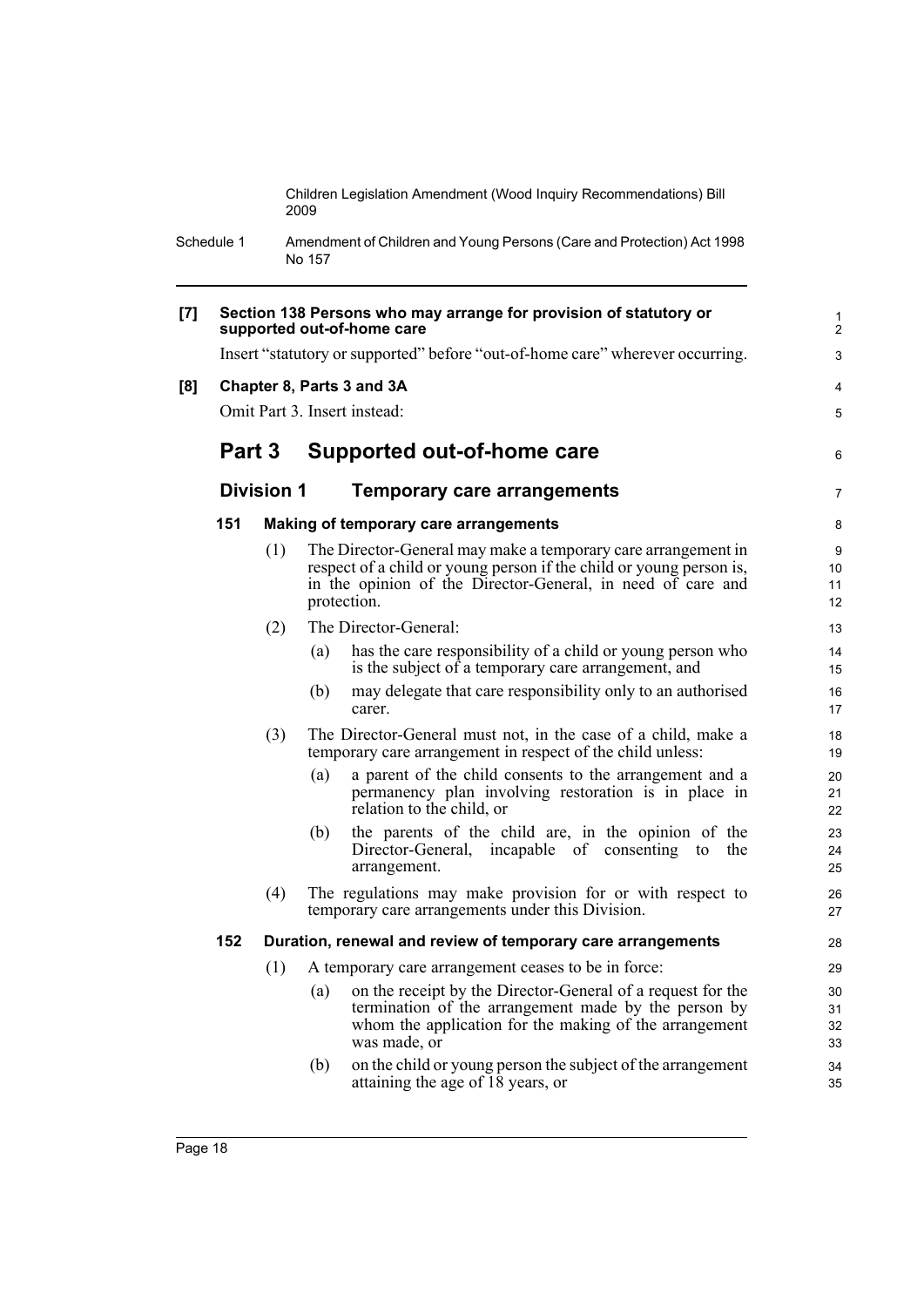Amendment of Children and Young Persons (Care and Protection) Act 1998 No 157 Schedule 1

- (c) on the expiration of the period of:
	- (i) except as provided by subparagraph (ii)—3 months, or

- (ii) if the Director-General has renewed the arrangement pursuant to subsection (2)—6 months, after the making of the arrangement, or
- (d) on its termination by the Director-General under subsection (5),

whichever first occurs.

- (2) At the expiration of 3 months after the making of a temporary care arrangement in respect of a child or young person, the Director-General may, if of the opinion that the child or young person is still in need of care and protection, renew the arrangement for a further period of 3 months.
- (3) Section 151 applies to the renewal of a temporary care arrangement in the same way as it applies to the making of such an arrangement.
- (4) A temporary care arrangement cannot be made or renewed in respect of a child or young person if the child or young person has, during the previous 12 months, been the subject of a temporary care arrangement for a period, or for periods in the aggregate, exceeding 6 months.
- (5) The Director-General may, whether on the application of the child or young person, or a parent of the child or young person, or on the Director-General's own motion, terminate a temporary care arrangement in respect of a child or young person if:
	- (a) the Director-General is of the opinion that the child or young person is no longer in need of care and protection, or
	- (b) a care application is made in respect of the child or young person.
- (6) An application for the review of a temporary care arrangement may, in accordance with the regulations, be made to the Children's Court:
	- (a) by or on behalf of the child or young person the subject of the arrangement, or
	- (b) by a person having parental responsibility for the child or young person.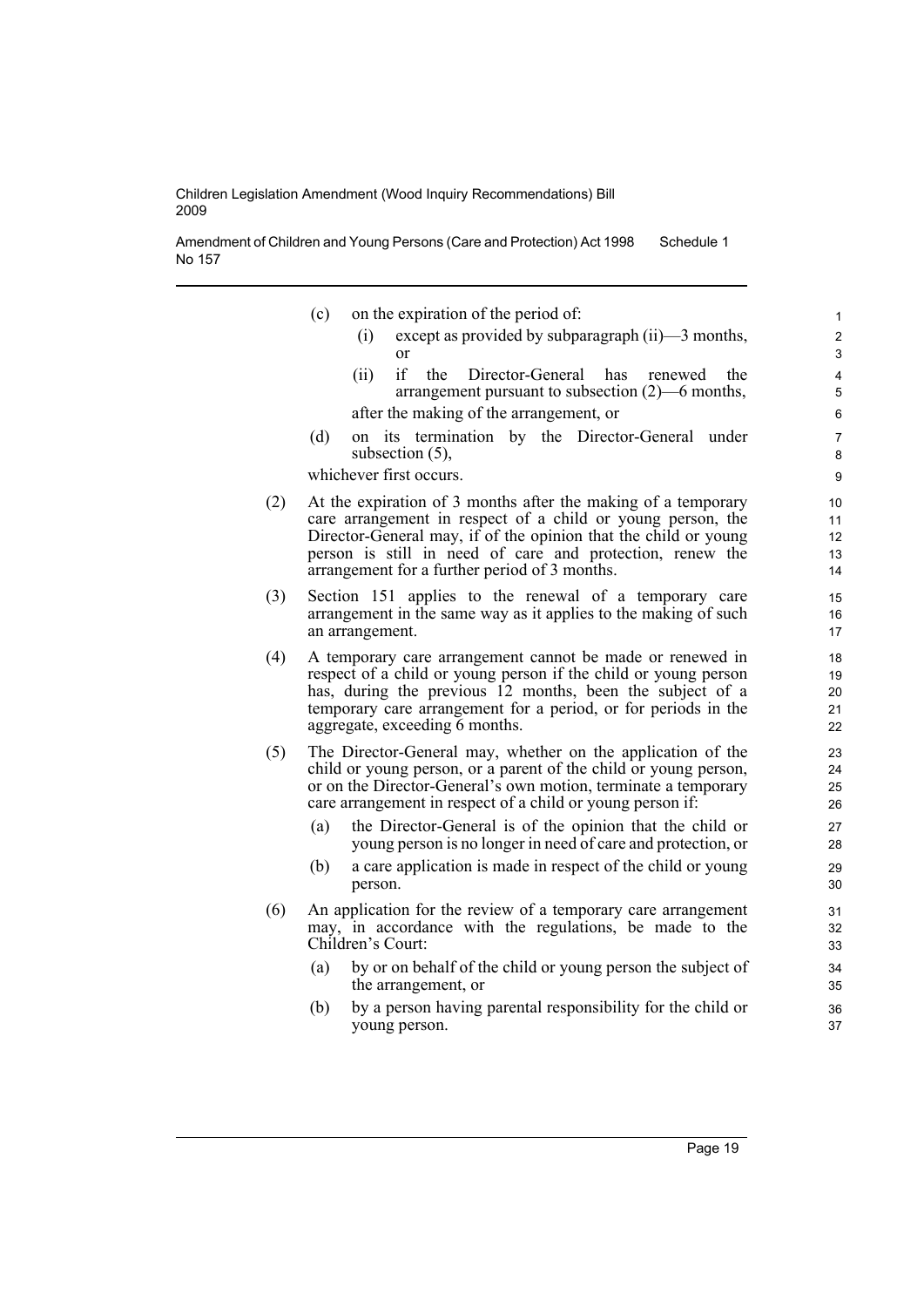Schedule 1 Amendment of Children and Young Persons (Care and Protection) Act 1998 No 157

> (7) The decision of the Children's Court in respect of an application for a review is to be given effect to as if it were the decision of the Director-General with respect to the making of a temporary care arrangement under section 151.

5 6

27

# **Division 2 Other supported out-of-home care arrangements**

# **153 Operation of other arrangements**

- (1) The Director-General may provide support in respect of the placement of a child or young person in out-of-home care that has been arranged otherwise than under a temporary care arrangement as referred to in Division 1.
- (2) If a child or young person has been placed in out-of-home care under any such other arrangement supported by the Director-General, the child or young person must not remain in the out-of-home care provided under the arrangement for a period in excess of 21 days unless the designated agency having supervisory responsibility for the child or young person is satisfied, following appropriate assessment, that the child or young person is unable to remain with his or her parent or parents.
- (3) Within 7 days after the expiration of the 21-day period, the designated agency must:
	- (a) develop and implement a permanency plan involving restoration, or
	- (b) develop a care plan,

in respect of the child or young person.

# **Division 3 General provisions**

# **154 Restriction on who may provide supported out-of-home care**

- (1) Supported out-of-home care may be provided in respect of a child or young person only by the Director-General or an authorised carer.
- (2) If a person, other than the Director-General or an authorised carer, provides out-of-home care in respect of a child or young person:
	- (a) the child or young person is, for the purposes of Parts 2 and 3 of Chapter 3, taken to be at risk of significant harm, and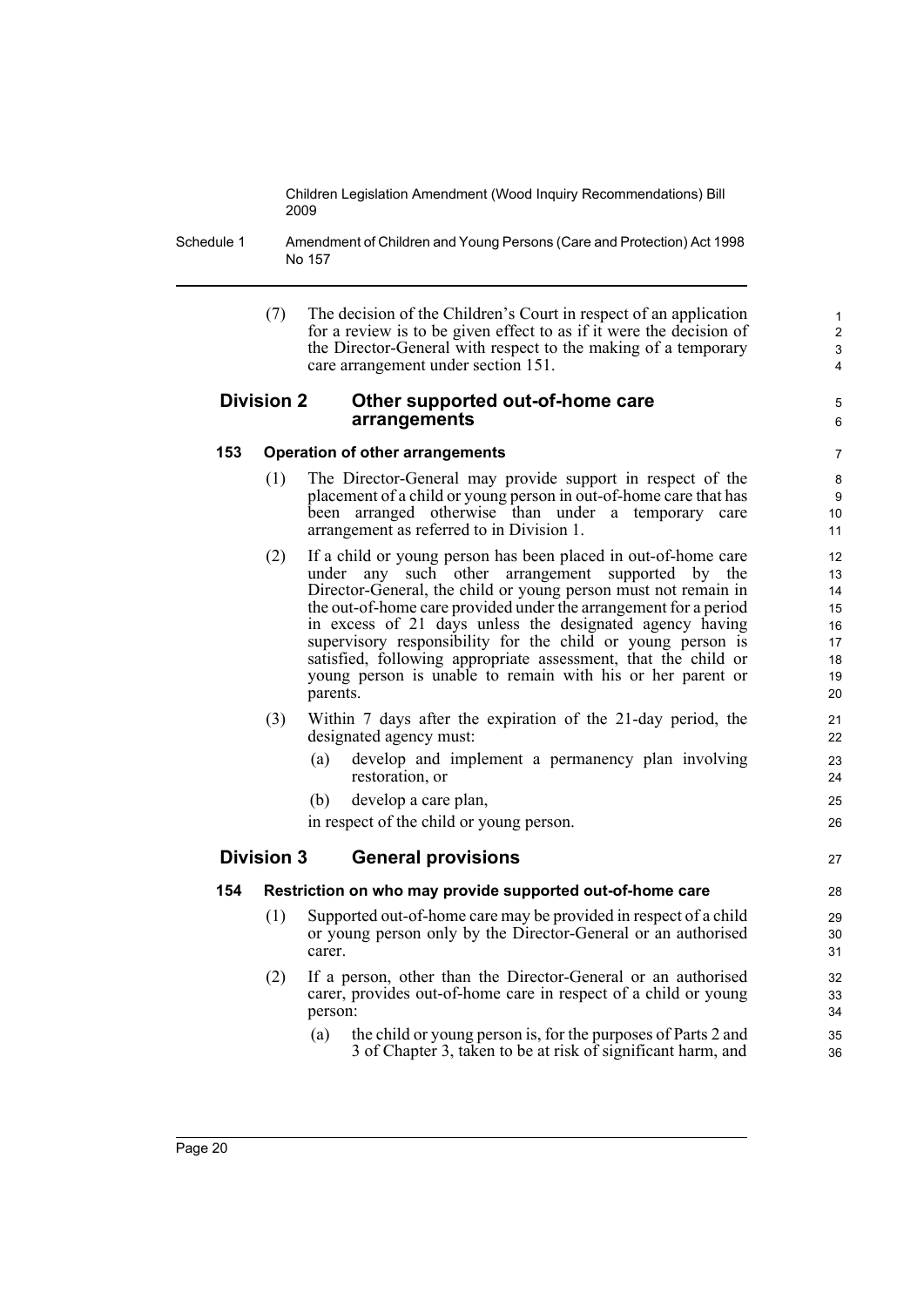Amendment of Children and Young Persons (Care and Protection) Act 1998 No 157 Schedule 1

|     |     | (b) | the Director-General may direct the person, by notice in<br>writing, to cease providing the out-of-home care within the<br>time specified in the notice.                | 1<br>$\overline{\mathbf{c}}$<br>3 |
|-----|-----|-----|-------------------------------------------------------------------------------------------------------------------------------------------------------------------------|-----------------------------------|
|     | (3) |     | A person who fails to comply with a notice given to the person<br>under subsection $(2)$ (b) is guilty of an offence.                                                   | 4<br>5                            |
|     |     |     | Maximum penalty: 200 penalty units.                                                                                                                                     | 6                                 |
| 155 |     |     | Review of supported out-of-home care arrangements                                                                                                                       | $\overline{7}$                    |
|     | (1) |     | If a child or young person has been in supported out-of-home care<br>for a period, or for periods in the aggregate, exceeding 3 months                                  | 8<br>9                            |
|     |     |     | in any period of 12 months, the designated agency having                                                                                                                | 10                                |
|     |     |     | supervisory responsibility for the child or young person must                                                                                                           | 11                                |
|     |     |     | conduct a review of the out-of-home care arrangements at least<br>once in every period of 12 months.                                                                    | 12<br>13                          |
|     | (2) |     | Any such annual review, in considering the needs of the child or<br>young person, is to have regard to the following:                                                   | 14<br>15                          |
|     |     | (a) | the number of periods and the total time the child or young<br>person has spent in supported out-of-home care,                                                          | 16<br>17                          |
|     |     | (b) | the number and outcome of previous reviews of the<br>supported out-of-home care arrangements,                                                                           | 18<br>19                          |
|     |     | (c) | the legal status of the child or young person,                                                                                                                          | 20                                |
|     |     | (d) | the issues that need to be addressed while the child or<br>young person is in supported out-of-home care, what is to<br>be done and who is to undertake responsibility, | 21<br>22<br>23                    |
|     |     | (e) | the responsibilities of all parties concerning care,                                                                                                                    | 24                                |
|     |     | (f) | any special requirements of the child or young person<br>relating to culture, language, religion or disability,                                                         | 25<br>26                          |
|     |     | (g) | the appropriateness of making a care application.                                                                                                                       | 27                                |
|     | (3) |     | At the conclusion of the annual review, the designated agency is<br>to determine:                                                                                       | 28<br>29                          |
|     |     | (a) | whether restoration of the child or young person to family<br>care is possible and, if not, how the parenting needs of the<br>child or young person are to be met, and  | 30<br>31<br>32                    |
|     |     | (b) | whether a care application should be made in order to<br>provide for the reallocation of parental responsibility in<br>relation to the child or young person.           | 33<br>34<br>35                    |
|     | (4) |     | In addition to the annual review under subsection (1), reviews<br>concerning the child or young person are to be conducted by the<br>designated agency:                 | 36<br>37<br>38                    |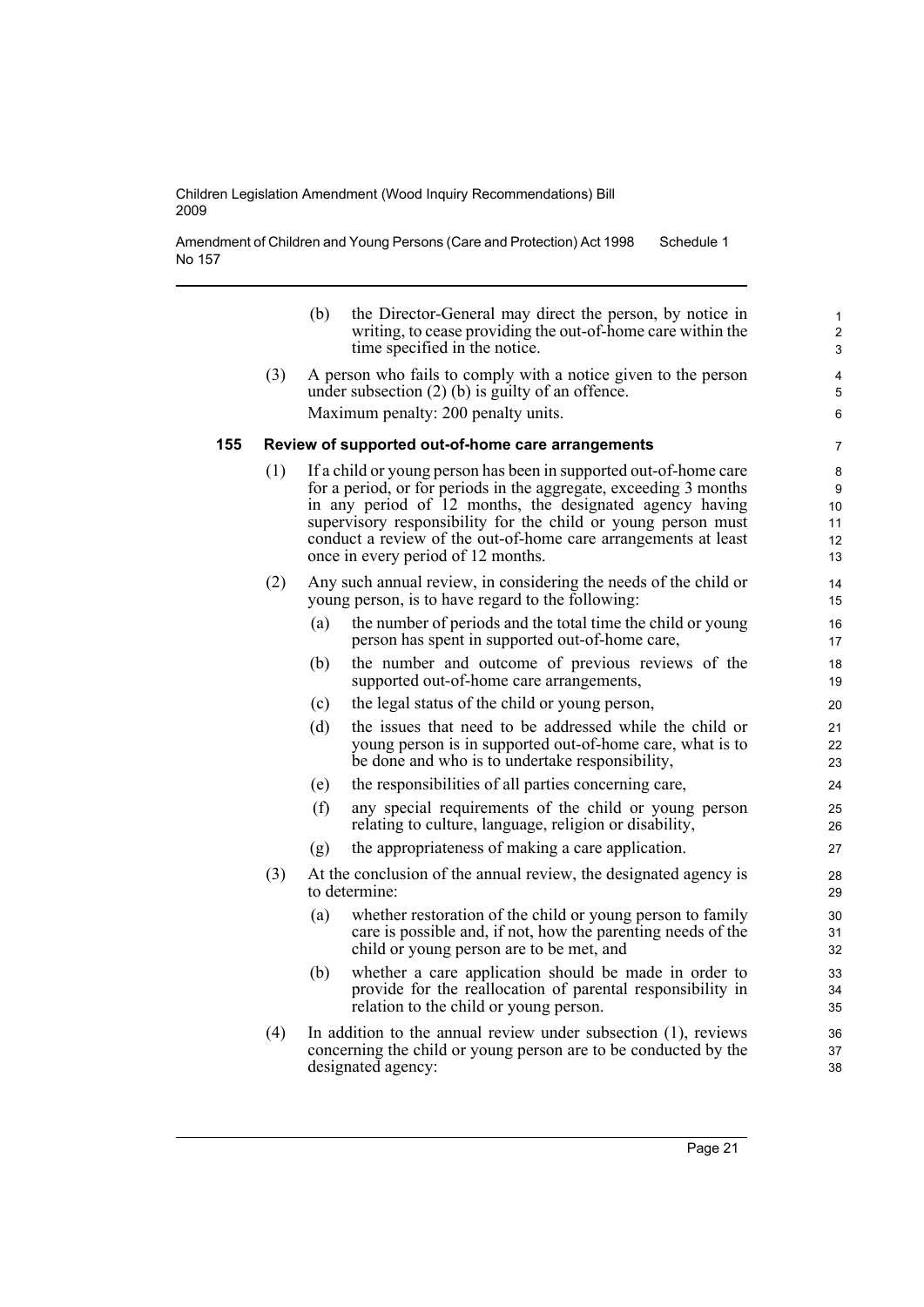Schedule 1 Amendment of Children and Young Persons (Care and Protection) Act 1998 No 157

|      |     | within 21 days after the death of the authorised carer, and<br>(a)                                                                                                                                                                                                                                                                                                      | $\mathbf{1}$                     |
|------|-----|-------------------------------------------------------------------------------------------------------------------------------------------------------------------------------------------------------------------------------------------------------------------------------------------------------------------------------------------------------------------------|----------------------------------|
|      |     | (b)<br>before a planned change of placement, and                                                                                                                                                                                                                                                                                                                        | $\overline{2}$                   |
|      |     | (c)<br>within 21 days after an unplanned change of placement.                                                                                                                                                                                                                                                                                                           | 3                                |
|      |     | Part 3A Voluntary out-of-home care                                                                                                                                                                                                                                                                                                                                      | 4                                |
| 156  |     | Preliminary                                                                                                                                                                                                                                                                                                                                                             | 5                                |
|      | (1) | In this Part:                                                                                                                                                                                                                                                                                                                                                           | 6                                |
|      |     | <i>relevant agency</i> means:                                                                                                                                                                                                                                                                                                                                           | 7                                |
|      |     | a designated agency, or<br>(a)                                                                                                                                                                                                                                                                                                                                          | 8                                |
|      |     | any other organisation that provides out-of-home care in<br>(b)<br>respect of children or young persons and that is registered<br>for the time being by the Children's Guardian for the<br>purposes of this Part.                                                                                                                                                       | 9<br>10<br>11<br>12              |
|      | (2) | The regulations may make provision for or with respect to:                                                                                                                                                                                                                                                                                                              | 13                               |
|      |     | (a)<br>voluntary arrangements under this Part for out-of-home<br>care, and                                                                                                                                                                                                                                                                                              | 14<br>15                         |
|      |     | the registration of organisations for the purposes of this<br>(b)<br>Part.                                                                                                                                                                                                                                                                                              | 16<br>17                         |
| 156A |     | Voluntary arrangements for out-of-home care                                                                                                                                                                                                                                                                                                                             | 18                               |
|      | (1) | A parent of a child or young person may make an arrangement<br>with a relevant agency for the child or young person to be placed<br>in out-of-home care that is provided or arranged by the agency.<br>Any such arrangement is referred to in this section as a <i>voluntary</i><br>arrangement.<br>Note. Section 172A prohibits parents from placing children or young | 19<br>20<br>21<br>22<br>23<br>24 |
|      |     | persons in out-of-home care that is provided or arranged by<br>organisations that are not relevant agencies.                                                                                                                                                                                                                                                            | 25<br>26                         |
|      | (2) | If a child or young person is placed in out-of-home care under a<br>voluntary arrangement:                                                                                                                                                                                                                                                                              | 27<br>28                         |
|      |     | (a)<br>the child or young person must not remain in out-of-home<br>care for more than 3 months in any period of 12 months<br>unless the care is provided by, or is under the supervision<br>of, a designated agency, and                                                                                                                                                | 29<br>30<br>31<br>32             |
|      |     | the child or young person must not remain in out-of-home<br>(b)<br>care for more than 180 days in any period of 12 months<br>unless the designated agency responsible for the child or<br>young person has, in accordance with the guidelines issued<br>by the Children's Guardian for the purposes of this section,                                                    | 33<br>34<br>35<br>36<br>37       |
|      |     |                                                                                                                                                                                                                                                                                                                                                                         |                                  |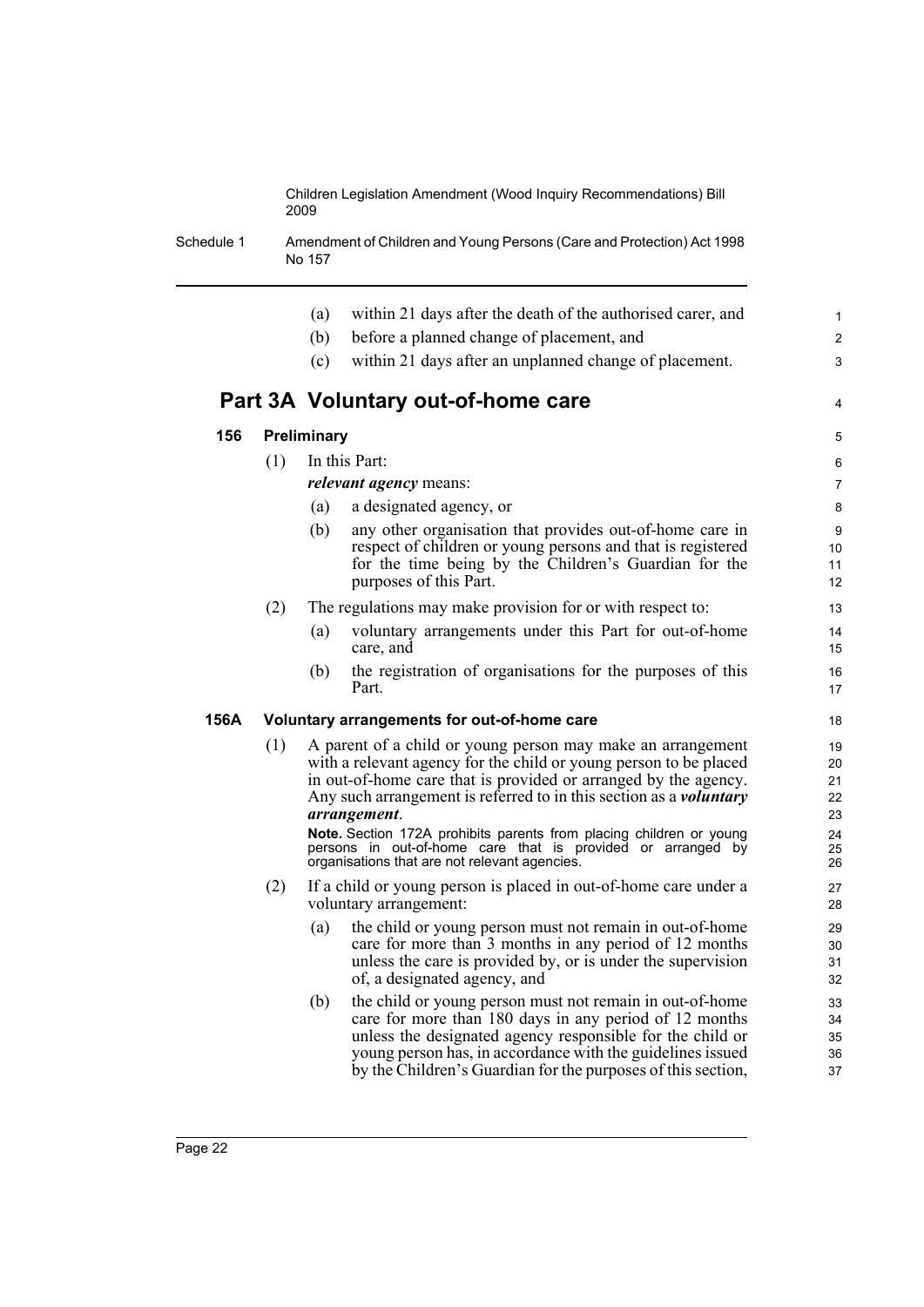Amendment of Children and Young Persons (Care and Protection) Act 1998 No 157 Schedule 1

> prepared a plan that meets the needs of the child or young person under the arrangement.

1

|        |                     | person under the arrangement.                                                                                                                                                                                                                                                               | $\overline{c}$                                                             |
|--------|---------------------|---------------------------------------------------------------------------------------------------------------------------------------------------------------------------------------------------------------------------------------------------------------------------------------------|----------------------------------------------------------------------------|
|        | (3)                 | If subsection $(2)$ is not complied with in relation to the provision<br>of out-of-home care under a voluntary arrangement, the child or<br>young person to whom the arrangement applies is, for the<br>purposes of Parts 2 and 3 of Chapter 3, taken to be at risk of<br>significant harm. | $\ensuremath{\mathsf{3}}$<br>4<br>$\mathbf 5$<br>$\,6\,$<br>$\overline{7}$ |
|        | (4)                 | The Children's Guardian is to formulate intake procedures and<br>relating<br>procedures<br>to<br>assessments<br>and<br>inter-agency<br>co-ordination in order to ensure:                                                                                                                    | $\bf 8$<br>9<br>10                                                         |
|        |                     | that children and young persons are not placed in<br>(a)<br>out-of-home care under a voluntary arrangement if<br>adequate services can be provided to enable them to<br>remain with their families, and                                                                                     | 11<br>12<br>13<br>14                                                       |
|        |                     | that proper case planning occurs for all children and young<br>(b)<br>persons placed in any such out-of-home care.                                                                                                                                                                          | 15<br>16                                                                   |
| [9]    |                     | Chapter 8, Part 5, heading                                                                                                                                                                                                                                                                  | 17                                                                         |
|        |                     | Insert "statutory or supported" before "out-of-home care".                                                                                                                                                                                                                                  | 18                                                                         |
| $[10]$ | <b>Section 159A</b> |                                                                                                                                                                                                                                                                                             | 19                                                                         |
|        |                     | Insert before section 159:                                                                                                                                                                                                                                                                  | 20                                                                         |
|        | 159A                | Part applies to statutory and supported out-of-home care only                                                                                                                                                                                                                               | 21                                                                         |
|        |                     | A reference is this Part to out-of-home care is a reference only to<br>statutory or supported out-of-home care.                                                                                                                                                                             | 22<br>23                                                                   |
| $[11]$ |                     | Section 161 Financial assistance for children and young persons in<br>statutory or supported out-of-home care                                                                                                                                                                               | 24<br>25                                                                   |
|        |                     | Omit section $161(2)$ .                                                                                                                                                                                                                                                                     | 26                                                                         |
| [12]   |                     | Chapter 8, Part 6, heading                                                                                                                                                                                                                                                                  | 27                                                                         |
|        |                     | Insert "statutory" before "out-of-home care".                                                                                                                                                                                                                                               | 28                                                                         |
| [13]   | <b>Section 165A</b> |                                                                                                                                                                                                                                                                                             | 29                                                                         |
|        |                     | Insert before section 165:                                                                                                                                                                                                                                                                  | 30                                                                         |
|        | 165A                | Part applies to statutory out-of-home care only                                                                                                                                                                                                                                             | 31                                                                         |
|        |                     | A reference in this Part to out-of-home care is a reference only to<br>statutory out-of-home care.                                                                                                                                                                                          | 32<br>33                                                                   |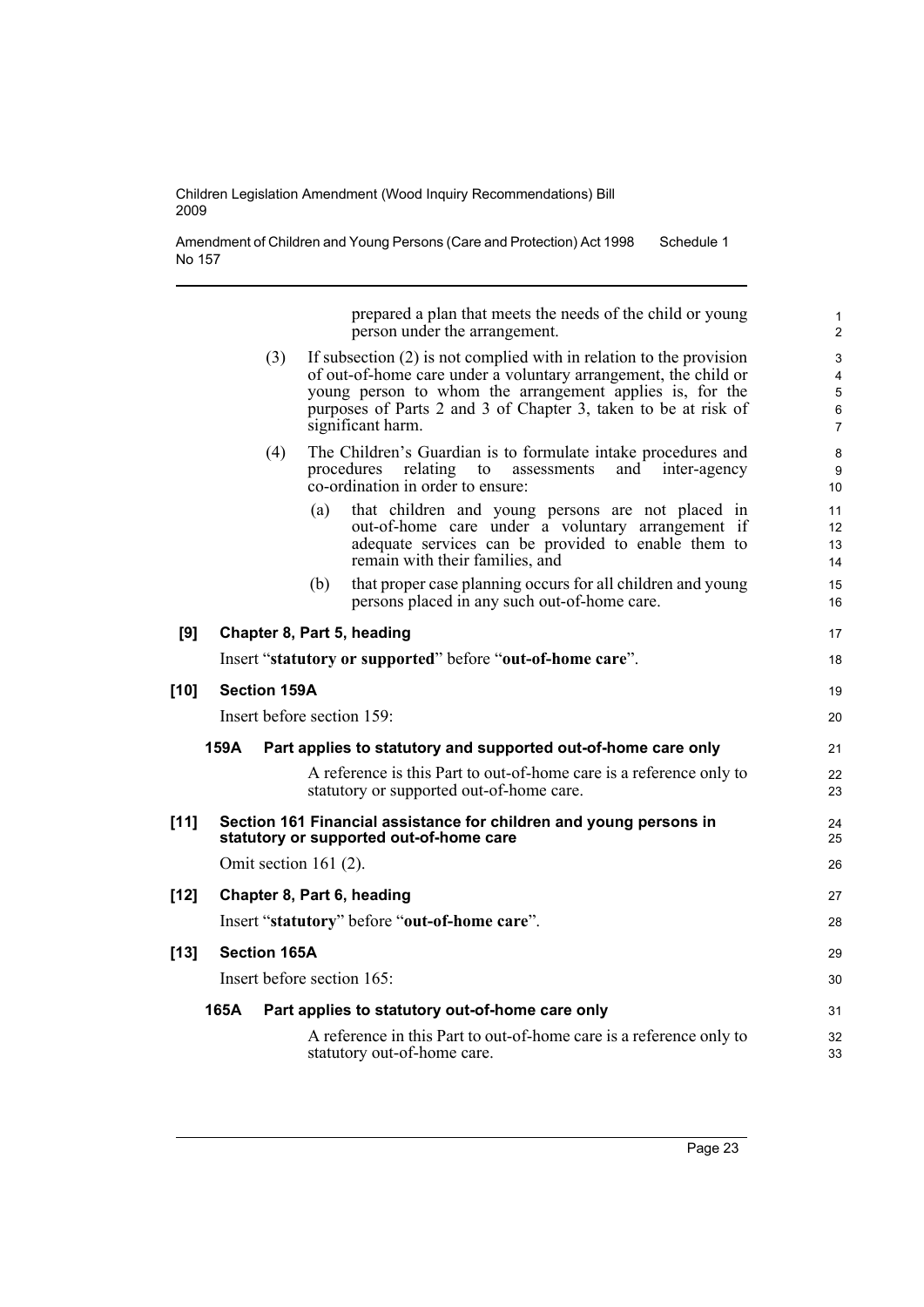Schedule 1 Amendment of Children and Young Persons (Care and Protection) Act 1998 No 157

| $[14]$        |         | Sections 171 and 172                                                                                                                                                                                                                                                                                                                                | $\mathbf{1}$                               |
|---------------|---------|-----------------------------------------------------------------------------------------------------------------------------------------------------------------------------------------------------------------------------------------------------------------------------------------------------------------------------------------------------|--------------------------------------------|
|               |         | Insert "statutory or supported" before "out-of-home care" wherever occurring.                                                                                                                                                                                                                                                                       | $\overline{2}$                             |
| $[15]$        |         | <b>Section 172A</b>                                                                                                                                                                                                                                                                                                                                 | 3                                          |
|               |         | Insert after section 172:                                                                                                                                                                                                                                                                                                                           | 4                                          |
|               | 172A    | Prohibition on parents placing children or young persons in<br>out-of-home care provided by unauthorised organisations                                                                                                                                                                                                                              | 5<br>6                                     |
|               |         | A parent of a child or young person must not cause or permit, or<br>make arrangements for, the child or young person to be placed in<br>out-of-home care that is provided or arranged by an organisation<br>unless the organisation is a relevant agency within the meaning<br>of section $15\overline{6}$ .<br>Maximum penalty: 200 penalty units. | $\overline{7}$<br>8<br>9<br>10<br>11<br>12 |
| $1.4^{\circ}$ |         | Amendments relating to recommendation 16.16 (ii)–(vii)                                                                                                                                                                                                                                                                                              | 13                                         |
|               |         |                                                                                                                                                                                                                                                                                                                                                     |                                            |
| [1]           |         | Section 90 Rescission and variation of care orders                                                                                                                                                                                                                                                                                                  | 14                                         |
|               |         | Omit section $90(3)$ (b).                                                                                                                                                                                                                                                                                                                           | 15                                         |
| [2]           |         | Section 90 (3A)                                                                                                                                                                                                                                                                                                                                     | 16                                         |
|               |         | Omit "and the Children's Guardian of the application,<br>and the<br>Director-General and the Children's Guardian are entitled to be parties".                                                                                                                                                                                                       | 17<br>18                                   |
|               | party". | Insert instead "of the application, and the Director-General is entitled to be a                                                                                                                                                                                                                                                                    | 19<br>20                                   |
| [3]           |         | Section 105 Publication of names and identifying information                                                                                                                                                                                                                                                                                        | 21                                         |
|               |         | Omit "Children's Guardian" from section 105 (3) (b) (iii) wherever occurring.                                                                                                                                                                                                                                                                       | 22                                         |
|               |         | Insert instead "Director-General".                                                                                                                                                                                                                                                                                                                  | 23                                         |
| [4]           |         | Section 181 Functions relating to parental responsibility                                                                                                                                                                                                                                                                                           | 24                                         |
|               |         | Omit section 181 $(1)$ $(a)$ and $(d)$ .                                                                                                                                                                                                                                                                                                            | 25                                         |
| [5]           |         | Section 183 Power of Children's Guardian to resolve disputes                                                                                                                                                                                                                                                                                        | 26                                         |
|               |         | Omit the section.                                                                                                                                                                                                                                                                                                                                   | 27                                         |
| [6]           |         | <b>Section 186 Delegation of functions</b>                                                                                                                                                                                                                                                                                                          | 28                                         |
|               |         | Omit section 186 (1). Insert instead:                                                                                                                                                                                                                                                                                                               | 29                                         |
|               |         | The Children's Guardian may delegate to an authorised person<br>(1)<br>any of the functions of the Children's Guardian, other than this<br>power of delegation.                                                                                                                                                                                     | 30<br>31<br>32                             |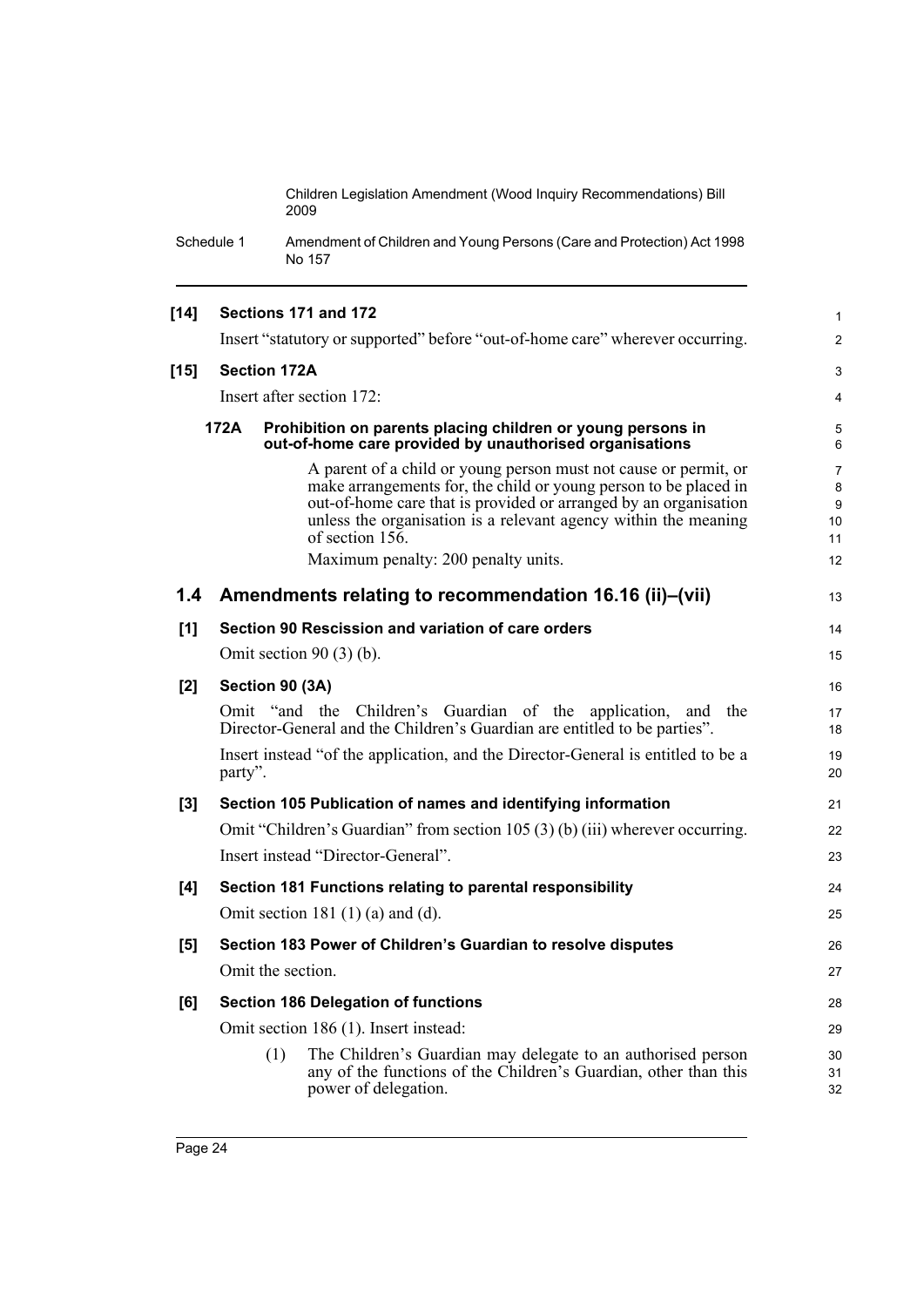Amendment of Children and Young Persons (Care and Protection) Act 1998 No 157 Schedule 1

# **1.5 Amendment relating to recommendations 24.1 and 24.6**

### **Chapter 16A**

Insert after Chapter 16:

# **Chapter 16A Exchange of information and co-ordination of services**

### **245A Object and principles of Chapter**

- (1) The object of this Chapter is to facilitate the provision of services to children and young persons by agencies that have responsibilities relating to the safety, welfare or well-being of children and young persons:
	- (a) by authorising or requiring those agencies to provide, and by authorising those agencies to receive, information that is relevant to the provision of those services, while protecting the confidentiality of the information, and
	- (b) by requiring those agencies to take reasonable steps to co-ordinate the provision of those services with other such agencies.
- (2) The principles underlying this Chapter are as follows:
	- (a) agencies that have responsibilities relating to the safety, welfare or well-being of children or young persons should be able to provide and receive information that promotes the safety, welfare or well-being of children or young persons,
	- (b) those agencies should work collaboratively in a way that respects each other's functions and expertise,
	- (c) each such agency should be able to communicate with each other agency so as to facilitate the provision of services to children and young persons and their families,
	- (d) because the safety, welfare and well-being of children and young persons are paramount:
		- (i) the need to provide services relating to the care and protection of children and young persons, and
		- (ii) the needs and interests of children and young persons, and of their families, in receiving those services,

take precedence over the protection of confidentiality or of an individual's privacy.

1

2 3

4 5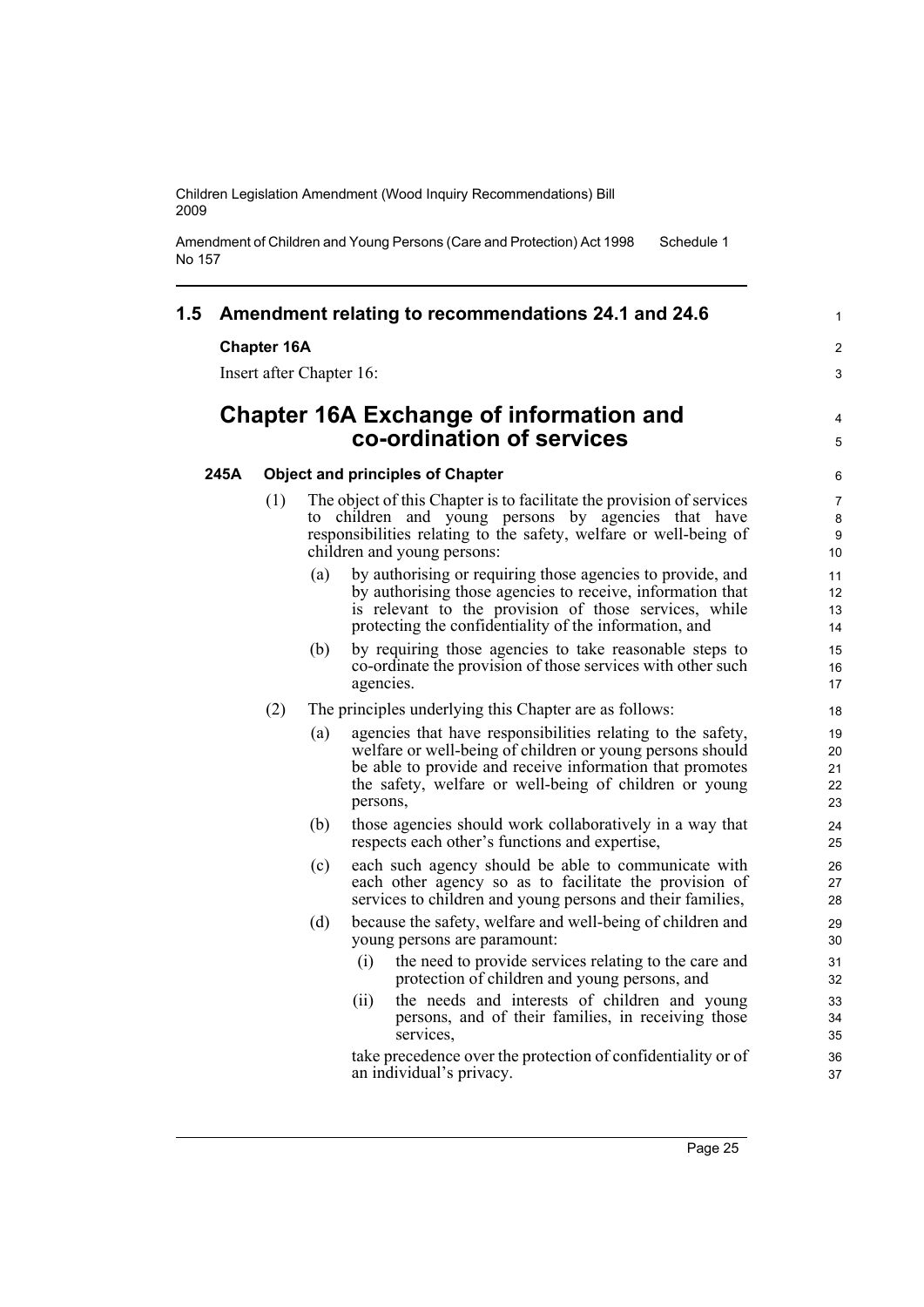Schedule 1 Amendment of Children and Young Persons (Care and Protection) Act 1998 No 157

#### **245B Interpretation**

(1) In this Chapter:

*prescribed body* means any body or organisation specified in section 248 (6) or that is prescribed by the regulations for the purposes of that section.

- (2) A reference in this Chapter to a prescribed body includes a reference to the person who is the chief executive officer (however described) of the prescribed body.
- (3) A reference in this Chapter to information relating to the safety, welfare or well-being of a child or young person includes a reference to information about the following:
	- (a) an unborn child who is the subject of a pre-natal report under section 25,
	- (b) the family of an unborn child the subject of such a report,
	- (c) the expected date and place of birth of an unborn child the subject of such a report.

### **245C Provision of information**

- (1) A prescribed body (the *provider*) may provide information relating to the safety, welfare or well-being of a particular child or young person or class of children or young persons to another prescribed body (the *recipient*) if the provider reasonably believes that the provision of the information would assist the recipient:
	- (a) to make any decision, assessment or plan or to initiate or conduct any investigation, or to provide any service, relating to the safety, welfare or well-being of the child or young person or class of children or young persons, or
	- (b) to manage any risk to the child or young person (or class of children or young persons) that might arise in the recipient's capacity as an employer or designated agency.
- (2) Information may be provided under this section regardless of whether the provider has been requested to provide the information.

#### **245D Request for information**

(1) A prescribed body (the *requesting agency*) may request another prescribed body to provide the requesting agency with any information held by the other body that relates to the safety, welfare or well-being of a particular child or young person or class of children or young persons.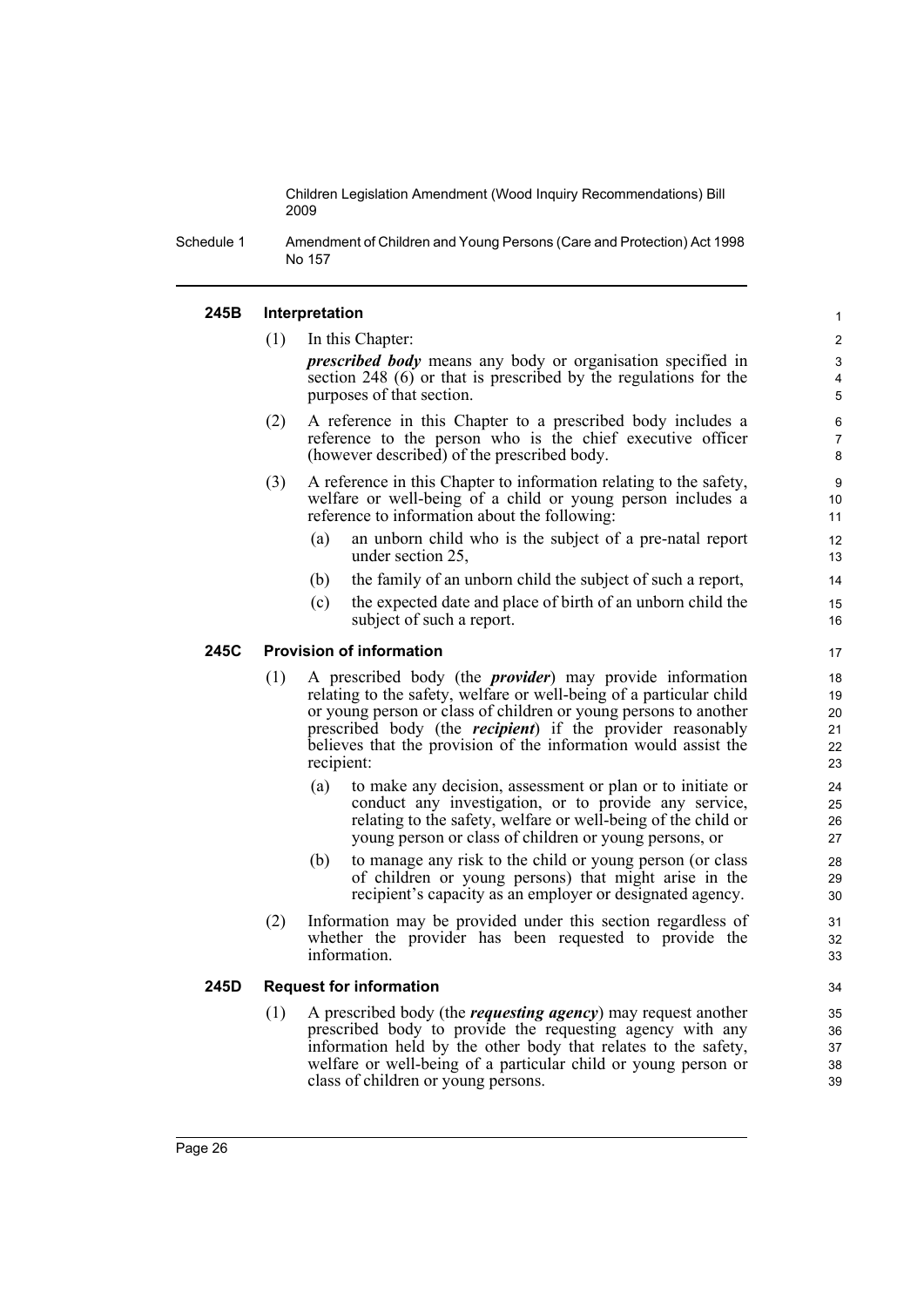Amendment of Children and Young Persons (Care and Protection) Act 1998 No 157 Schedule 1

- (2) Any such request may be made for the purposes of assisting the requesting agency:
	- (a) to make any decision, assessment or plan or to initiate or conduct any investigation, or to provide any service, relating to the safety, welfare or well-being of the child or young person or class of children or young persons, or
	- (b) to manage any risk to the child or young person (or class of children or young persons) that might arise in the agency's capacity as an employer or designated agency.
- (3) If a prescribed body receives a request under this section, the prescribed body is required to comply with the request if it reasonably believes, after being provided with sufficient information by the requesting agency to enable the other body to form that belief, that the information may assist the requesting agency for any purpose referred to in subsection (2).
- (4) A prescribed body is not required to provide any information that it has been requested to provide if the body reasonably believes that to do so would:
	- (a) prejudice the investigation of a contravention (or possible contravention) of a law in any particular case, or
	- (b) prejudice a coronial inquest or inquiry, or
	- (c) prejudice any care proceedings, or
	- (d) contravene any legal professional or client legal privilege, or
	- (e) enable the existence or identity of a confidential source of information in relation to the enforcement or administration of a law to be ascertained, or
	- (f) endanger a person's life or physical safety, or
	- (g) prejudice the effectiveness of a lawful method or procedure for preventing, detecting, investigating or dealing with a contravention (or possible contravention) of a law, or
	- (h) not be in the public interest.
- (5) If a prescribed body refuses to provide information in accordance with a request under this section, the prescribed body must, at the time it notifies the requesting agency of the refusal, provide the requesting agency with reasons in writing for refusing the request.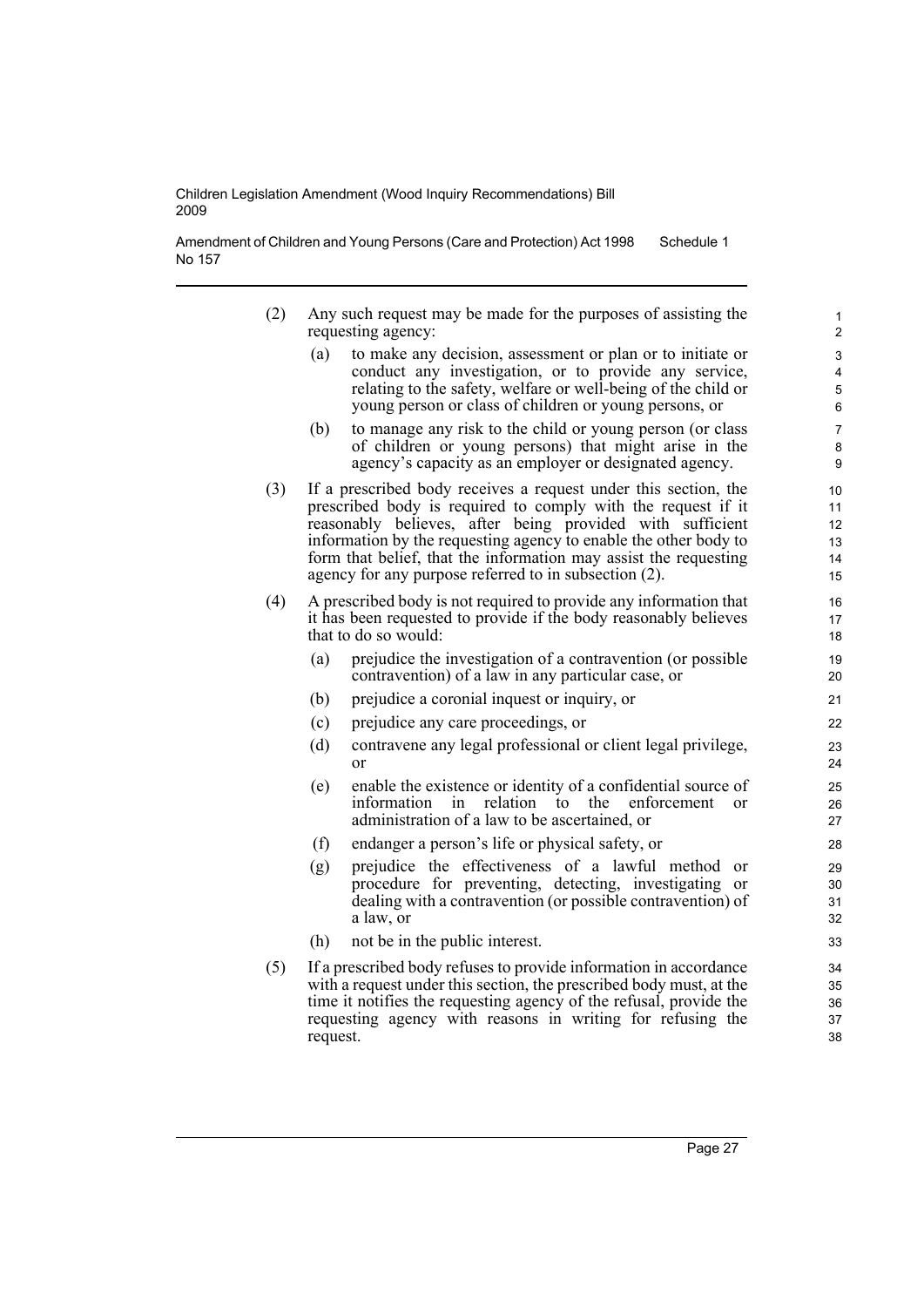Schedule 1 Amendment of Children and Young Persons (Care and Protection) Act 1998 No 157

# **245E Co-ordination of services**

Prescribed bodies are, in order to effectively meet their responsibilities in relation to the safety, welfare or well-being of children and young persons, required to take reasonable steps to co-ordinate decision-making and the delivery of services regarding children and young persons.

#### **245F Restriction on use of information provided under this Chapter**

If any information is provided to a prescribed body under this Chapter, the prescribed body must not, except as otherwise required or permitted by any law, use or disclose the information for any purpose that is not associated with the safety, welfare or well-being of the child or young person (or class of children or young persons) to whom the information relates.

#### **245G Protection from liability for providing information**

- (1) This section applies if a person, acting in good faith, provides any information in accordance with this Chapter.
- (2) Any such person is not liable to any civil or criminal action, or any disciplinary action, for providing the information.
- (3) In providing the information, the person cannot be held to have breached any code of professional etiquette or ethics or departed from any accepted standards of professional conduct.

# **245H Interaction with other laws**

- (1) A provision of any other Act or law (whether enacted or made before or after the commencement of this section) that prohibits or restricts the disclosure of information does not operate to prevent the provision of information (or affect a duty to provide information) under this Chapter.
- (2) This Chapter does not limit the operation of Part 3 of Chapter 2 or sections 185 and 248.

#### **245I Commonwealth agencies**

Nothing in this Chapter is to be construed as imposing a requirement on any of the following bodies:

- (a) the Federal Court of Australia,
- (b) the Federal Magistrates Court of Australia,
- (c) Centrelink,
- (d) the Commonwealth Department of Immigration and Multicultural and Indigenous Affairs.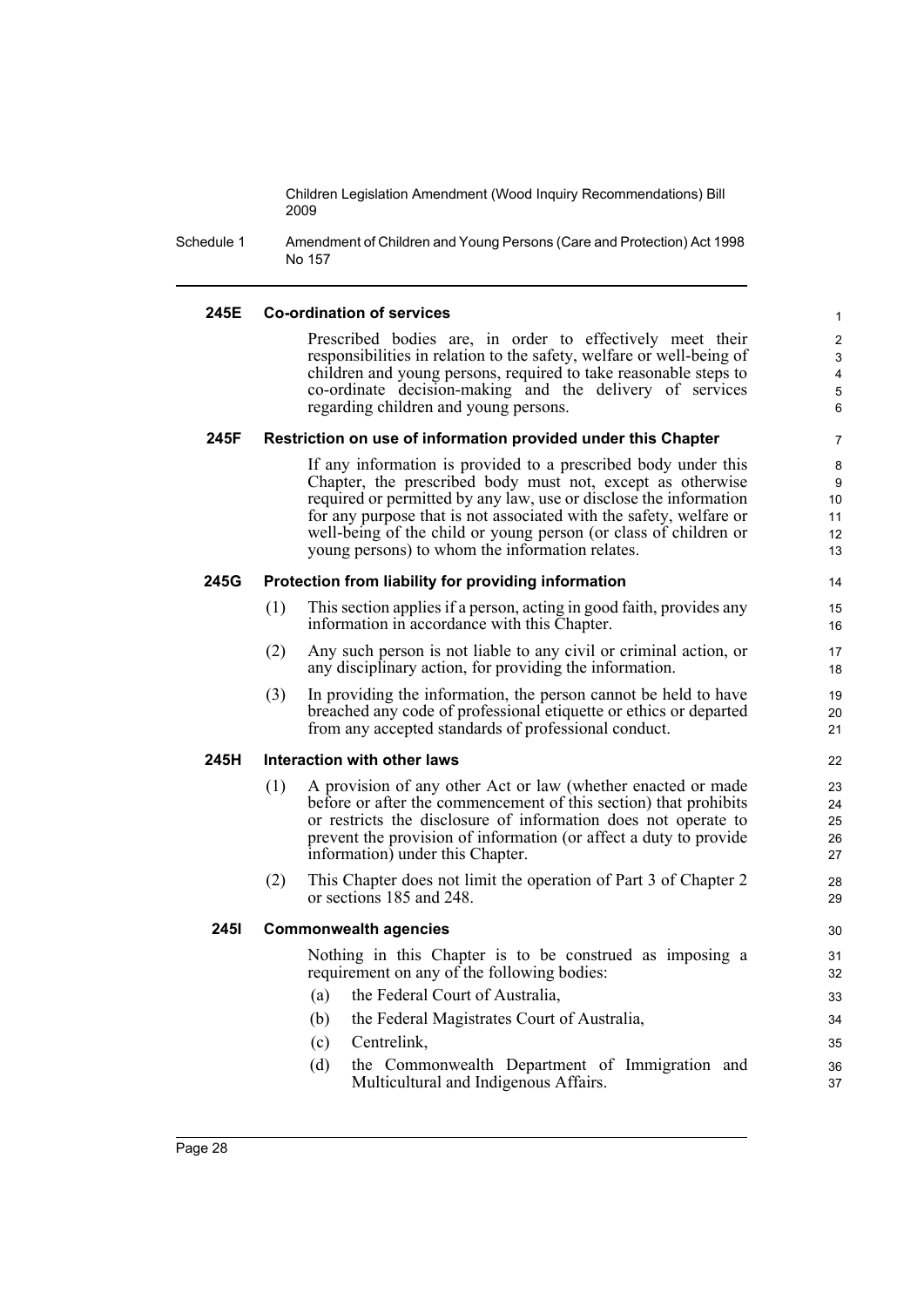```
Amendment of Children and Young Persons (Care and Protection) Act 1998 
No 157
                                                                         Schedule 1
```

| 1.6 | Other miscellaneous or consequential amendments                                                                                  | 1              |
|-----|----------------------------------------------------------------------------------------------------------------------------------|----------------|
| [1] | <b>Section 3 Definitions</b>                                                                                                     | $\overline{c}$ |
|     | Insert in alphabetical order:                                                                                                    | 3              |
|     | <b>Children's Court Clinic means the Children's Court Clinic</b><br>referred to in section 15B of the Children's Court Act 1987. | 4<br>5         |
| [2] | <b>Section 19</b>                                                                                                                | 6              |
|     | Omit the section. Insert instead:                                                                                                | 7              |
|     | 19<br>Interagency co-operation and exchange of information                                                                       | 8              |
|     | The provisions of this Part do not limit the operation of Chapter<br>16A or section 248.                                         | 9<br>10        |
| [3] | <b>Chapter 3 Request for assistance and reports</b>                                                                              | 11             |
|     | Omit the diagrams at the beginning of the Chapter.                                                                               | 12             |
| [4] | <b>Sections 39, 40 and 41</b>                                                                                                    | 13             |
|     | Omit the sections.                                                                                                               | 14             |
| [5] | <b>Section 220 Regulations</b>                                                                                                   | 15             |
|     | Omit section 220 (a) and (a1). Insert instead:                                                                                   | 16             |
|     | the probity checks that may be made on all persons who<br>(a)                                                                    | 17             |
|     | are, or who are proposed to be, engaged in the operation or                                                                      | 18             |
|     | management of a children's service (or a proposed<br>children's service), other than those persons who are                       | 19<br>20       |
|     | employed in child-related employment within the meaning                                                                          | 21             |
|     | of section 33 of the Commission for Children and Young                                                                           | 22             |
|     | People Act 1998,                                                                                                                 | 23             |
| [6] | Schedule 3 Savings, transitional and other provisions                                                                            | 24             |
|     | Insert at the end of clause $1(1)$ :                                                                                             | 25             |
|     | Legislation Amendment<br>(Wood)<br>Children<br>Inquiry<br>Recommendations) Act 2009, to the extent that it amends this Act       | 26<br>27       |
|     |                                                                                                                                  |                |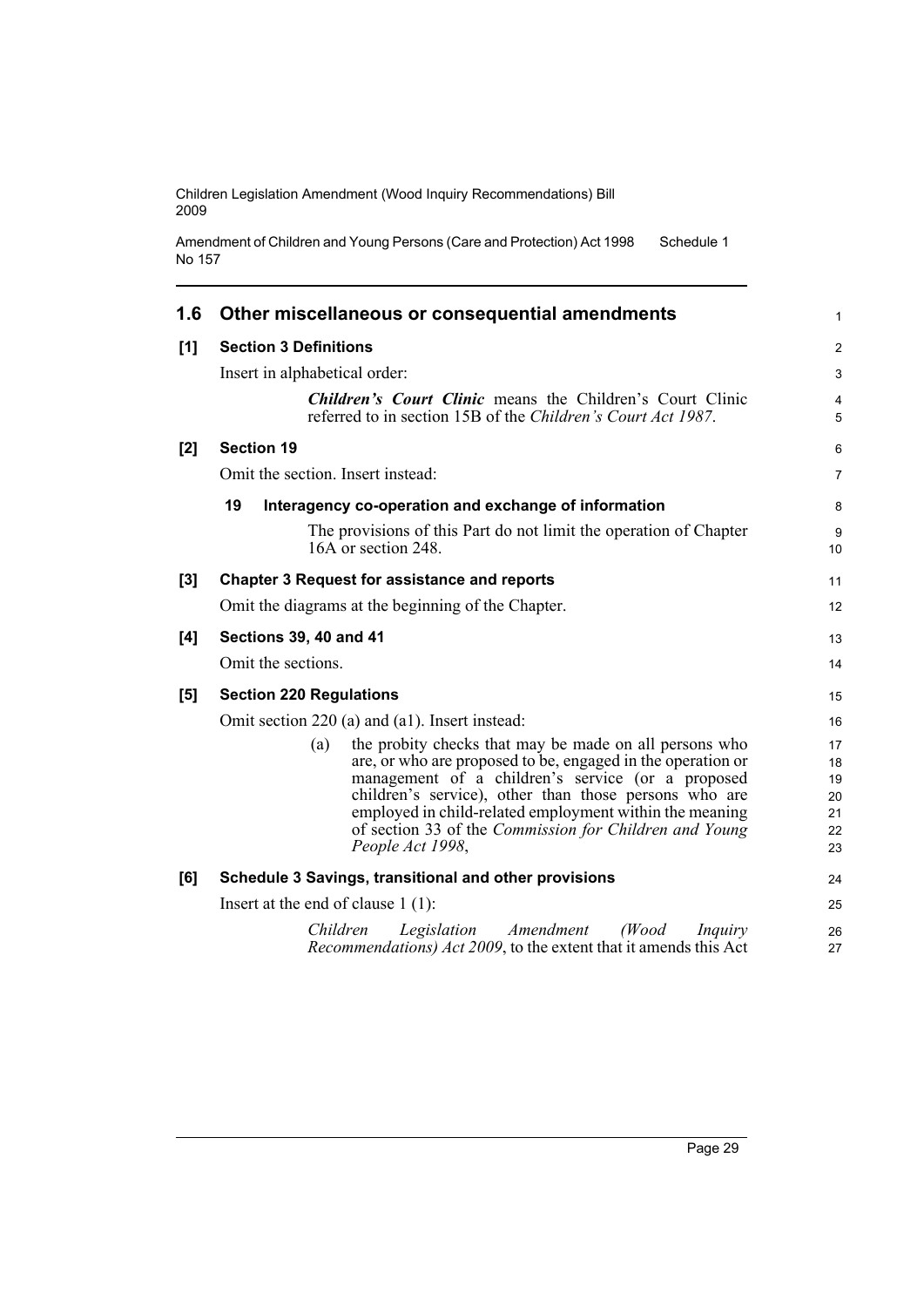> 1 2 3

> 4 5

14

Schedule 2 Amendments relating to recommendations 11.2, 13.1, 13.3, 13.4, 13.9 and 13.12

# <span id="page-41-0"></span>**Schedule 2 Amendments relating to recommendations 11.2, 13.1, 13.3, 13.4, 13.9 and 13.12**

# **2.1 Amendment of Children and Young Persons (Care and Protection) Act 1998 No 157**

# **[1] Section 45 Application to Children's Court for care order**

Omit "the Director-General must apply to the Children's Court at the first available opportunity, but no later than the next sitting day of the Children's Court after the removal or assumption of care responsibility by the Director-General," from section 45 (1).

Insert instead "the Director-General must, no later than 72 hours after the removal or assumption of care responsibility, make a care application in the Children's Court".

# **[2] Section 61 Applications for care orders**

Omit section 61 (2). Insert instead:

|     |                                |     | Omit section 61 (2). Insert instead:                                                                                                                                                                                 | 15                   |
|-----|--------------------------------|-----|----------------------------------------------------------------------------------------------------------------------------------------------------------------------------------------------------------------------|----------------------|
|     | (2)                            |     | A care application must:                                                                                                                                                                                             | 16                   |
|     |                                | (a) | specify the particular care order sought and the grounds on<br>which it is sought, and                                                                                                                               | 17<br>18             |
|     |                                | (b) | without limiting paragraph (a), be accompanied by a<br>written report specifying such information as may be<br>prescribed for the purposes of this section by the rules<br>made under the Children's Court Act 1987. | 19<br>20<br>21<br>22 |
| [3] |                                |     | Section 107 Examination and cross-examination of witnesses                                                                                                                                                           | 23                   |
|     |                                |     | Omit "an authorised Magistrate within the meaning of the Children's Court<br><i>Act 1987</i> " from section 107 (4).                                                                                                 | 24<br>25             |
|     |                                |     | Insert instead "the President of the Children's Court".                                                                                                                                                              | 26                   |
| [4] | <b>Section 109 Definitions</b> |     |                                                                                                                                                                                                                      | 27                   |
|     |                                |     | Insert at the end of the section:                                                                                                                                                                                    | 28                   |
|     | (2)                            |     | In this Part, a reference to a Children's Magistrate includes a<br>reference to the President of the Children's Court.                                                                                               | 29<br>30             |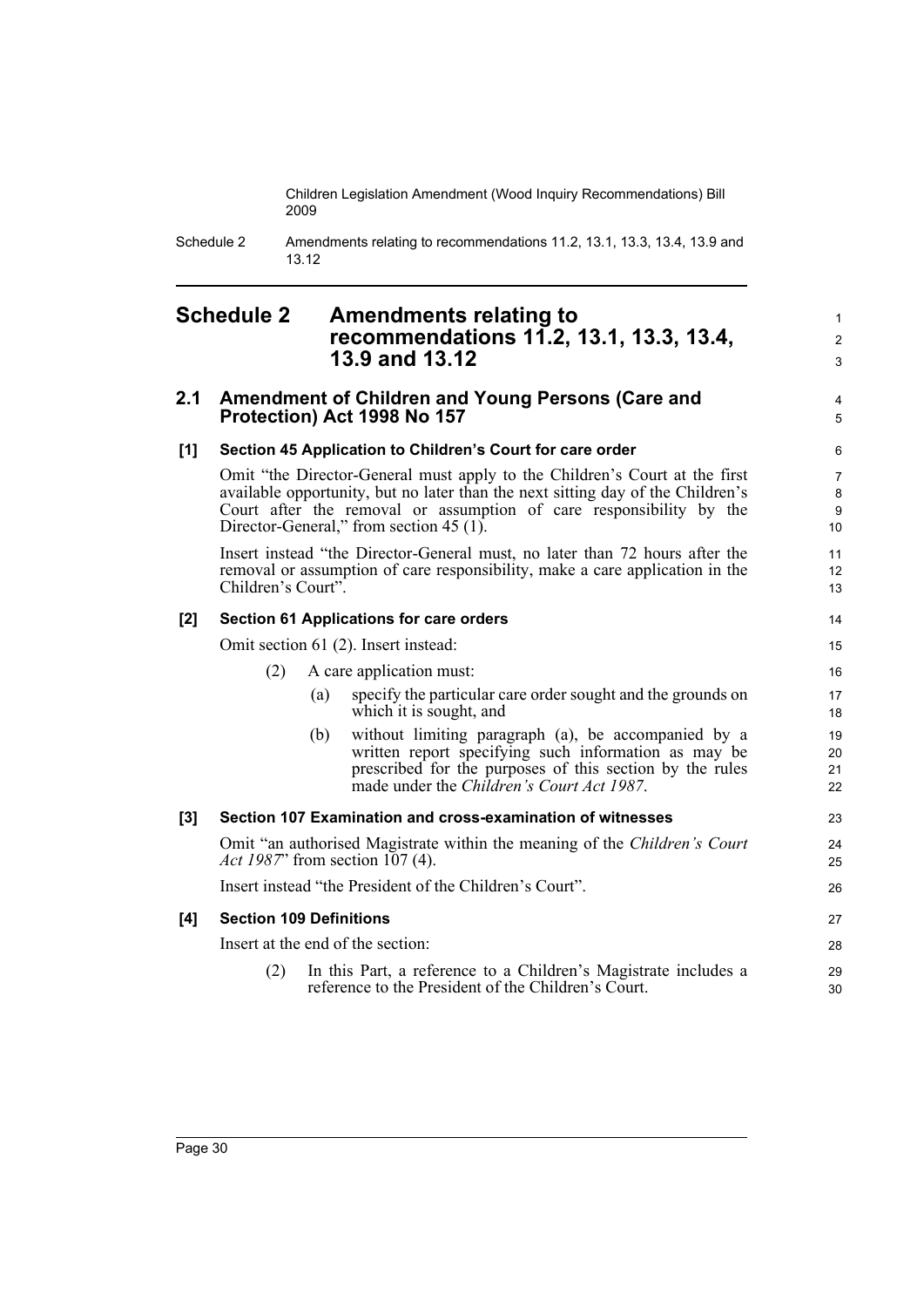```
Amendments relating to recommendations 11.2, 13.1, 13.3, 13.4, 13.9 and 
13.12
                                                                          Schedule 2
```

| 2.2 |    |     | Amendment of Children's Court Act 1987 No 53                                                                                                             | 1              |
|-----|----|-----|----------------------------------------------------------------------------------------------------------------------------------------------------------|----------------|
| [1] |    |     | <b>Section 3 Definitions</b>                                                                                                                             | 2              |
|     |    |     | Omit the definition of Senior Children's Magistrate in section 3 (1).                                                                                    | 3              |
|     |    |     | Insert instead in alphabetical order:                                                                                                                    | $\overline{4}$ |
|     |    |     | <b>President</b> means the person appointed under section 6A as the<br>President of the Children's Court.                                                | 5<br>6         |
| [2] |    |     | Sections 6, 6A and 6B                                                                                                                                    | $\overline{7}$ |
|     |    |     | Omit section 6. Insert instead:                                                                                                                          | 8              |
|     | 6  |     | <b>Composition of the Court</b>                                                                                                                          | 9              |
|     |    |     | The Court is composed of the President and such Children's<br>Magistrates as are appointed under this Act.                                               | 10<br>11       |
|     | 6А |     | <b>President of Children's Court</b>                                                                                                                     | 12             |
|     |    | (1) | The Governor may, by commission under the public seal of the<br>State, appoint a qualified person as the President of the<br>Children's Court.           | 13<br>14<br>15 |
|     |    | (2) | A person is qualified to be appointed as the President only if the<br>person holds office as a Judge of the District Court.                              | 16<br>17       |
|     |    | (3) | Subject to this section, the President holds office for such term<br>(not exceeding 5 years) as is specified in his or her instrument of<br>appointment. | 18<br>19<br>20 |
|     |    | (4) | The appointment of a person as the President does not affect:                                                                                            | 21             |
|     |    |     | the person's tenure as a Judge of the District Court, or<br>(a)                                                                                          | 22             |
|     |    |     | the person's rank, title, status, remuneration or other rights<br>(b)<br>or privileges as a Judge of the District Court.                                 | 23<br>24       |
|     |    | (5) | Service in the office of the President is, for all purposes, taken to<br>be service in the office of Judge of the District Court.                        | 25<br>26       |
|     |    | (6) | A person is taken to have vacated office as the President if the<br>person:                                                                              | 27<br>28       |
|     |    |     | ceases to be a Judge of the District Court, or<br>(a)                                                                                                    | 29             |
|     |    |     | resigns office by instrument in writing addressed to the<br>(b)<br>Governor.                                                                             | 30<br>31       |
|     |    | (7) | A person does not cease to be a Judge of the District Court merely<br>because of:                                                                        | 32<br>33       |
|     |    |     | his or her resignation from office as the President, or<br>(a)                                                                                           | 34             |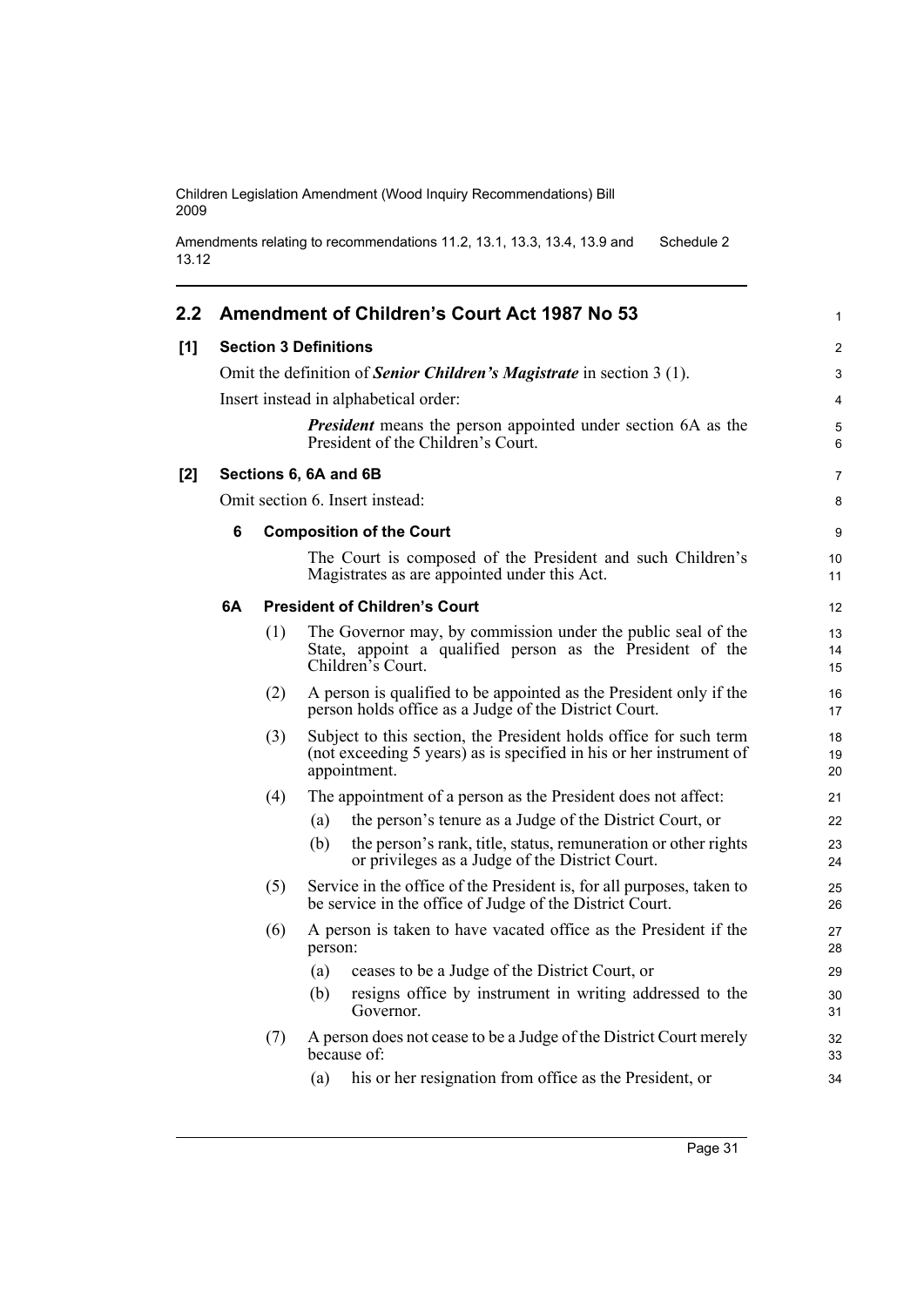Schedule 2 Amendments relating to recommendations 11.2, 13.1, 13.3, 13.4, 13.9 and 13.12

|    | the expiration of his or her term of office as the President.<br>(b)                                                                                                                                                                                                                                                                                                                                  |  |
|----|-------------------------------------------------------------------------------------------------------------------------------------------------------------------------------------------------------------------------------------------------------------------------------------------------------------------------------------------------------------------------------------------------------|--|
|    | Despite anything to the contrary in this section, a person<br>(8)<br>appointed as the President is not to exercise the jurisdiction of the<br>District Court while holding office as the President (except, with<br>the approval of the Chief Judge of the District Court, in respect<br>of a matter that was being dealt with by the person immediately<br>before being appointed as the President). |  |
| 6B | <b>Acting President of Children's Court</b>                                                                                                                                                                                                                                                                                                                                                           |  |

- (1) The Governor may, by instrument in writing, appoint a Children's Magistrate to be the Acting President:
	- (a) during any vacancy in the office of the President, or
	- (b) during any period for which the President is absent from duty.
- (2) While acting as the President, the person appointed as the Acting President:
	- (a) has and may exercise the functions of the President, and
	- (b) is entitled to be paid the same remuneration as the President.
- (3) However, service in the office of the Acting President is not taken to be service in the office of Judge of the District Court.

# **[3] Section 7 Appointment of Children's Magistrates**

Insert after section 7 (1):

(1A) Any such appointment may only be made in consultation with the President.

# **[4] Section 7 (2) (b)**

Omit the paragraph. Insert instead:

(b) has, in the opinion of the Chief Magistrate and the President, such knowledge, qualifications, skills and experience in the law and the social or behavioural sciences, and in dealing with children and young people and their families, as the Chief Magistrate and President each consider necessary to enable the person to exercise the functions of a Children's Magistrate.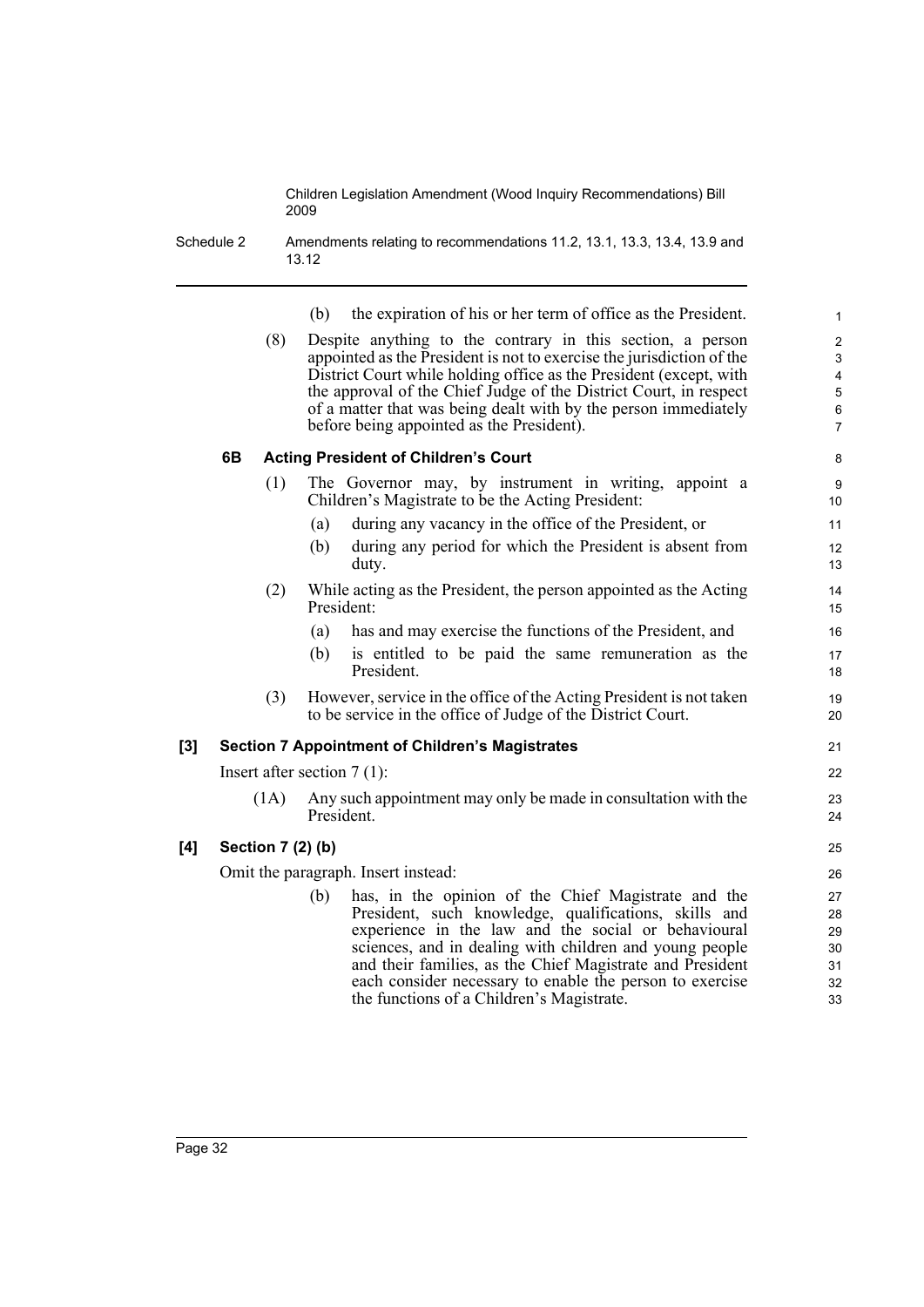Amendments relating to recommendations 11.2, 13.1, 13.3, 13.4, 13.9 and 13.12 Schedule 2

| [5]    | Section 7 (2A)                                                                                              | 1       |
|--------|-------------------------------------------------------------------------------------------------------------|---------|
|        | Omit "Chief Magistrate may, in consultation with the Senior Children's<br>Magistrate".                      | 2<br>3  |
|        | Insert instead "President may, in consultation with the Chief Magistrate".                                  | 4       |
| [6]    | Sections 8, 9 and 17                                                                                        | 5       |
|        | Omit the sections.                                                                                          | 6       |
| [7]    | <b>Section 10A Children's Registrars</b>                                                                    | 7       |
|        | Insert after section $10A(1)$ :                                                                             | 8       |
|        | A person cannot be employed as a Children's Registrar unless the<br>(1A)<br>person is an Australian lawyer. | 9<br>10 |
| [8]    | <b>Section 13</b>                                                                                           | 11      |
|        | Omit the section. Insert instead:                                                                           | 12      |
|        | 13<br>Single member to exercise jurisdiction of the Court                                                   | 13      |
|        | The jurisdiction of the Court may be exercised:                                                             | 14      |
|        | by the President, or<br>(a)                                                                                 | 15      |
|        | by a Children's Magistrate,<br>(b)                                                                          | 16      |
|        | sitting alone.                                                                                              | 17      |
| [9]    | Sections 15A (2), 18 and 22 (a)                                                                             | 18      |
|        | Omit "Senior Children's Magistrate" wherever occurring.                                                     | 19      |
|        | Insert instead "President".                                                                                 | 20      |
| $[10]$ | <b>Section 15B Children's Court Clinic</b>                                                                  | 21      |
|        | Omit "Attorney General" from section 15B (1).                                                               | 22      |
|        | Insert instead "Minister for Health".                                                                       | 23      |
| $[11]$ | <b>Section 16</b>                                                                                           | 24      |
|        | Omit the section. Insert instead:                                                                           | 25      |
|        | 16<br><b>Functions of the President</b>                                                                     | 26      |
|        | The President has the following functions:<br>(1)                                                           | 27      |
|        | to administer the Court,<br>(a)                                                                             | 28      |
|        | to arrange sittings of the Court,<br>(b)                                                                    | 29      |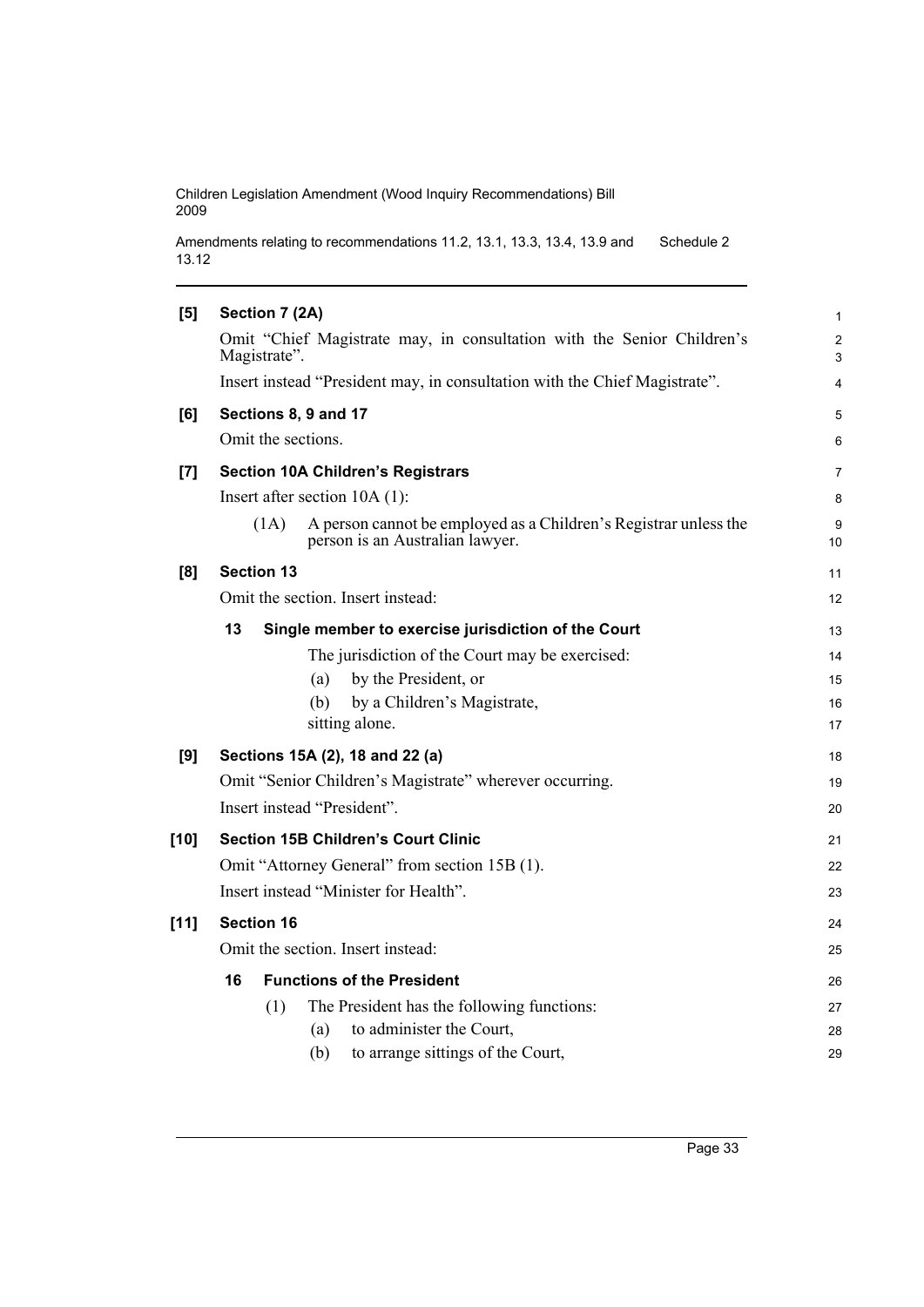Schedule 2 Amendments relating to recommendations 11.2, 13.1, 13.3, 13.4, 13.9 and 13.12

|     |                    | (c)<br>to convene, at least once every 6 months, a meeting of<br>Children's Magistrates and such other persons as the<br>President thinks fit,                                                                                                                                                              | $\mathbf{1}$<br>2<br>3     |
|-----|--------------------|-------------------------------------------------------------------------------------------------------------------------------------------------------------------------------------------------------------------------------------------------------------------------------------------------------------|----------------------------|
|     |                    | (d)<br>to confer regularly with community groups and social<br>agencies on matters involving children and the Court,                                                                                                                                                                                        | 4<br>5                     |
|     |                    | to provide judicial leadership to the Court,<br>(e)                                                                                                                                                                                                                                                         | 6                          |
|     |                    | (f)<br>to develop recommendations for rules,                                                                                                                                                                                                                                                                | $\overline{7}$             |
|     |                    | to oversee the training of Children's Magistrates and<br>(g)<br>prospective Children's Magistrates in accordance with the<br>rules.                                                                                                                                                                         | 8<br>9<br>10               |
|     | (2)                | The President may also exercise any of the functions that are<br>conferred or imposed on a Children's Magistrate under this or<br>any other Act.                                                                                                                                                            | 11<br>12<br>13             |
|     | (3)                | The President may require specified functions of Children's<br>Magistrates to be exercised by specified Children's Magistrates<br>or Children's Magistrates of a specified class, and any Children's<br>Magistrate of whom a requirement is made under this subsection<br>must comply with the requirement. | 14<br>15<br>16<br>17<br>18 |
|     | (4)                | The President may delegate to a Children's Magistrate any of the<br>President's functions under this section, other than this power of<br>delegation.                                                                                                                                                       | 19<br>20<br>21             |
|     | <b>Section 22A</b> |                                                                                                                                                                                                                                                                                                             | 22                         |
|     |                    | Insert after section 22:                                                                                                                                                                                                                                                                                    | 23                         |
| 22A |                    | Appeals in relation to decisions of Presidential Children's Court                                                                                                                                                                                                                                           | 24                         |
|     | (1)                | In this section:                                                                                                                                                                                                                                                                                            | 25                         |
|     |                    | <i>appeal</i> includes the referral of any matter.                                                                                                                                                                                                                                                          | 26                         |
|     |                    | <i>decision</i> includes any order or judgment.                                                                                                                                                                                                                                                             | 27                         |
|     |                    | <b>Presidential Children's Court means the Children's Court</b><br>constituted by the President.                                                                                                                                                                                                            | 28<br>29                   |
|     | (2)                | An appeal to the District Court under any Act or other law in<br>relation to a decision of the Presidential Children's Court is,<br>despite the provisions of that Act or law, taken to be an appeal to<br>the Supreme Court.                                                                               | 30<br>31<br>32<br>33       |
|     | (3)                | Subsection (2) has effect only to the extent provided by the<br>regulations.                                                                                                                                                                                                                                | 34<br>35                   |
|     | (4)                | For the purposes of subsection $(2)$ , the provisions of any Act or<br>law relating to appeals are subject to such modifications as may<br>be prescribed by the regulations.                                                                                                                                | 36<br>37<br>38             |

**[12]**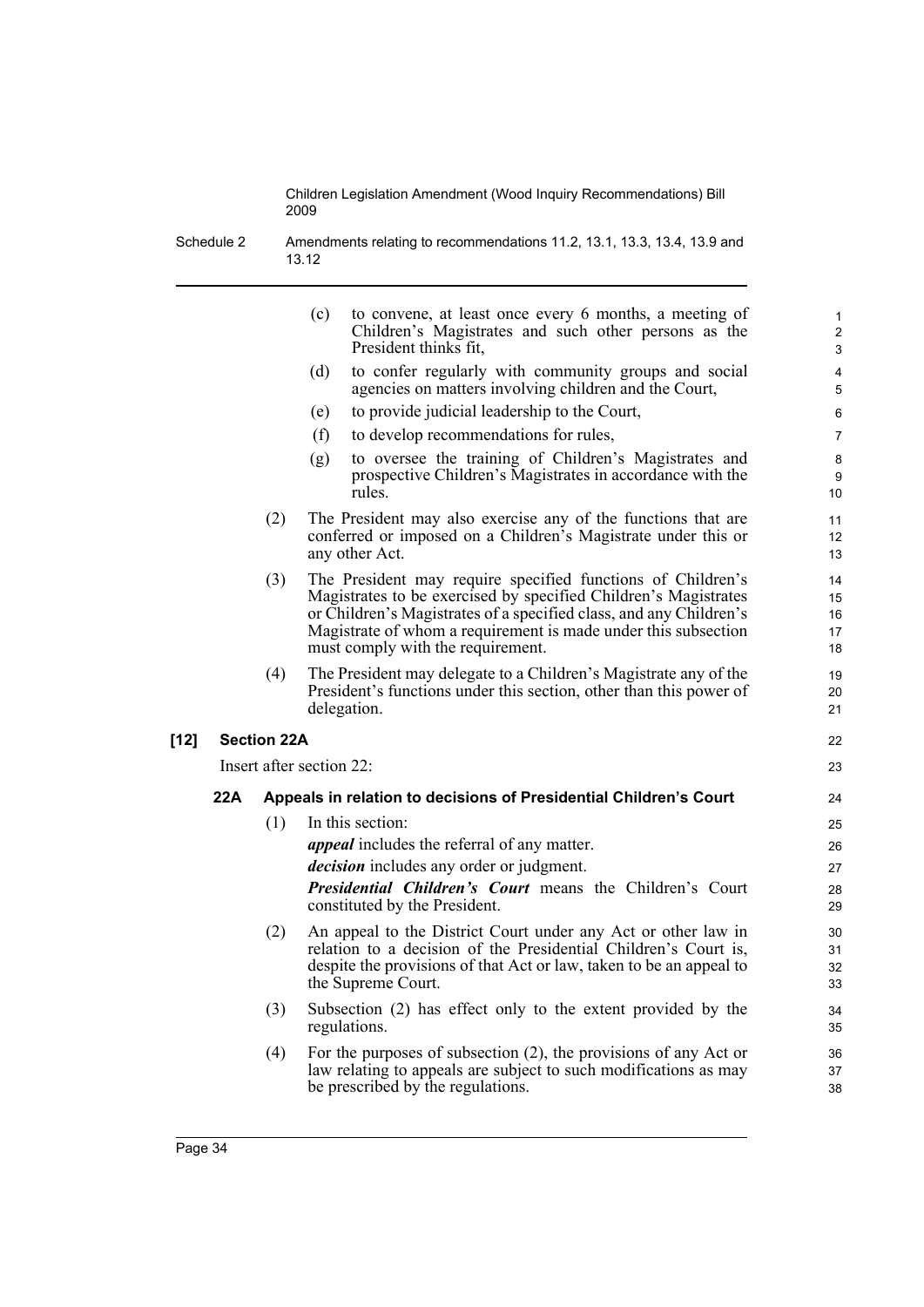Amendments relating to recommendations 11.2, 13.1, 13.3, 13.4, 13.9 and 13.12 Schedule 2

|        |     | (5) | The Governor may make regulations for the purposes of this<br>section.                                                                                                                                                                                                                                           | 1<br>$\overline{2}$        |
|--------|-----|-----|------------------------------------------------------------------------------------------------------------------------------------------------------------------------------------------------------------------------------------------------------------------------------------------------------------------|----------------------------|
| $[13]$ |     |     | Sections 23A and 23B                                                                                                                                                                                                                                                                                             | 3                          |
|        |     |     | Insert after section 23:                                                                                                                                                                                                                                                                                         | 4                          |
|        | 23A |     | <b>Practice notes</b>                                                                                                                                                                                                                                                                                            | 5                          |
|        |     | (1) | Subject to the rules, the President may issue practice notes in<br>relation to any matter with respect to which rules may be made.                                                                                                                                                                               | 6<br>$\overline{7}$        |
|        |     | (2) | A practice note issued under this section:                                                                                                                                                                                                                                                                       | 8                          |
|        |     |     | must be published in the Gazette, and<br>(a)                                                                                                                                                                                                                                                                     | 9                          |
|        |     |     | (b)<br>takes effect on the day on which it is published in the<br>Gazette or, if a later day or days are specified in the<br>practice note for that purpose, on the later day or days so<br>specified.                                                                                                           | 10<br>11<br>12<br>13       |
|        |     | (3) | A practice note issued under this section may be amended or<br>repealed by a further practice note issued under this section.                                                                                                                                                                                    | 14<br>15                   |
|        |     | (4) | Subject to subsection (5), sections 40 and 41 of the <i>Interpretation</i><br>Act 1987 apply to a practice note issued under this section in the<br>same way as they apply to a statutory rule.                                                                                                                  | 16<br>17<br>18             |
|        |     | (5) | For the purpose of applying section 40 of the <i>Interpretation Act</i><br>1987 to a practice note issued under this section, a reference in<br>that section to the publication of a statutory rule is to be read as a<br>reference to the publication of the practice note as provided by<br>subsection $(2)$ . | 19<br>20<br>21<br>22<br>23 |
|        | 23B |     | Court may give directions in circumstances not covered by rules<br>or practice notes                                                                                                                                                                                                                             | 24<br>25                   |
|        |     | (1) | In relation to particular proceedings, the Court may, in respect of<br>any matter for which the rules or practice notes do not make<br>provision, give directions that the Court considers appropriate in<br>connection with the practice and procedure to be followed in<br>relation to that matter.            | 26<br>27<br>28<br>29<br>30 |
|        |     | (2) | Any such direction has no effect to the extent that it is<br>inconsistent with any provision of the Children and Young<br>Persons (Care and Protection) Act 1998 relating to proceedings<br>before the Court.                                                                                                    | 31<br>32<br>33<br>34       |
|        |     | (3) | Anything done in accordance with a direction under this section<br>(including the commencing of proceedings and the taking of any<br>step in proceedings) is taken to have been validly done.                                                                                                                    | 35<br>36<br>37             |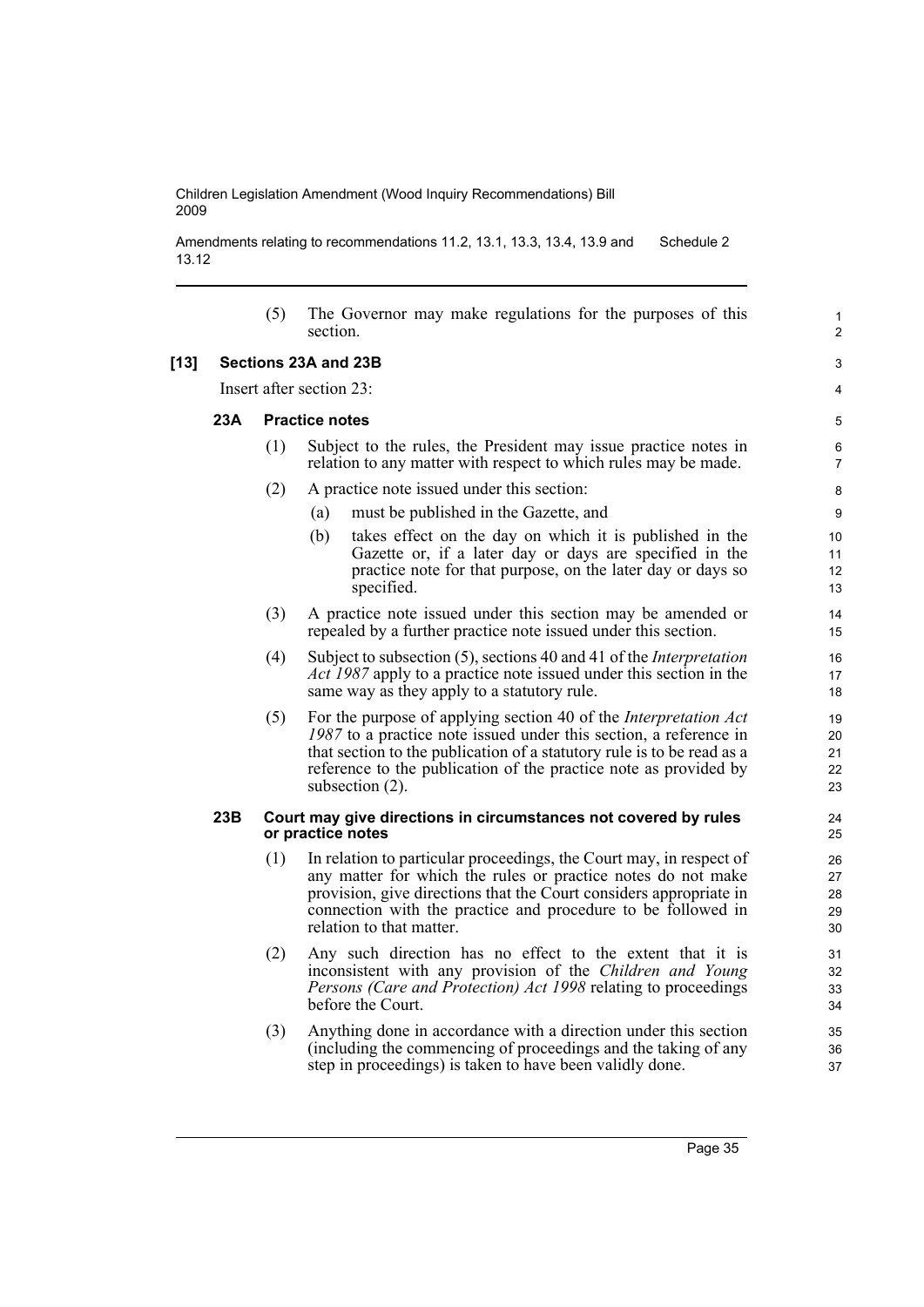Schedule 2 Amendments relating to recommendations 11.2, 13.1, 13.3, 13.4, 13.9 and 13.12

| $[14]$ |                |     | <b>Schedule 1 Provisions relating to Children's Magistrates</b>                                                                                                                                                                                                                                                                                                                                                                | $\mathbf{1}$                           |
|--------|----------------|-----|--------------------------------------------------------------------------------------------------------------------------------------------------------------------------------------------------------------------------------------------------------------------------------------------------------------------------------------------------------------------------------------------------------------------------------|----------------------------------------|
|        |                |     | Insert "and to the President" after "Chief Magistrate" in clause 5 (b).                                                                                                                                                                                                                                                                                                                                                        | $\overline{2}$                         |
| $[15]$ |                |     | <b>Schedule 2 Savings and transitional provisions</b><br>Insert at the end of clause $1(1)$ :                                                                                                                                                                                                                                                                                                                                  | 3<br>$\overline{4}$                    |
|        |                |     | Amendment<br>(Wood)<br><i>Children</i><br>Legislation<br>Inquiry<br>Recommendations) Act 2009, to the extent that it amends this Act                                                                                                                                                                                                                                                                                           | 5<br>6                                 |
| $[16]$ |                |     | Schedule 2, Part 3                                                                                                                                                                                                                                                                                                                                                                                                             | $\overline{7}$                         |
|        |                |     | Insert after Part 2:                                                                                                                                                                                                                                                                                                                                                                                                           | 8                                      |
|        | Part 3         |     | Provisions consequent on enactment of                                                                                                                                                                                                                                                                                                                                                                                          | $\boldsymbol{9}$                       |
|        |                |     | <b>Children Legislation Amendment (Wood</b><br><b>Inquiry Recommendations) Act 2009</b>                                                                                                                                                                                                                                                                                                                                        | 10<br>11                               |
|        | 6              |     | <b>Definition</b>                                                                                                                                                                                                                                                                                                                                                                                                              | $12 \overline{ }$                      |
|        |                |     | In this Part:                                                                                                                                                                                                                                                                                                                                                                                                                  | 13                                     |
|        |                |     | <b>amending Act</b> means the Children Legislation Amendment<br>(Wood Inquiry Recommendations) Act 2009.                                                                                                                                                                                                                                                                                                                       | 14<br>15                               |
|        | $\overline{7}$ |     | Provisions relating to abolished office of Senior Children's<br><b>Magistrate</b>                                                                                                                                                                                                                                                                                                                                              | 16<br>17                               |
|        |                | (1) | In accordance with section 56 (2) of the Constitution Act 1902,<br>the person who, immediately before the repeal of section 8 of this<br>Act by the amending Act, held office as Senior Children's<br>Magistrate is entitled (without loss of remuneration) to hold<br>office as a Magistrate or Children's Magistrate for the remainder<br>of the term for which the person was appointed as Senior<br>Children's Magistrate. | 18<br>19<br>20<br>21<br>22<br>23<br>24 |
|        |                | (2) | A reference to the Senior Children's Magistrate in any other Act<br>(other than the <i>Constitution Act 1902</i> ) or statutory instrument is<br>to be construed as a reference to the President.                                                                                                                                                                                                                              | 25<br>26<br>27                         |
|        | 8              |     | <b>Provisions relating to Children's Court Clinic</b>                                                                                                                                                                                                                                                                                                                                                                          | 28                                     |
|        |                |     | The regulations made under clause $1(1)$ may make provision for<br>or with respect to:<br>transferring the staff of the Children's Court Clinic, and<br>(a)                                                                                                                                                                                                                                                                    | 29<br>30<br>31                         |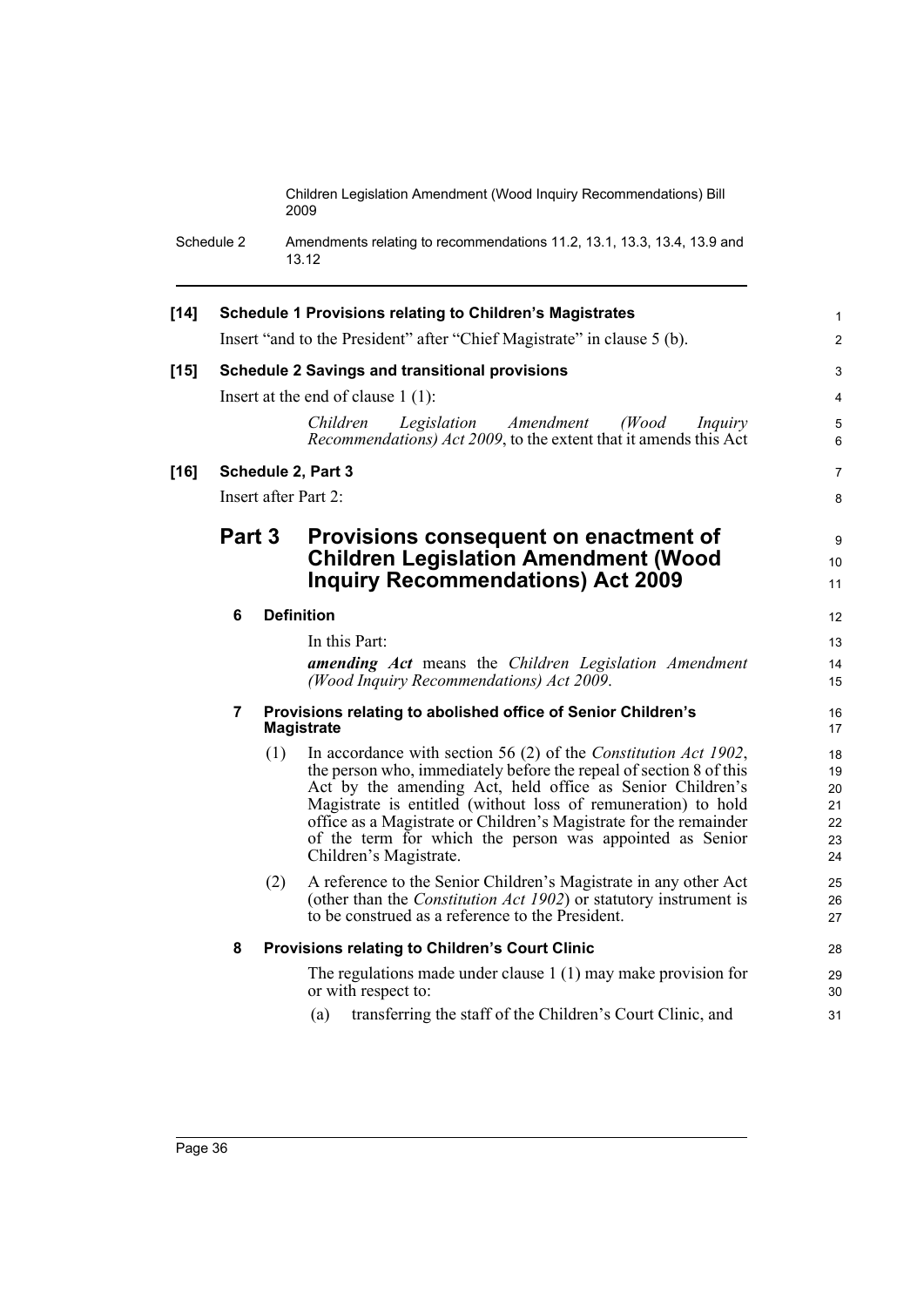Amendments relating to recommendations 11.2, 13.1, 13.3, 13.4, 13.9 and 13.12 Schedule 2

|                  | requiring references to the Children's Court Clinic in this<br>(b)<br>or any other Act or statutory instrument, or any other<br>instrument, or any contract or agreement, to be construed<br>as a reference,<br>to such public sector agency (or part of a public sector agency) as<br>may be prescribed by the regulations. | 1<br>$\overline{\mathbf{c}}$<br>3<br>4<br>5<br>6 |
|------------------|------------------------------------------------------------------------------------------------------------------------------------------------------------------------------------------------------------------------------------------------------------------------------------------------------------------------------|--------------------------------------------------|
| 2.3 <sub>2</sub> | <b>Amendment of Constitution Act 1902 No 32</b>                                                                                                                                                                                                                                                                              | 7                                                |
|                  | <b>Section 52 Definition and application</b>                                                                                                                                                                                                                                                                                 | 8                                                |
|                  | Insert "or President of the Children's Court" after "District Court" in<br>paragraph (d) of the definition of <i>judicial office</i> in section 52 (1).                                                                                                                                                                      | 9<br>10                                          |
| 2.4              | Amendment of Judicial Officers Act 1986 No 100                                                                                                                                                                                                                                                                               | 11                                               |
| [1]              | <b>Section 3 Definitions</b>                                                                                                                                                                                                                                                                                                 | 12                                               |
|                  | Insert after paragraph (d) of the definition of <i>judicial officer</i> in section $3(1)$ :                                                                                                                                                                                                                                  | 13                                               |
|                  | the President of the Children's Court,<br>(e)                                                                                                                                                                                                                                                                                | 14                                               |
| [2]              | Section 43 Appropriate authorities to suspend etc                                                                                                                                                                                                                                                                            | 15                                               |
|                  | Insert ", the President of the Children's Court" after "member of the<br>Commission".                                                                                                                                                                                                                                        | 16<br>17                                         |
| 2.5              | <b>Amendment of Statutory and Other Offices Remuneration</b><br>Act 1975 (1976 No 4)                                                                                                                                                                                                                                         | 18<br>19                                         |
| [1]              | <b>Schedule 1 Public offices</b>                                                                                                                                                                                                                                                                                             | 20                                               |
|                  | Insert after the matter relating to the office of Judge of the District Court:                                                                                                                                                                                                                                               | 21                                               |
|                  | President of the Children's Court                                                                                                                                                                                                                                                                                            | 22                                               |
| [2]              | <b>Schedule 1</b>                                                                                                                                                                                                                                                                                                            | 23                                               |
|                  | Omit "the Senior Children's Magistrate," from the matter relating to the office<br>of Magistrate.                                                                                                                                                                                                                            | 24<br>25                                         |
| [3]              | <b>Schedule 1</b>                                                                                                                                                                                                                                                                                                            | 26                                               |
|                  | Omit the matter relating to the office of Senior Children's Magistrate.                                                                                                                                                                                                                                                      | 27                                               |
|                  |                                                                                                                                                                                                                                                                                                                              |                                                  |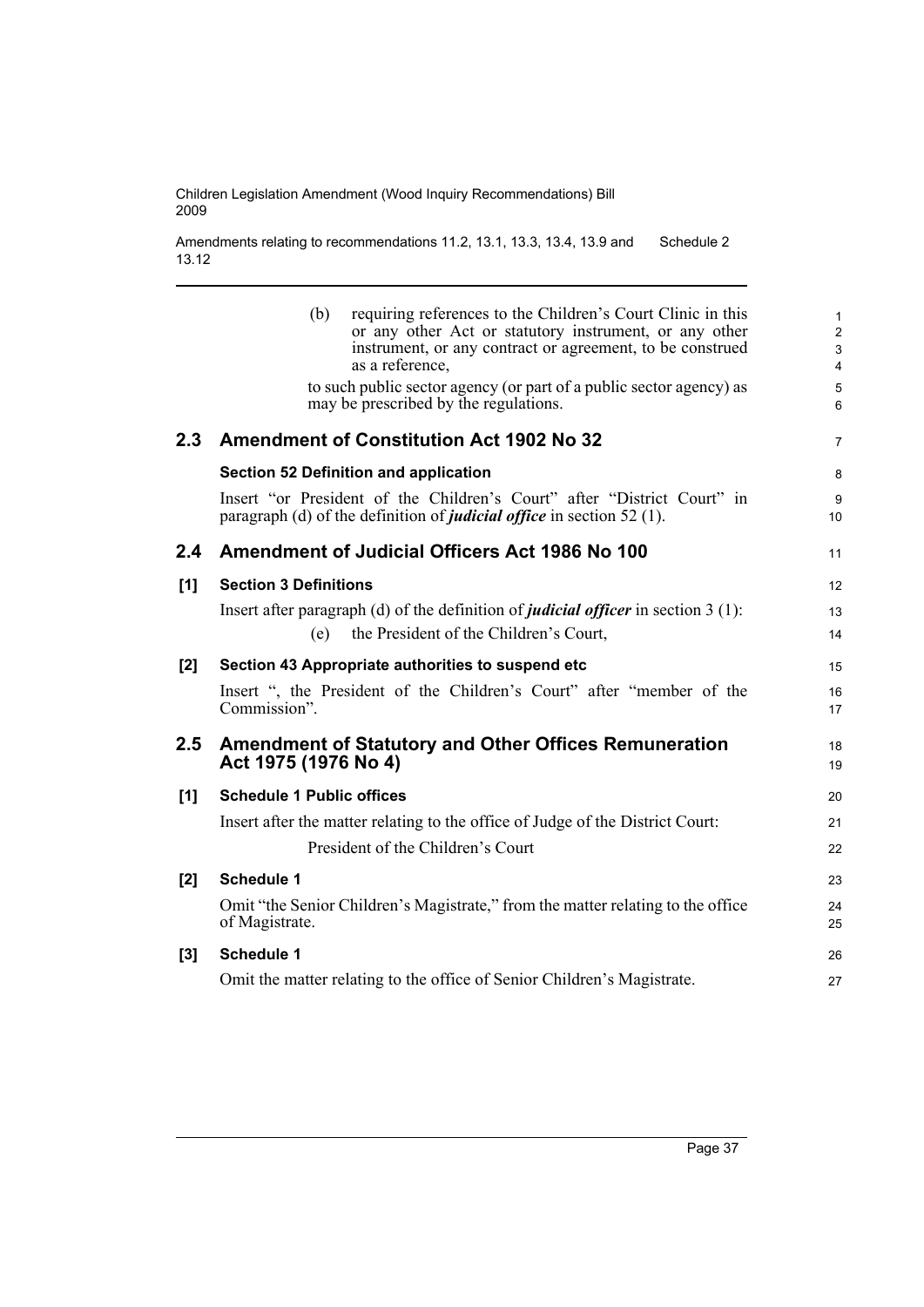Schedule 2 Amendments relating to recommendations 11.2, 13.1, 13.3, 13.4, 13.9 and 13.12

| 2.6   |    |                  |                             |      | <b>Amendment of Children's Court Rule 2000</b>                                                                                                                               | 1              |
|-------|----|------------------|-----------------------------|------|------------------------------------------------------------------------------------------------------------------------------------------------------------------------------|----------------|
| [1]   |    |                  |                             |      | Clauses 10 (b) and (c), 11, 18A, 30 (3) and 37 (1) (a) and (c) (i)                                                                                                           | $\overline{2}$ |
|       |    |                  |                             |      | Omit "Senior Children's Magistrate" wherever occurring.                                                                                                                      | 3              |
|       |    |                  | Insert instead "President". |      |                                                                                                                                                                              | 4              |
| [2]   |    |                  |                             |      | <b>Clause 17 Practice directions of the Court</b>                                                                                                                            | 5              |
|       |    | Omit the clause. |                             |      |                                                                                                                                                                              | 6              |
| $[3]$ |    | <b>Clause 21</b> |                             |      |                                                                                                                                                                              | 7              |
|       |    |                  |                             |      | Omit the clause. Insert instead:                                                                                                                                             | 8              |
|       | 21 |                  |                             |      | Report to accompany care applications                                                                                                                                        | 9              |
|       |    |                  |                             |      | For the purposes of section 61 (2) of the Children and Young<br>Persons (Care and Protection) Act 1998, the report that is<br>required to accompany a care application must: | 10<br>11<br>12 |
|       |    |                  | (a)                         |      | provide a summary of the facts, matters and circumstances<br>on which the applicant intends to rely, and                                                                     | 13<br>14       |
|       |    |                  | (b)                         | by:  | state whether or not the child or young person to whom the<br>application relates is currently the subject of an order made                                                  | 15<br>16<br>17 |
|       |    |                  |                             | (i)  | the Court in the exercise of its jurisdiction under the<br>Children and Young Persons (Care and Protection)<br>Act 1998, or                                                  | 18<br>19<br>20 |
|       |    |                  |                             | (ii) | any other Court in the exercise of its jurisdiction<br>with respect to the custody or guardianship of<br>children or parental responsibility for children.                   | 21<br>22<br>23 |
| [4]   |    |                  |                             |      | <b>Clause 33 Composition of Children's Court Clinic</b>                                                                                                                      | 24             |
|       |    |                  |                             |      | Omit "Attorney General" wherever occurring.                                                                                                                                  | 25             |
|       |    |                  |                             |      | Insert instead "Minister for Health".                                                                                                                                        | 26             |
| [5]   |    |                  | <b>Clause 40 Deputies</b>   |      |                                                                                                                                                                              | 27             |
|       |    | clause $40(1)$ . |                             |      | Omit ", or the deputy of the Director of the Children's Court Clinic" from                                                                                                   | 28<br>29       |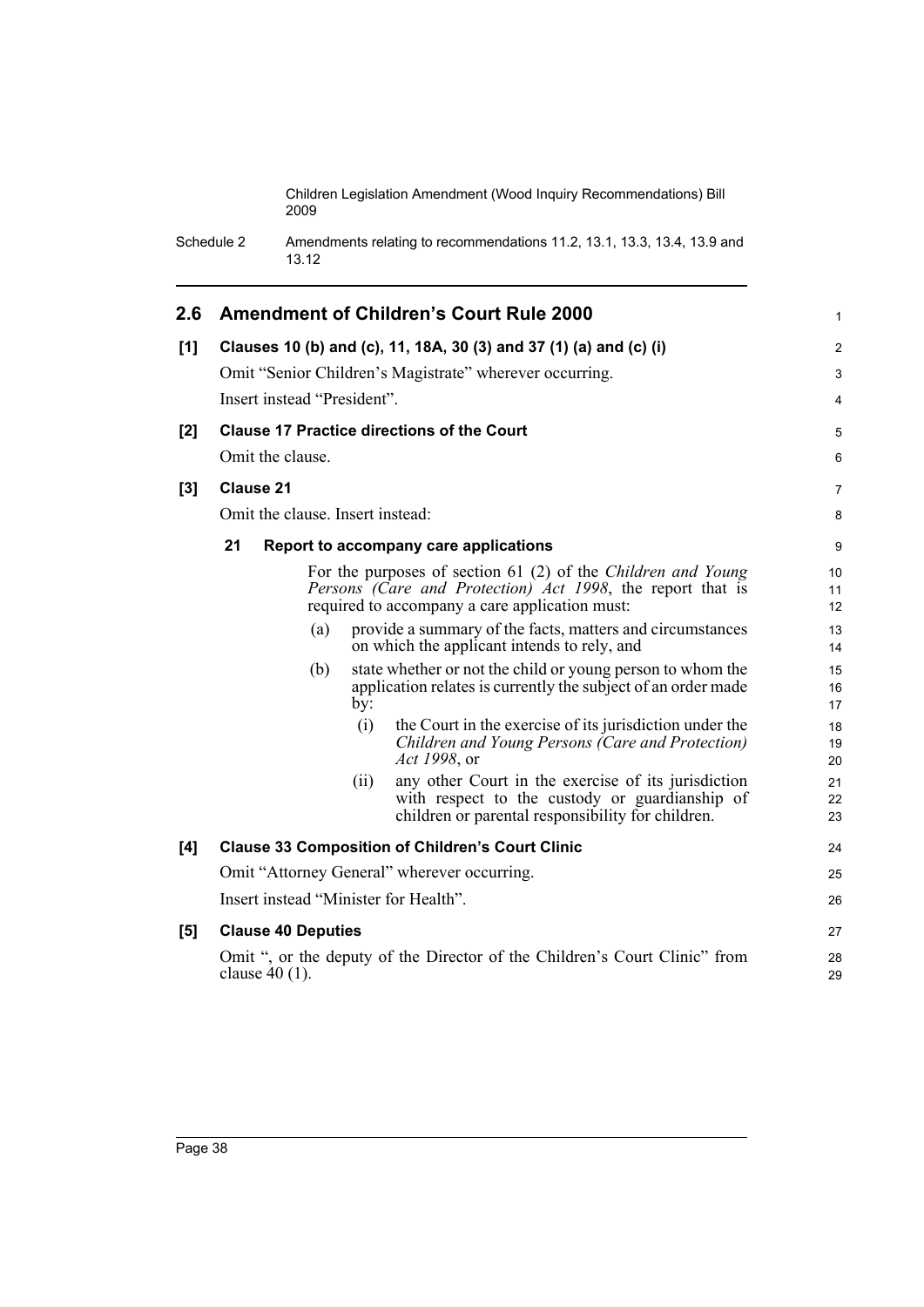Amendments relating to recommendations 23.3, 23.4 and 23.8 Schedule 3

| <b>Schedule 3</b> |                                  |       | <b>Amendments relating to</b><br>recommendations 23.3, 23.4 and 23.8                                                                                                                                                                                              |                            |  |
|-------------------|----------------------------------|-------|-------------------------------------------------------------------------------------------------------------------------------------------------------------------------------------------------------------------------------------------------------------------|----------------------------|--|
| 3.1               | Act 1998 No 146                  |       | <b>Amendment of Commission for Children and Young People</b>                                                                                                                                                                                                      | 3<br>4                     |  |
| [1]               |                                  |       | <b>Section 11 Principal functions of Commission</b>                                                                                                                                                                                                               | 5                          |  |
|                   |                                  |       | Omit "for child-related employment" from section 11 (i).                                                                                                                                                                                                          | 6                          |  |
|                   | Insert instead "under and".      |       |                                                                                                                                                                                                                                                                   | $\overline{7}$             |  |
| [2]               | <b>Section 31 Object of Part</b> |       |                                                                                                                                                                                                                                                                   | 8                          |  |
|                   |                                  |       | Omit "for child-related employment" from section 31 (b).                                                                                                                                                                                                          | 9                          |  |
| [3]               | <b>Section 33 Definitions</b>    |       |                                                                                                                                                                                                                                                                   | 10                         |  |
|                   | section $33(1)$ :                |       | Insert after paragraph (a) of the definition of <i>child-related employment</i> in                                                                                                                                                                                | 11<br>12                   |  |
|                   | (a1)                             |       | means (without limiting paragraph (a)) any employment of<br>the following kind:                                                                                                                                                                                   | 13<br>14                   |  |
|                   |                                  | (i)   | employment comprising<br>the<br>provision of a<br>prescribed children's service,                                                                                                                                                                                  | 15<br>16                   |  |
|                   |                                  | (ii)  | employment as a person involved in the control or<br>management of a prescribed children's service,                                                                                                                                                               | 17<br>18                   |  |
|                   |                                  | (iii) | employment as an authorised supervisor (within the<br>meaning of section 199 of the Children and Young<br>Persons (Care and Protection) Act 1998 in relation<br>to a prescribed children's service,                                                               | 19<br>20<br>21<br>22       |  |
|                   |                                  | (iv)  | employment as an assessment officer within the<br>meaning of section 27A of the Children and Young<br>Persons (Care and Protection) Act 1998,                                                                                                                     | 23<br>24<br>25             |  |
|                   |                                  | (v)   | employment as the principal officer of a designated<br>agency within the meaning of the Children and<br>Young Persons (Care and Protection) Act 1998,                                                                                                             | 26<br>27<br>28             |  |
|                   |                                  | (vi)  | employment as the principal officer of an accredited<br>adoption service provider within the meaning of the<br>$Adoption$ Act $2000$ ,                                                                                                                            | 29<br>30<br>31             |  |
|                   |                                  | (vii) | employment as a self-employed person or as a<br>subcontractor (by or on behalf of or in a relevant<br>agency) if that employment involves direct contact<br>with children and the contact is not directly<br>supervised by a person having capacity to direct the | 32<br>33<br>34<br>35<br>36 |  |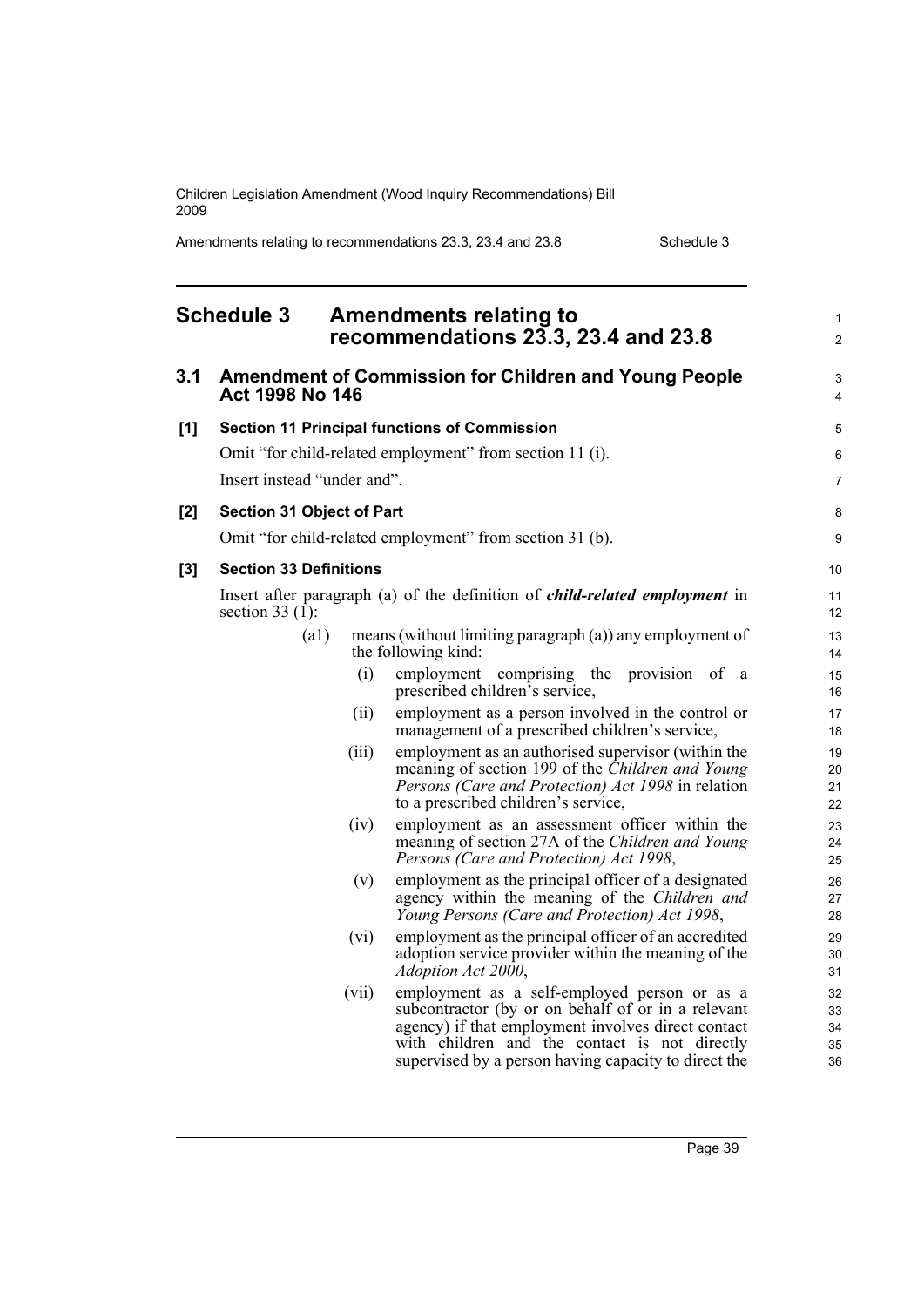Schedule 3 Amendments relating to recommendations 23.3, 23.4 and 23.8

|     | self-employed person or subcontractor in the course<br>of his or her work, and                                                                                                                                                                                                         | $\mathbf{1}$<br>$\overline{2}$            |
|-----|----------------------------------------------------------------------------------------------------------------------------------------------------------------------------------------------------------------------------------------------------------------------------------------|-------------------------------------------|
| [4] | Section 33 (1), definition of "employer"                                                                                                                                                                                                                                               | 3                                         |
|     | Insert at the end of paragraph (b):                                                                                                                                                                                                                                                    | $\overline{4}$                            |
|     | $\cdot$ or                                                                                                                                                                                                                                                                             | 5                                         |
|     | (c)<br>in the case of employment comprising the provision of a<br>prescribed children's service or the performance of work<br>as a person involved in the control or management of a<br>prescribed children's service—the Director-General of the<br>Department of Community Services. | 6<br>$\overline{7}$<br>$\bf 8$<br>9<br>10 |
| [5] | Section 33 (1), definition of "employment"                                                                                                                                                                                                                                             | 11                                        |
|     | Insert at the end of paragraph (f):                                                                                                                                                                                                                                                    | 12                                        |
|     | , or                                                                                                                                                                                                                                                                                   | 13                                        |
|     | providing a prescribed children's service, or<br>(g)                                                                                                                                                                                                                                   | 14                                        |
|     | (h)<br>performance of work as a person involved in the control or<br>management of a prescribed children's service.                                                                                                                                                                    | 15<br>16                                  |
| [6] | <b>Section 33 (1)</b>                                                                                                                                                                                                                                                                  | 17                                        |
|     | Insert in alphabetical order:                                                                                                                                                                                                                                                          | 18                                        |
|     | <i>prescribed children's service</i> has the same meaning as in section<br>199 of the Children and Young Persons (Care and Protection)<br>Act 1998.                                                                                                                                    | 19<br>20<br>21                            |
|     | <i>relevant agency</i> means any of the following:                                                                                                                                                                                                                                     | 22                                        |
|     | the Department of Community Services,<br>(a)                                                                                                                                                                                                                                           | 23                                        |
|     | the Department of Education and Training,<br>(b)                                                                                                                                                                                                                                       | 24                                        |
|     | the TAFE Commission Division (including the TAFE<br>(c)<br>Commission),                                                                                                                                                                                                                | 25<br>26                                  |
|     | (d)<br>any other agency or organisation prescribed by the<br>regulations for the purposes of this definition.                                                                                                                                                                          | 27<br>28                                  |
|     | Note. This definition is relevant for the purposes of paragraph (a1) (vii)<br>of the definition of child-related employment.                                                                                                                                                           | 29<br>30                                  |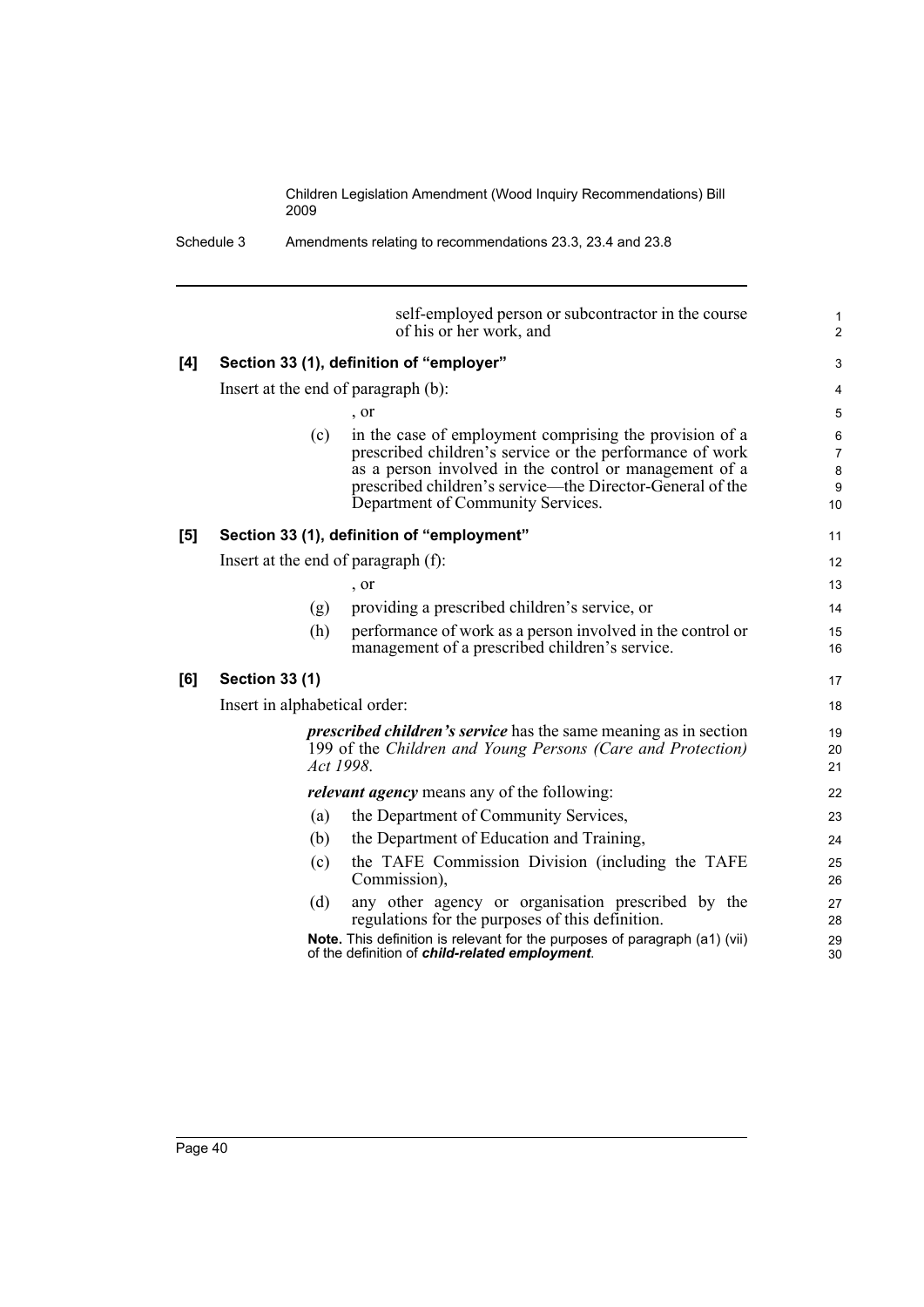Amendments relating to recommendations 23.3, 23.4 and 23.8 Schedule 3

| $\lbrack 7 \rbrack$ |    |                   |                          | Section 37 Background checking mandatory for preferred applicants for<br>certain child-related employment                                                                                                                                                                            | 1<br>$\overline{2}$       |
|---------------------|----|-------------------|--------------------------|--------------------------------------------------------------------------------------------------------------------------------------------------------------------------------------------------------------------------------------------------------------------------------------|---------------------------|
|                     |    |                   |                          | Insert after paragraph (c) of the definition of <i>primary child-related</i><br><i>employment</i> in section 37 (6):                                                                                                                                                                 | 3<br>4                    |
|                     |    |                   | (c1)                     | child-related employment of a student that involves<br>working in the Department of Community Services, or                                                                                                                                                                           | 5<br>6                    |
|                     |    |                   | (c2)                     | child-related employment of a volunteer that involves the<br>mentoring of disadvantaged children, or                                                                                                                                                                                 | 7<br>8                    |
|                     |    |                   | (c3)                     | child-related employment of a volunteer that involves the<br>provision of personal care services to children with<br>disabilities, but only if the work involves an intimate level<br>of contact with those children (such as assistance with<br>bathing, dressing or toileting), or | 9<br>10<br>11<br>12<br>13 |
| [8]                 |    | <b>Section 45</b> |                          |                                                                                                                                                                                                                                                                                      | 14                        |
|                     |    |                   | Insert after section 44: |                                                                                                                                                                                                                                                                                      | 15                        |
|                     | 45 |                   |                          | Application of background checking provisions to adult persons<br>residing with authorised carers or children's service providers                                                                                                                                                    | 16<br>17                  |
|                     |    | (1)               |                          | In this section:                                                                                                                                                                                                                                                                     | 18                        |
|                     |    |                   |                          | <i>applied provisions</i> means the background checking provisions<br>that are, because of subsection (2), taken to apply to and in<br>respect of a relevant person who resides at the home of an<br>authorised carer or children's service provider.                                | 19<br>20<br>21<br>22      |
|                     |    |                   | 1998                     | <i>authorised carer</i> and <i>designated agency</i> have the same meanings<br>as in the Children and Young Persons (Care and Protection) Act                                                                                                                                        | 23<br>24<br>25            |
|                     |    |                   |                          | <b>background checking provisions</b> means the provisions of this<br>Division (including the provisions of section 33 in their<br>application to this Division) that relate to background checking<br>for child-related employment.                                                 | 26<br>27<br>28<br>29      |
|                     |    |                   |                          | children's service provider means:                                                                                                                                                                                                                                                   | 30                        |
|                     |    |                   | (a)                      | in the case of a family day care children's service licensed<br>under the Children and Young Persons (Care and<br><i>Protection) Act 1998</i> —the person who is the family day<br>care carer under that Act for the service, or                                                     | 31<br>32<br>33<br>34      |
|                     |    |                   | (b)                      | in the case of a home based children's service licensed<br>under that Act—the person who is the licensee under that<br>Act for the service.                                                                                                                                          | 35<br>36<br>37            |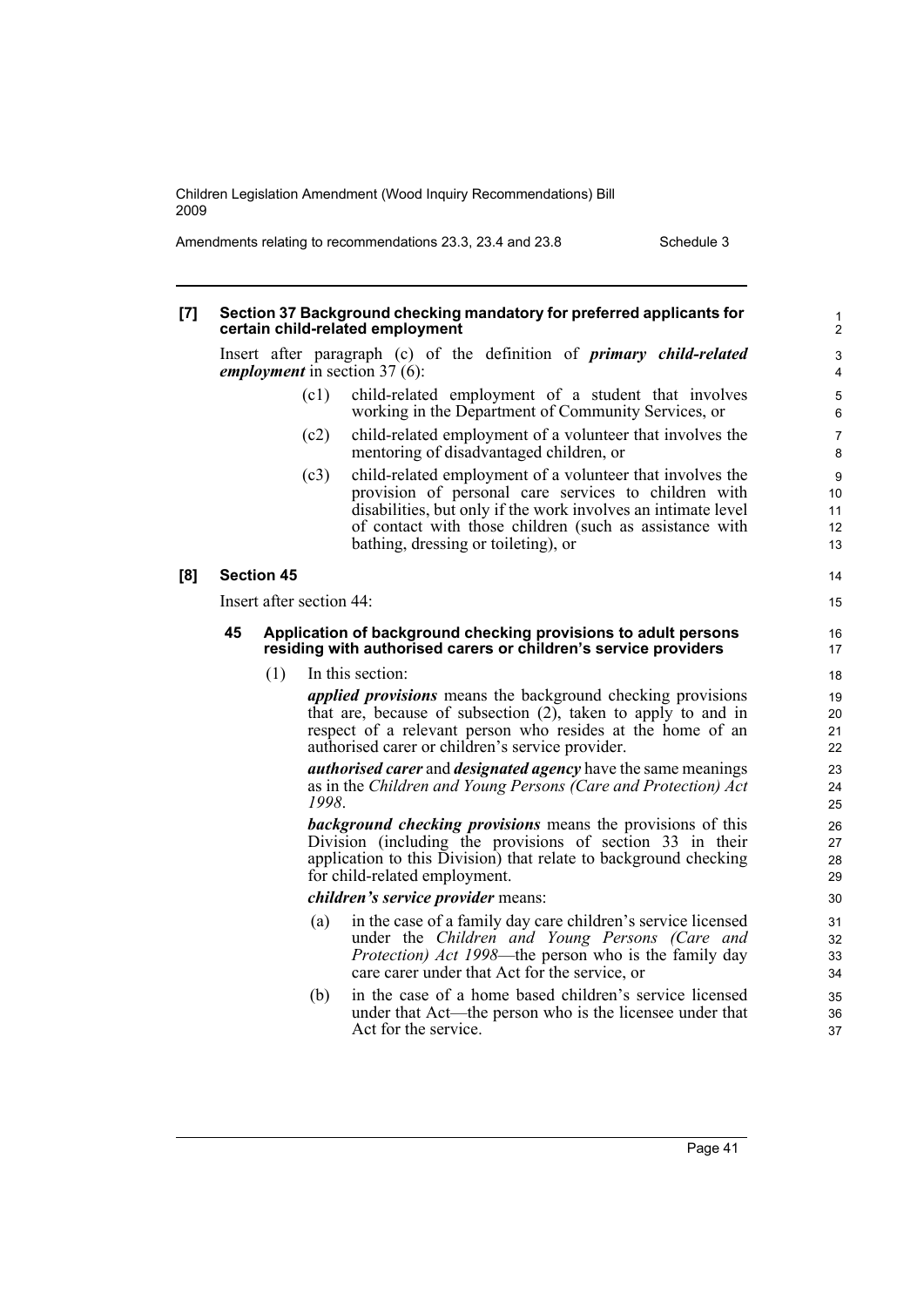*relevant person* means a person (other than an authorised carer or children's service provider) who is of or above the age of 18 years.

- (2) The background checking provisions apply to and in respect of a relevant person who resides at the home of an authorised carer or children's service provider in the same way as those provisions apply to and in respect of background checking for child-related employment, with:
	- (a) subject to paragraph (b), such adaptations as may be necessary, and
	- (b) such exclusions and modifications as may be prescribed by the regulations.
- (3) For the purposes of this section, a relevant person is taken to *reside* at the home of an authorised carer or children's service provider if:
	- (a) that home is the place at which the authorised carer or licensed service provides the foster care or the children's service concerned, and
	- (b) the person has been living at that home on a regular basis for a period of not less than 3 months.
- (4) Without limiting subsection (2), the following provisions have effect in relation to the operation of the applied provisions:
	- (a) a reference to an employer is taken to be a reference to:
		- (i) in the case of a relevant person who resides at the home of an authorised carer—the designated agency that authorises the carer, or
		- (ii) in the case of a relevant person who resides at the home of a children's service provider—the licensee of the children's service concerned,
	- (b) a reference to a person who is employed or who is an applicant for employment is taken to be a reference to the relevant person who resides at the home of the authorised carer or children's service provider (as the case requires),
	- (c) it is the duty under section 37 of the designated agency or the licensee of the children's service (as the relevant employer) to carry out all the relevant procedures of background checking of the relevant person to determine whether it is appropriate for that person to reside at the home of the authorised carer or children's service provider concerned.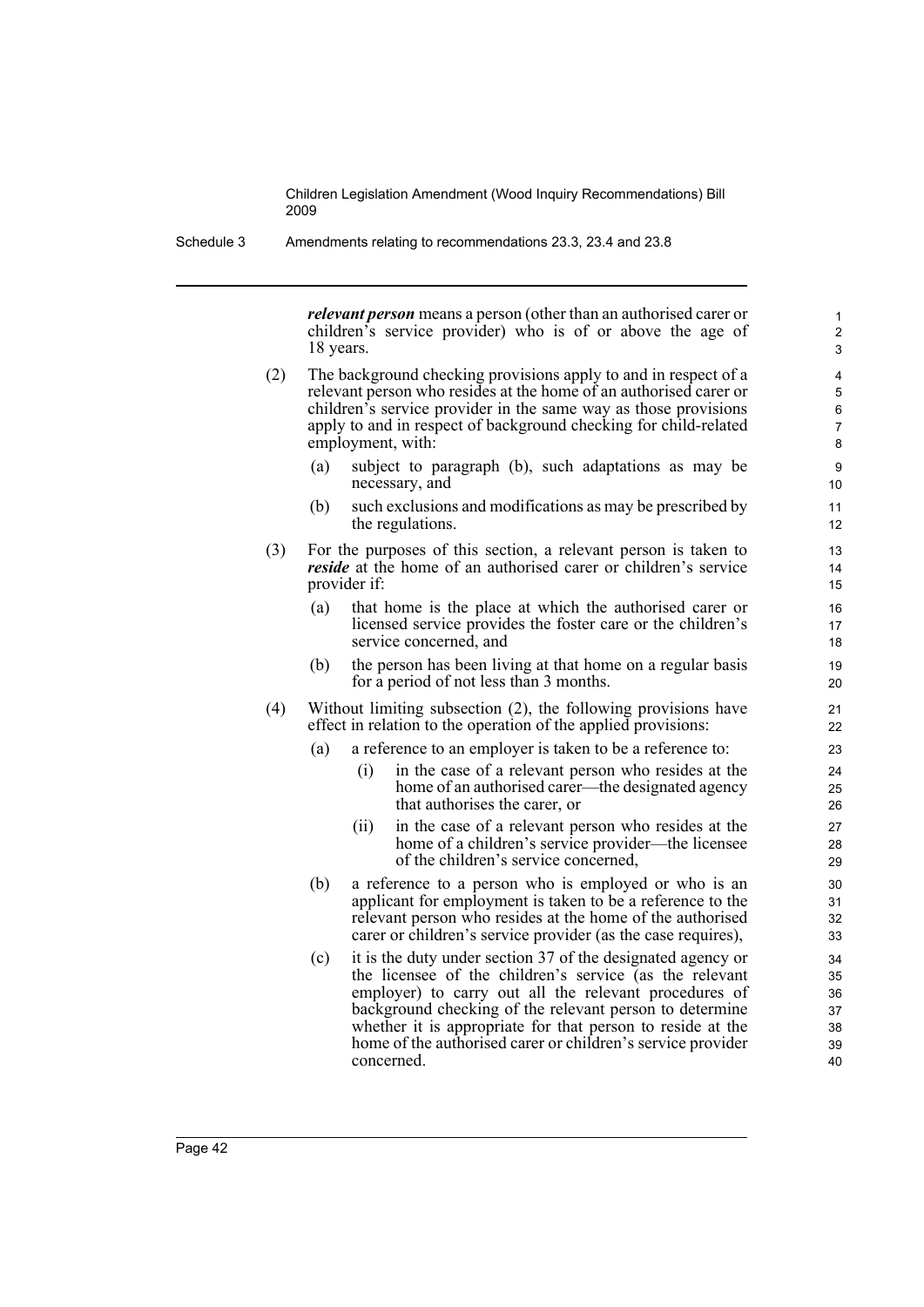Amendments relating to recommendations 23.3, 23.4 and 23.8 Schedule 3

| [9] |           |                   | Schedule 3 Savings, transitional and other provisions                                                                                                                                                                                                                                                                                                                                                                                                                                                                                                                                                                                                                                                                                                                                                                                                      | 1                                                                                |
|-----|-----------|-------------------|------------------------------------------------------------------------------------------------------------------------------------------------------------------------------------------------------------------------------------------------------------------------------------------------------------------------------------------------------------------------------------------------------------------------------------------------------------------------------------------------------------------------------------------------------------------------------------------------------------------------------------------------------------------------------------------------------------------------------------------------------------------------------------------------------------------------------------------------------------|----------------------------------------------------------------------------------|
|     |           |                   | Insert at the end of clause $1(1)$ :                                                                                                                                                                                                                                                                                                                                                                                                                                                                                                                                                                                                                                                                                                                                                                                                                       | $\overline{2}$                                                                   |
|     |           |                   | Legislation<br>Amendment<br>(Wood)<br>Children<br>Inquiry<br>Recommendations) Act 2009, to the extent that it amends this Act                                                                                                                                                                                                                                                                                                                                                                                                                                                                                                                                                                                                                                                                                                                              | 3<br>4                                                                           |
| 3.2 |           |                   | <b>Amendment of Community Services (Complaints, Reviews</b><br>and Monitoring) Act 1993 No 2                                                                                                                                                                                                                                                                                                                                                                                                                                                                                                                                                                                                                                                                                                                                                               | 5<br>6                                                                           |
| [1] |           | <b>Section 8A</b> |                                                                                                                                                                                                                                                                                                                                                                                                                                                                                                                                                                                                                                                                                                                                                                                                                                                            | 7                                                                                |
|     |           |                   | Insert after section 8:                                                                                                                                                                                                                                                                                                                                                                                                                                                                                                                                                                                                                                                                                                                                                                                                                                    | 8                                                                                |
|     | <b>8A</b> |                   | Provision of information to Children's Guardian                                                                                                                                                                                                                                                                                                                                                                                                                                                                                                                                                                                                                                                                                                                                                                                                            | 9                                                                                |
|     |           | (1)<br>(2)        | An Official Community Visitor is required to provide to the<br>Children's Guardian, and the Children's Guardian is authorised<br>to collect and use, any information obtained by the Official<br>Community Visitor under section 8 that is of a class specified by<br>the Children's Guardian (and notified to the Visitor) as being<br>information that is relevant to the exercise of the functions of the<br>Children's Guardian in connection with the accreditation of an<br>organisation or government department as a designated agency<br>under the Children and Young Persons (Care and Protection) Act<br>1998.<br>A provision of any other Act or law that prohibits or restricts the<br>disclosure of information does not operate to prevent the<br>provision of information (or affect a duty to provide information)<br>under this section. | 10<br>11<br>12<br>13<br>14<br>15<br>16<br>17<br>18<br>19<br>20<br>21<br>22<br>23 |
| [2] |           |                   | <b>Section 35 Application of Part</b>                                                                                                                                                                                                                                                                                                                                                                                                                                                                                                                                                                                                                                                                                                                                                                                                                      | 24                                                                               |
|     |           |                   | Omit section 35 $(1)$ (b) and (c).                                                                                                                                                                                                                                                                                                                                                                                                                                                                                                                                                                                                                                                                                                                                                                                                                         | 25                                                                               |
| [3] |           |                   | <b>Section 43 Reports</b>                                                                                                                                                                                                                                                                                                                                                                                                                                                                                                                                                                                                                                                                                                                                                                                                                                  | 26                                                                               |
|     |           |                   | Omit section 43 (1). Insert instead:                                                                                                                                                                                                                                                                                                                                                                                                                                                                                                                                                                                                                                                                                                                                                                                                                       | 27                                                                               |
|     |           | (1)               | The Ombudsman must prepare a report every 2 years on the<br>Ombudsman's work and activities under this Part for the<br>preceding 2 years. The first such biennial report is to be prepared<br>in respect of the 2-year period ending on 30 June 2010.                                                                                                                                                                                                                                                                                                                                                                                                                                                                                                                                                                                                      | 28<br>29<br>30<br>31                                                             |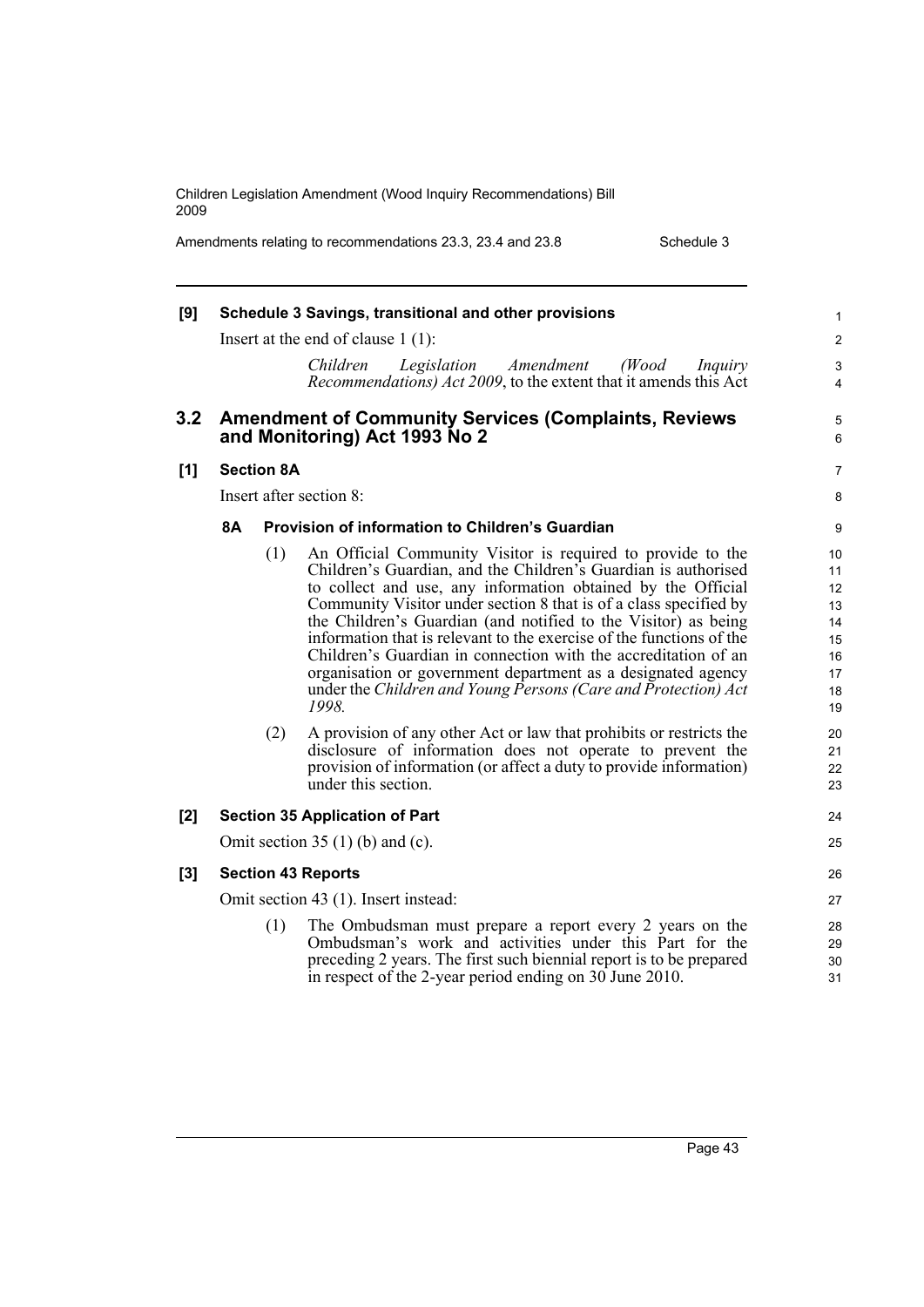Schedule 3 Amendments relating to recommendations 23.3, 23.4 and 23.8

| (1A) | Each report under subsection (1) must be provided to the<br>Presiding Officer of each House of Parliament as soon as<br>practicable after 30 June.                                                                                                                                                                                                                                                                                                                                                                                                                                                                                           | $\mathbf{1}$<br>$\overline{2}$<br>3                                                                                                                                                                                                                                                                                                                                                                                                                                 |
|------|----------------------------------------------------------------------------------------------------------------------------------------------------------------------------------------------------------------------------------------------------------------------------------------------------------------------------------------------------------------------------------------------------------------------------------------------------------------------------------------------------------------------------------------------------------------------------------------------------------------------------------------------|---------------------------------------------------------------------------------------------------------------------------------------------------------------------------------------------------------------------------------------------------------------------------------------------------------------------------------------------------------------------------------------------------------------------------------------------------------------------|
|      |                                                                                                                                                                                                                                                                                                                                                                                                                                                                                                                                                                                                                                              | 4                                                                                                                                                                                                                                                                                                                                                                                                                                                                   |
|      |                                                                                                                                                                                                                                                                                                                                                                                                                                                                                                                                                                                                                                              | 5                                                                                                                                                                                                                                                                                                                                                                                                                                                                   |
|      |                                                                                                                                                                                                                                                                                                                                                                                                                                                                                                                                                                                                                                              | 6                                                                                                                                                                                                                                                                                                                                                                                                                                                                   |
|      |                                                                                                                                                                                                                                                                                                                                                                                                                                                                                                                                                                                                                                              | $\overline{7}$                                                                                                                                                                                                                                                                                                                                                                                                                                                      |
|      |                                                                                                                                                                                                                                                                                                                                                                                                                                                                                                                                                                                                                                              | 8                                                                                                                                                                                                                                                                                                                                                                                                                                                                   |
|      |                                                                                                                                                                                                                                                                                                                                                                                                                                                                                                                                                                                                                                              | 9<br>10                                                                                                                                                                                                                                                                                                                                                                                                                                                             |
|      |                                                                                                                                                                                                                                                                                                                                                                                                                                                                                                                                                                                                                                              | 11                                                                                                                                                                                                                                                                                                                                                                                                                                                                  |
|      |                                                                                                                                                                                                                                                                                                                                                                                                                                                                                                                                                                                                                                              | 12                                                                                                                                                                                                                                                                                                                                                                                                                                                                  |
| (3)  | In the case of an authorised carer who is authorised by a<br>designated agency, it is a condition of the authorisation that the<br>carer must notify the designated agency if any person (other than<br>the carer) who is of or above the age of 18 years is residing at the<br>carer's home on a regular basis and has been doing so for a period<br>of at least 3 months.<br>Note. See section 45 of the Commission for Children and Young People<br>Act 1998 which provides for background checking under Division 3 of<br>Part 7 of that Act of adult household members of authorised carers.                                            | 13<br>14<br>15<br>16<br>17<br>18<br>19<br>20<br>21                                                                                                                                                                                                                                                                                                                                                                                                                  |
| (4)  | Without limiting subsection $(3)$ , any such requirement to notify<br>the designated agency applies even though the adult person who<br>is residing at the carer's home was at any time residing at that<br>home as a minor.                                                                                                                                                                                                                                                                                                                                                                                                                 | 22<br>23<br>24<br>25                                                                                                                                                                                                                                                                                                                                                                                                                                                |
|      |                                                                                                                                                                                                                                                                                                                                                                                                                                                                                                                                                                                                                                              | 26                                                                                                                                                                                                                                                                                                                                                                                                                                                                  |
|      |                                                                                                                                                                                                                                                                                                                                                                                                                                                                                                                                                                                                                                              | 27                                                                                                                                                                                                                                                                                                                                                                                                                                                                  |
| (2)  | It is a condition of a licence for a family day care children's<br>service or a home based children's service that the licensee must<br>notify the Director-General if any person (other than the licensee)<br>who is of or above the age of 18 years is residing at the licensee's<br>home on a regular basis and has been doing so for a period of at<br>least 3 months.<br>Note. See section 45 of the Commission for Children and Young People<br>Act 1998 which provides for background checks (under Division 3 of Part<br>7 of that Act) to be carried out in relation to adult household members of<br>children's service providers. | 28<br>29<br>30<br>31<br>32<br>33<br>34<br>35<br>36<br>37                                                                                                                                                                                                                                                                                                                                                                                                            |
|      |                                                                                                                                                                                                                                                                                                                                                                                                                                                                                                                                                                                                                                              | Section 43 (2) (a)<br>Omit "previous calendar year". Insert instead "reporting period".<br><b>Section 43 (4)</b><br>Omit "an annual report under this section".<br>Insert instead "a report under subsection (1)".<br>Amendment of Children and Young Persons (Care and<br>Protection) Act 1998 No 157<br><b>Section 137 Authorised carers</b><br>Insert after section $137(2)$ :<br><b>Section 209 Conditions of licences</b><br>Insert at the end of the section: |